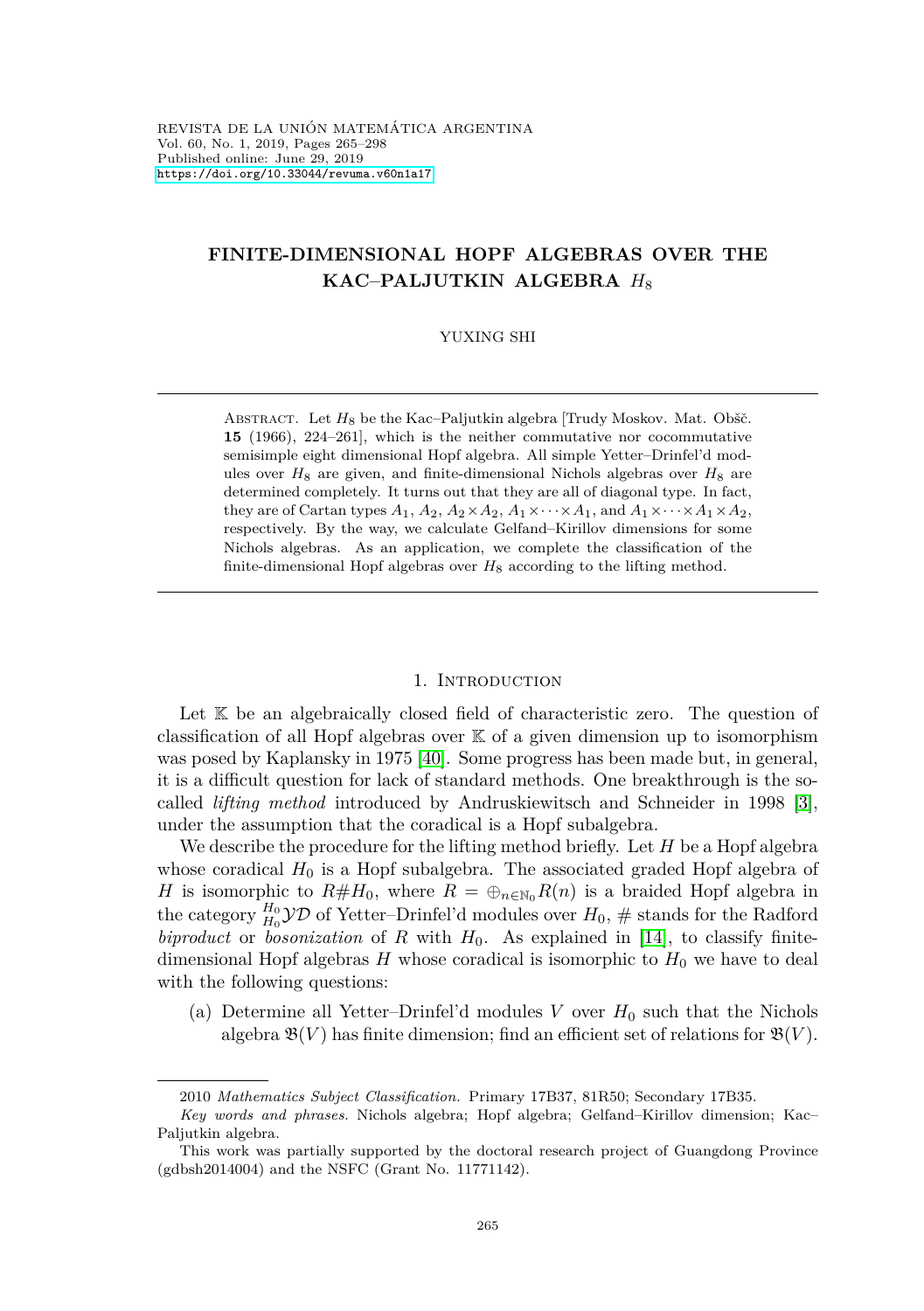- (b) If  $R = \bigoplus_{n \in \mathbb{N}_0} R(n)$  is a finite-dimensional Hopf algebra in  $\frac{H_0}{H_0}$  $\mathcal{YD}$  with  $V =$  $R(1)$ , decide if  $R \simeq \mathfrak{B}(V)$ . Here  $V = R(1)$  is a braided vector space called the *infinitesimal braiding*.
- (c) Given *V* as in [\(a\)](#page-0-0), classify all *H* such that  $gr H \simeq \mathfrak{B}(V) \# H_0$  (lifting).

A *lifting* of  $V \in H^1$  $\mathcal{YD}$  is a Hopf algebra *L* such that  $gr L = \mathfrak{B}(V) \# H$ , where  $gr L$ is the graded Hopf algebra associated to the coradical filtration. In other words [\[16,](#page-31-1) Proposition 2.4], *L* is a lifting of *V* iff there is an epimorphism of Hopf algebras  $\phi: \mathcal{T}(V) \coloneqq T(V) \# H \to L$  such that  $\phi_{|H} = id_H$  and

 $\phi$ <sub>*H*A $\oplus$ *V*  $\#$ *H*  $\to$  *L*<sub>1</sub> is an isomorphism of Hopf bimodules. (1.1)</sub>

Such  $\phi$  is called a *lifting map*. If emphasis on *H* is needed, then we say that *L* is a lifting of *V* over *H*.

The lifting method was extensively used in the classification of finite-dimensional pointed Hopf algebras such as  $[15]$ ,  $[12]$ ,  $[25]$ ,  $[23]$ ,  $[2]$ ,  $[1]$ ,  $[9]$ ,  $[8]$  and so on. It is also effective to study finite-dimensional copointed Hopf algebras ([\[16\]](#page-31-1), [\[27\]](#page-31-8), [\[22\]](#page-31-9)). We note that there are very few classification results on finite-dimensional Hopf algebras whose coradical is neither a group algebra nor the dual of a group algebra, some exceptions being [\[19\]](#page-31-10), [\[26\]](#page-31-11), [\[11\]](#page-31-12). It should be mentioned that [\[11\]](#page-31-12) constructed Hopf algebras with the Chevalley property over a semisimple Hopf algebra *H* that is Morita-equivalent to a group algebra  $\mathbb{K}G$  (in the sense of  $\frac{H}{H}$  $\mathcal{YD} \simeq \frac{\mathbb{K}G}{\mathbb{K}G} \mathcal{YD}$  as braided tensor categories). It doesn't cover our case since  $H_8$  can be obtained from a group algebra by a 2-pseudo-cocycle twist but not by a 2-cocycle twist [\[45\]](#page-32-1).

Here we would like to initiate a project for the study of Hopf algebras whose coradicals are low-dimensional neither commutative nor cocommutative semisimple Hopf algebras by running procedures of the lifting method. One important step is to study the Nichols algebras over those low-dimensional semisimple Hopf algebras. Nichols algebras were studied first by Nichols [\[44\]](#page-32-2). These are connected graded braided Hopf algebras [\[4\]](#page-30-3) generated by primitive elements, and all primitive elements are of degree one. In the past decades, the study of Nichols algebras was mainly focused on categories of Yetter–Drinfel'd modules over group algebras. Under the assumption that the base field has characteristic 0, the classification of finite-dimensional Nichols algebras over abelian groups was completely solved in [\[30,](#page-32-3) [31\]](#page-32-4) by using Lie theoretic structures, and the result of the classification played an important role later in the significant work [\[15\]](#page-31-2). The problem of classifying finite-dimensional Nichols algebras over non-abelian groups is difficult in general for lack of systematic method; for related works please refer to [\[12\]](#page-31-3), [\[24\]](#page-31-13), [\[29\]](#page-32-5), [\[32\]](#page-32-6), [\[33\]](#page-32-7), [\[36\]](#page-32-8), [\[35\]](#page-32-9), etc.

In this paper, we mainly focus on the Kac–Paljutkin algebra  $H_8$ . The structure of our paper is as follows. In Section [2,](#page-3-0) we recall the fundamental notions related to Yetter–Drinfel'd modules, Nichols algebras and Gelfand–Kirillov dimension. In section [3,](#page-4-0) we construct all the simple left Yetter–Drinfel'd modules over  $H_8$  according to Radford's method. In section [4,](#page-11-0) we get all the possible finite-dimensional Nichols algebras from Yetter–Drinfel'd modules over  $H_8$ . It turns out that they are of Cartan types  $A_1$ ,  $A_2$ ,  $A_2 \times A_2$ ,  $A_1 \times \cdots \times A_1$ , and  $A_1 \times \cdots \times A_1 \times A_2$ . Here is our first main result.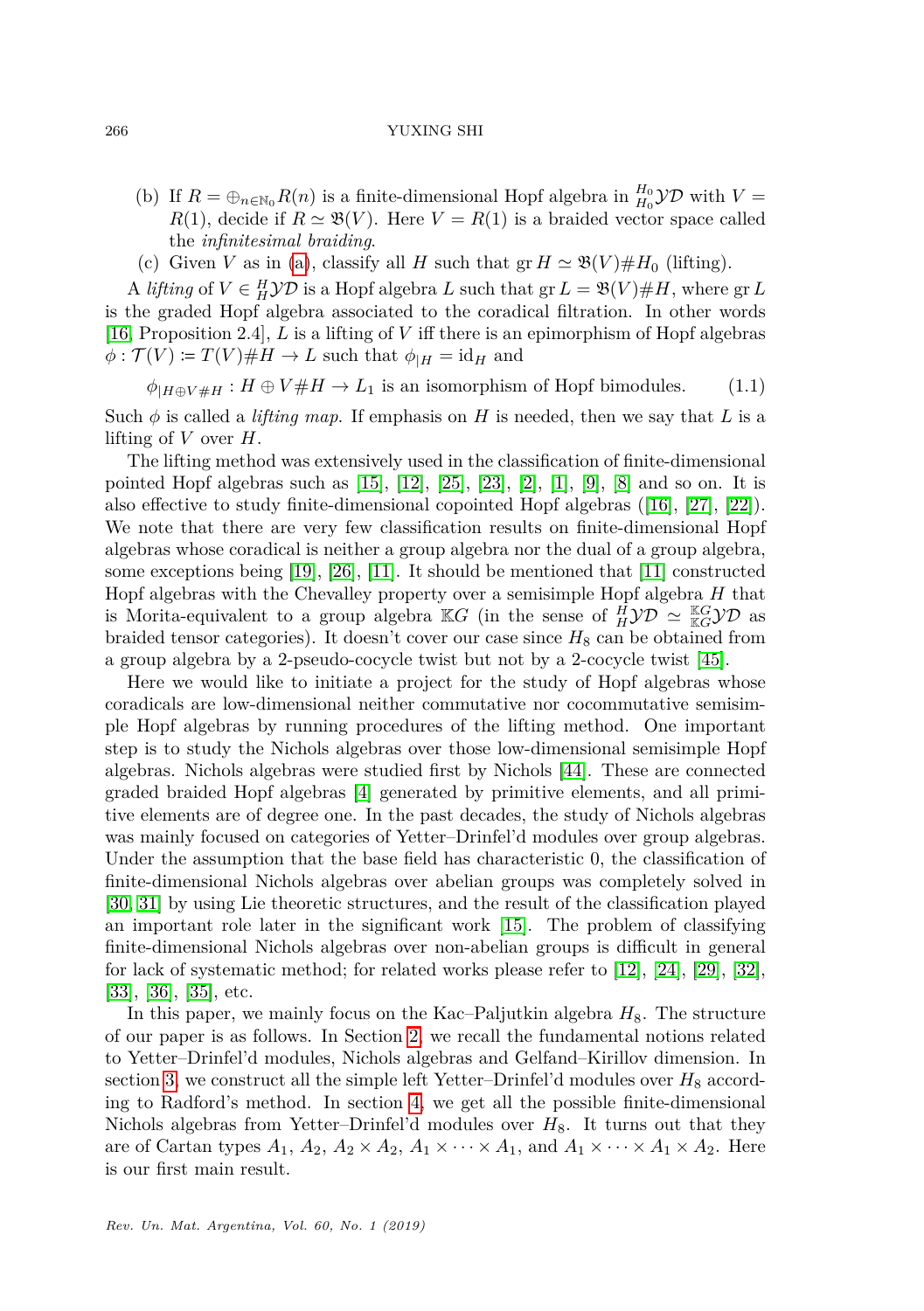<span id="page-2-1"></span>**Theorem A.** Let  $M \in H_8^B$  *YD.* Then the Nichols algebra  $\mathfrak{B}(M)$  is finite-dimensional *iff M is isomorphic to one of the following Yetter–Drinfel'd modules:*

- (1)  $\Omega_1(n_1, n_2, n_3, n_4) \coloneqq \bigoplus_{j=1}^4 M \langle b_j, g_j \rangle^{\oplus n_j}$  with  $\sum_{j=1}^4 n_j \ge 1$ ,  $(b_1, g_1) = (i, x)$ ,  $(b_2, g_2) = (-i, x), (b_3, g_3) = (i, y)$  *and*  $(b_4, g_4) = (-i, y)$ *, the infinitesimal braiding is of type*  $A_1 \times \cdots \times A_1$ .
- $\overline{n_1+n_2+n_3+n_4}$ <br>
(2)  $\Omega_2(n_1,n_2) := M\langle i,x\rangle^{\oplus n_1} \oplus M\langle -i,x\rangle^{\oplus n_2} \oplus M\langle (xy,x)\rangle, n_1+n_2 \geq 0, \text{ the }$ *infinitesimal braiding is of type*  $A_1 \times \cdots \times A_1$  $\times$   $A_2$ .
- $\sum_{n_1+n_2}$  $(3)$   $\Omega_3(n_1, n_2) \coloneqq M \langle i, y \rangle^{\oplus n_1} \oplus M \langle -i, y \rangle^{\oplus n_2} \oplus M \langle (y, xy) \rangle$ ,  $n_1 + n_2 \geq 0$ , the *infinitesimal braiding is of type*  $A_1 \times \cdots \times A_1 \times A_2$ .
- $\overline{p_{n_1+n_2}^{n_1+n_2}}$ <br>
(4)  $\Omega_4(n_1, n_2) \coloneqq M \langle \mathbf{i}, x \rangle^{\oplus n_1} \oplus M \langle \mathbf{i}, y \rangle^{\oplus n_2} \oplus W^{1,-1}, n_1+n_2 \geq 0$ , the infinites*imal braiding is of type*  $A_1 \times \cdots \times A_1$  $\times$   $A_2$ .
- $\frac{1}{n_1+n_2}$  $(5)$   $\Omega_5(n_1, n_2) \coloneqq M\langle -i, x \rangle^{\oplus n_1} \oplus M\langle -i, y \rangle^{\oplus n_2} \oplus W^{-1,-1}, n_1 + n_2 \geq 0$ , the *infinitesimal braiding is of type*  $A_1 \times \cdots \times A_1$  $\times$   $A_2$ .

| {z }

 $n_1+n_2$ <br>
(6)  $\Omega_6 \coloneqq M\langle(xy, x)\rangle \oplus M\langle(y, xy)\rangle$ , the infinitesimal braiding is of type  $A_2 \times A_2$ . (7)  $\Omega_7 \coloneqq W^{1,-1} \oplus W^{-1,-1}$ , the infinitesimal braiding is of type  $A_2 \times A_2$ .

*Remark* 1.1*.* We point out which of the Yetter–Drinfel'd modules have a principal realization and which not, since the liftings are known when there is a principal realization and not otherwise [\[5,](#page-30-4) Subsection 2.2]. Let  $(h)$  and  $(\delta_h)$  be dual bases of  $H_8$  and  $H_8^*$ , and  $b \in {\pm 1, \pm i}$ . Define  $\chi_b \coloneqq \delta_1 + \delta_{xy} + b^2(\delta_x + \delta_y)$  $\delta_y$ ) + *b*( $\delta_z$  +  $\delta_{zxy}$ ) + *b*<sup>3</sup>( $\delta_{zx}$  +  $\delta_{zy}$ )  $\in$  Alg(*H*<sub>8</sub>*,* K)*,* then (*g,*  $\chi_b$ *)* is a *YD-pair* [\[7\]](#page-30-5) iff  $\mathbb{K}_g^{\chi_b} \simeq M \langle b, g \rangle$  is a one-dimensional Yetter–Drinfel'd module.  $M \langle (g_1, g_2) \rangle$  for  $(g_1, g_2) \in \{(xy, x), (y, xy)\}\$ and  $W^{b_1, -1}$  for  $b_1 = \pm 1$  don't have a principal realization. So only  $\Omega_1(n_1, n_2, n_3, n_4)$  has a principal realization.

In section [5,](#page-16-0) according to the lifting method, we give a classification for finitedimensional Hopf algebras over  $H_8$ . Here is the second main result.

<span id="page-2-2"></span>**Theorem B.** *Let H be a finite-dimensional Hopf algebra over H*<sup>8</sup> *such that its infinitesimal braiding is in*  $\frac{H_8}{H_8}$   $\mathcal{YD}$ . Then *H is isomorphic to either of:* 

- $(1) \mathfrak{A}_{1}(n_{1},n_{2},n_{3},n_{4};I_{1}),$  see Definition [5.4;](#page-19-0)
- <span id="page-2-0"></span>(2)  $\mathfrak{B}[\Omega_2(n_1, n_2)] \# H_8$ *, see Proposition [5.10;](#page-22-0)*
- (3)  $\mathfrak{A}_{4}(n_1, n_2; I_4)$ *, see Definition [5.18;](#page-28-0)*
- (4)  $\mathfrak{A}_6(\lambda)$ *, see Definition* [5.11;](#page-23-0)
- (5)  $\mathfrak{A}_7(I_7)$ *, see Definition [5.15.](#page-25-0)*

 $\mathfrak{A}_1(n_1, n_2, n_3, n_4; I_1)$  comprises two 16-dimensional nonisomorphic nonpointed self-dual Hopf algebras with coradical  $H_8$  described in [\[19\]](#page-31-10) as special cases. Except for the case [\(2\)](#page-2-0), the remaining four families of Hopf algebras contain non-trivial lifting relations.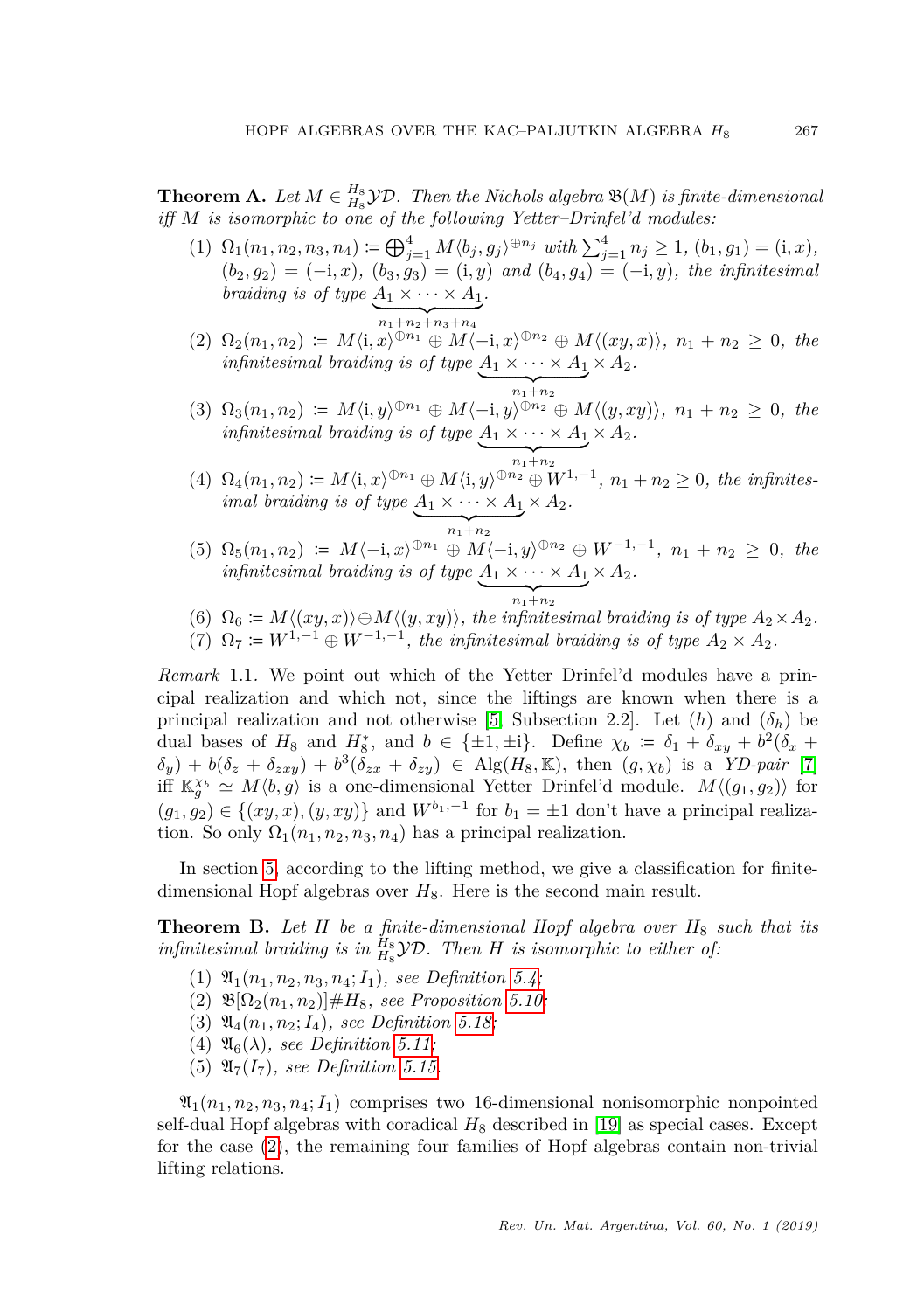### 2. Preliminaries

<span id="page-3-0"></span>2.1. **Conventions.** Let *H* be a Hopf algebra over K, with antipode *S*. We will use Sweedler's notation  $\Delta(h) = h_{(1)} \otimes h_{(2)}$  for the comultiplication ([\[43\]](#page-32-10)). Let  $^H_H$  $\mathcal{YD}$ be the category of left *Yetter–Drinfel'd modules* over *H*. A left Yetter–Drinfel'd module *M* over *H* is a left *H*-module  $(M, \cdot)$  and a left *H*-comodule  $(M, \rho)$  satisfying

$$
\rho(h \cdot m) = h_{(1)} m_{(-1)} S(h_{(3)}) \otimes h_{(2)} \cdot m_{(0)}, \quad \forall m \in M, h \in H,
$$
\n(2.1)

where  $\rho(m) = m_{(-1)} \otimes m_{(0)}$ . The category *H* $\mathcal{YD}$  is a braided monoidal category. The braiding  $c \in \text{End}_{\mathbb{K}}(M \otimes M)$  of M is defined by  $c(v \otimes w) = v_{(-1)} \cdot w \otimes v_{(0)}$ , and the inverse braiding is defined by  $c^{-1}(v \otimes w) = w_{(0)} \otimes (S^{-1}(w_{(-1)}) \cdot v)$ .

**Definition 2.1** ([\[14,](#page-31-0) Definition 2.1]). Let *H* be a Hopf algebra and  $V \in H^1$  $\mathcal{YD}$ . A braided N-graded Hopf algebra  $\hat{R} = \bigoplus_{n \geq 0} R(n) \in H^1$ *yD* is called the *Nichols algebra* of *V* if

- (i)  $\mathbb{K} \simeq R(0), V \simeq R(1) \in \mathcal{H}$ *y*D.
- (ii)  $R(1) = \mathcal{P}(R) = \{r \in R \mid \Delta_R(r) = r \otimes 1 + 1 \otimes r\}.$
- (iii)  $R$  is generated as an algebra by  $R(1)$ .

In this case, *R* is denoted by  $\mathfrak{B}(V) = \bigoplus_{n \geq 0} \mathfrak{B}^n(V)$ .

*Remark* 2.2. The Nichols algebra  $\mathfrak{B}(V)$  is completely determined by the braiding. More precisely, as proved in [\[49\]](#page-32-11) and noted in [\[14\]](#page-31-0),

$$
\mathfrak{B}(V) = \mathrm{K} \oplus V \oplus \bigoplus_{n=2}^{\infty} V^{\otimes n} / \ker \mathfrak{S}_n = T(V) / \ker \mathfrak{S},
$$

where  $\mathfrak{S}_{n,1} \in \text{End}_{\mathbb{K}}\left(V^{\otimes (n+1)}\right), \mathfrak{S}_n \in \text{End}_{\mathbb{K}}\left(V^{\otimes n}\right),$ 

$$
\mathfrak{S}_{n,1} := \mathrm{id} + c_n + c_n c_{n-1} + \cdots + c_n c_{n-1} \cdots c_1 = \mathrm{id} + c_n \mathfrak{S}_{n-1,1},
$$
  

$$
\mathfrak{S}_1 := \mathrm{id}, \quad \mathfrak{S}_2 := \mathrm{id} + c, \quad \mathfrak{S}_n := (\mathfrak{S}_{n-1} \otimes \mathrm{id}) \mathfrak{S}_{n-1,1}.
$$

<span id="page-3-1"></span>**Lemma 2.3** ([\[28,](#page-31-14) Theorem 2.2], [\[6,](#page-30-6) Remark 1.4]). *Let*  $M_1, M_2 \in H$  *VD be both finite-dimensional and assume*  $c_{M_1,M_2}c_{M_2,M_1} = id_{M_2 \otimes M_1}$ . Then  $\mathfrak{B}(M_1 \oplus M_2) \simeq$  $\mathfrak{B}(M_1) \otimes \mathfrak{B}(M_2)$  *as graded vector spaces and* GKdim  $\mathfrak{B}(M_1 \oplus M_2) = GK \dim \mathfrak{B}(M_1) +$  $GKdim \mathfrak{B}(M_2)$ .

**Proposition 2.4** ([\[46,](#page-32-12) Radford biproduct]). *Let H be a Hopf algebra and*  $A \in H$ *VD be a braided Hopf algebra. Then A*#*H is a Hopf algebra with*

$$
\Delta(a \# h) = \sum \left[ a_{(1)} \# (a_{(2)})_{(-1)} h_{(1)} \right] \otimes \left[ (a_{(2)})_{(0)} \# h_{(2)} \right],\tag{2.2}
$$

$$
S(a \# h) = \sum_{\lambda} \left( 1 \# S_H(h) S_H(a_{(-1)}) \right) \left( S_A(a_{(0)}) \# 1 \right), \tag{2.3}
$$

$$
(a \# h)(a' \# h') = \sum a(h_{(1)} \cdot a') \# h_{(2)} h', \quad a, a' \in A, h, h' \in H.
$$
 (2.4)

The map  $\iota : H \to A \# H$  given by  $\iota(h) = 1 \# h$  for all  $h \in H$  is an injective Hopf algebra map, and the map  $\pi : A \# H \to H$  given by  $\pi(a \# h) = \varepsilon_A(a)h$  for all  $a \in A$ ,  $h \in H$  is a surjective Hopf algebra map such that  $\pi \circ \iota = \text{id}_H$ . Moreover, it holds that  $A = (A \# H)^{co \pi}$ .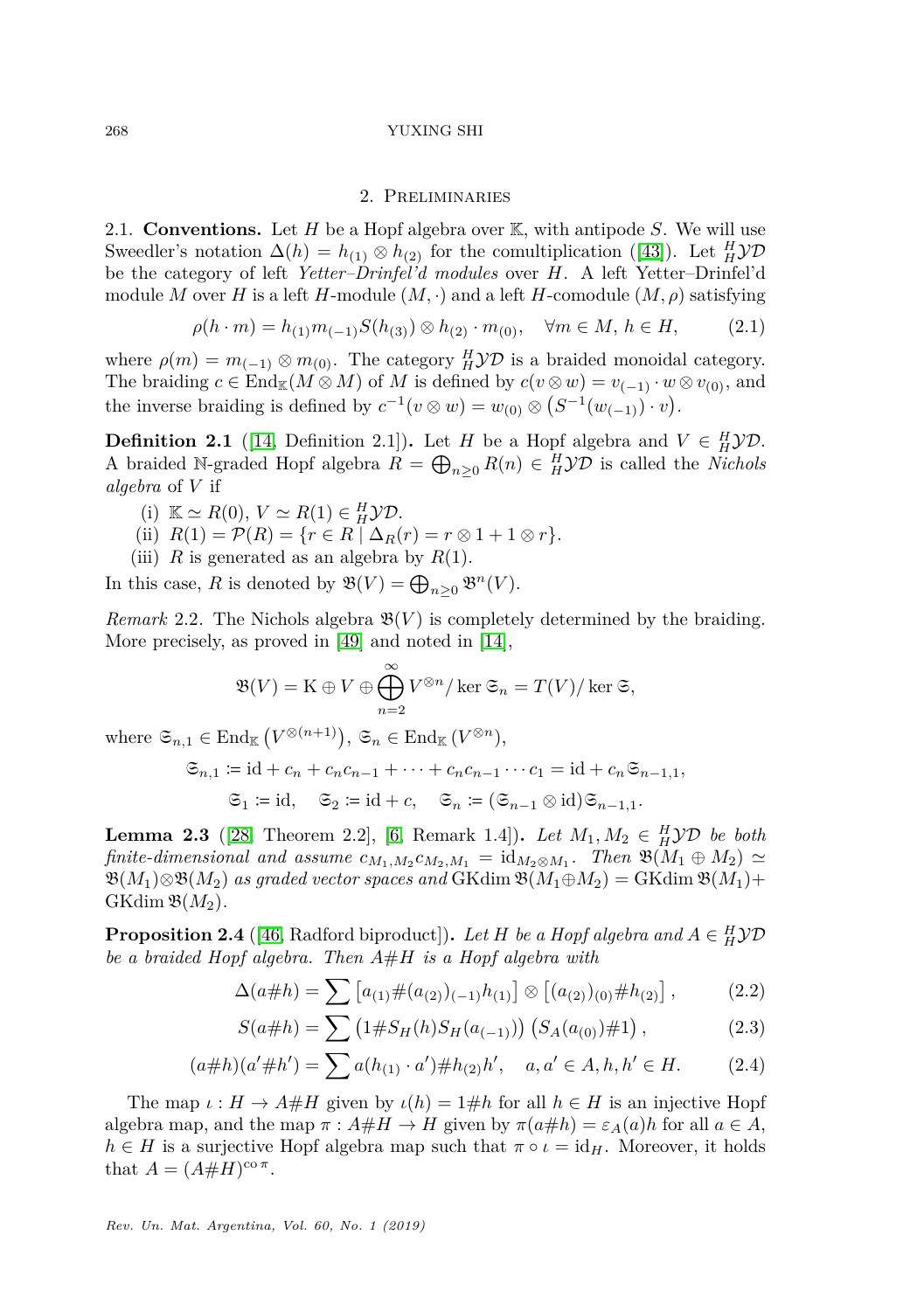Conversely, let *B* be a Hopf algebra with bijective antipode and  $\pi : B \to H$  a Hopf algebra epimorphism admitting a Hopf algebra section  $\iota : H \to B$  such that  $\pi \circ \iota = \text{id}_H$ . Then  $A = B^{\text{co }\pi}$  is a braided Hopf algebra in  $^H_H$  $\mathcal{YD}$  and  $B \simeq A \# H$  as Hopf algebras.

2.2. **GK-dimension.** Let *A* be a finitely generated algebra over a field K, and assume  $a_1, \ldots, a_m$  generate *A*. Set *V* to be the span of  $a_1, \ldots, a_m$ , and denote  $V^n$  the span of all monomials in the  $a_i$ 's of length *n*. As  $a_i$ 's generate *A* one has  $A = \bigcup_{k=0}^{\infty} A_k$ , where  $A_k = \mathbb{K} + V + V^2 + \cdots + V^k$ . The function  $d_V(n) = \dim A_n$ is the growth function of *A*. The *Gelfand–Kirillov dimension* of a K-algebra *A* is GKdim  $A = \lim_{h \to 0} \log_n d_V(n)$ . GKdim A does not depend on the choice of *V*. Suppose that GKdim  $A < \infty$ . We say that a finite-dimensional subspace  $V \subseteq A$  is *GK-deterministic* if

$$
GK\dim A = \lim_{n \to \infty} \log_n \dim \sum_{0 \le j \le n} V^j.
$$

Clearly, if *V* is a GK-deterministic subspace of *A*, then any finite-dimensional subspace of *A* containing *V* is GK-deterministic. Let *A* and *B* be two algebras. Then

 $GKdim(A \otimes B) \leq GKdim A + GKdim B$ 

but the equality does not hold in general. However, it does hold when *A* or *B* has a GK-deterministic subspace, see [\[41,](#page-32-13) Proposition 3.11]. The Gelfand–Kirillov dimension is a useful tool in ring theory and Hopf algebraic theories. We shall not discuss in detail its importance but we refer the reader to [\[41\]](#page-32-13) as a basic reference and [\[51,](#page-33-0) [50,](#page-33-1) [18,](#page-31-15) [6\]](#page-30-6) for additional information related with Hopf algebras.

## 3. Simple Yetter–Drinfel'd modules of *H*<sup>8</sup>

<span id="page-4-0"></span>Recall that the neither commutative nor cocommutative semisimple 8-dimensional Hopf algebra  $H_8$  in [\[42\]](#page-32-14) is constructed as an extension of  $\mathbb{K}[C_2 \times C_2]$  by  $\mathbb{K}[C_2]$ . A basis for  $H_8$  is given by  $\{1, x, y, xy = yx, z, xz, yz, xyz\}$  with the relations

$$
x^2 = y^2 = 1
$$
,  $z^2 = \frac{1}{2}(1 + x + y - xy)$ ,  $xy = yx$ ,  $zx = yz$ ,  $zy = xz$ .

The coalgebra structure and the antipode are defined by

$$
\Delta(x) = x \otimes x, \quad \Delta(y) = y \otimes y, \quad \varepsilon(x) = \varepsilon(y) = 1, \quad S(x) = x, \quad S(y) = y,
$$

$$
\Delta(z) = \frac{1}{2}(1 \otimes 1 + 1 \otimes x + y \otimes 1 - y \otimes x)(z \otimes z), \quad \varepsilon(z) = 1, \quad S(z) = z.
$$

The automorphism group of  $H_8$  is the Klein four-group [\[48\]](#page-32-15). These automorphisms are given in Table [1;](#page-5-0) they are going to be used in Corollary [5.3.](#page-0-1)

Denote a set of central orthogonal idempotents of  $H_8$  as

$$
e_1 = \frac{1}{8}(1+x)(1+y)(1+z), \quad e_2 = \frac{1}{8}(1+x)(1+y)(1-z),
$$
  

$$
e_3 = \frac{1}{8}(1-x)(1-y)(1+\mathrm{i}z), \quad e_4 = \frac{1}{8}(1-x)(1-y)(1-\mathrm{i}z),
$$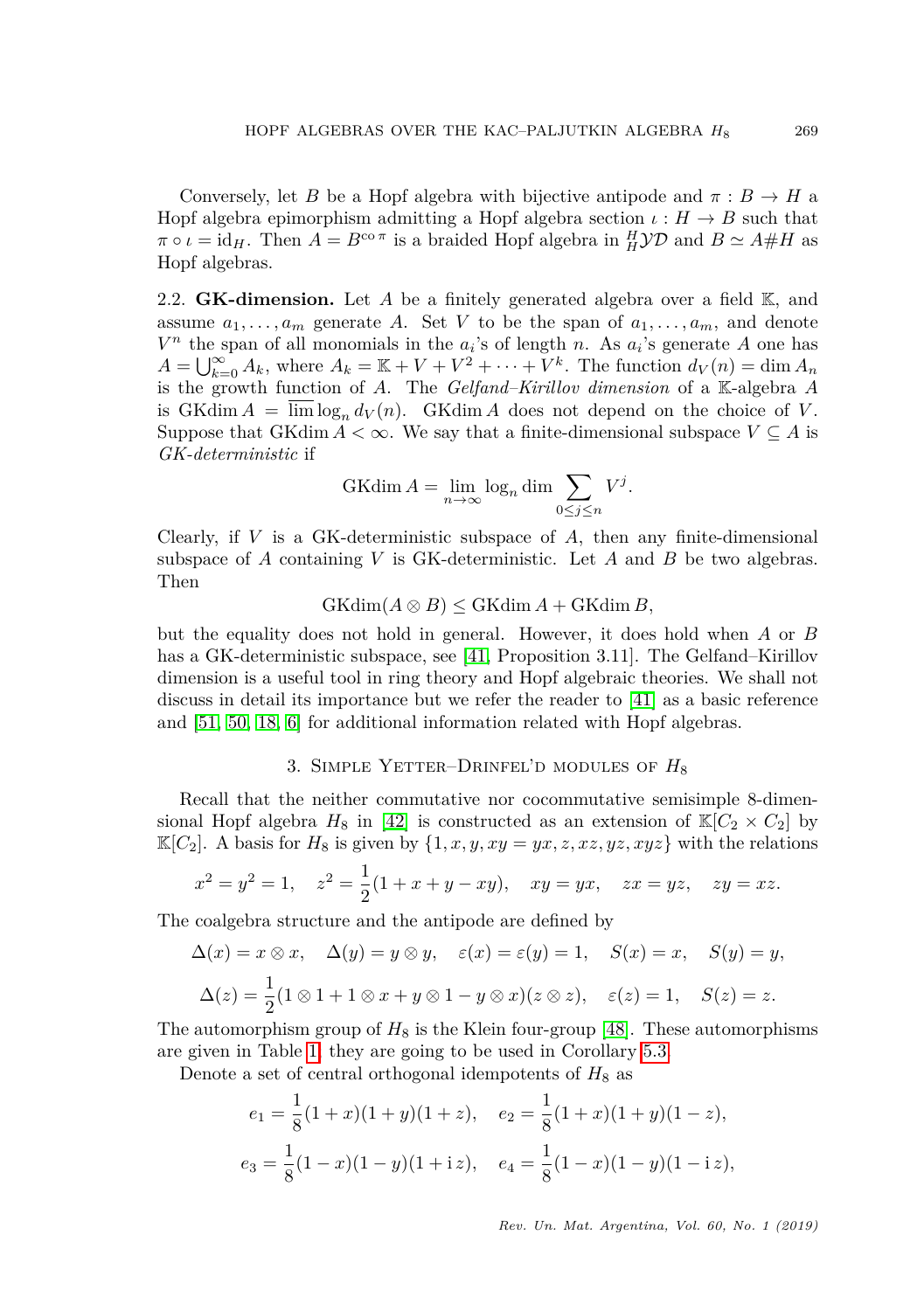<span id="page-5-0"></span>

|                                | $\mathbf{r}$     |                  | $\widetilde{\mathcal{Z}}$  |
|--------------------------------|------------------|------------------|----------------------------|
| $\tau_1 = \mathrm{id}$         |                  |                  | $\boldsymbol{z}$           |
| $\tau_2$                       | $\boldsymbol{x}$ |                  | xyz                        |
| $\tau_3$                       |                  | $\boldsymbol{x}$ | $\frac{1}{2}(z+xz+yz-xyz)$ |
| $\tau_{\scriptscriptstyle{A}}$ |                  | $\boldsymbol{x}$ | $-z+xz+yz+xyz$<br>5        |

TABLE 1. Hopf algebra automorphisms of  $H_8$ .

 $e_5 = \frac{1 - xy}{2}$  $\frac{e^{-}xy}{2}$ ,  $e_{j}e_{k} = \delta_{jk}$ ,  $j, k = 1, ..., 5$ ; i =  $\sqrt{-1}$ ; and denote idempotents  $e'_5 = \frac{1}{4}(1 - xy)(1 + z)$ ,  $e''_5 = \frac{1}{4}(1 - xy)(1 - z)$ . Then  $H_8 = H_8e_1 \oplus H_8e_2 \oplus H_8e_3 \oplus H_8e_4 \oplus H_8e_5$ 

$$
= H_8e_1 \oplus H_8e_2 \oplus H_8e_3 \oplus H_8e_4 \oplus (H_8e'_5 + H_8e''_5),
$$

where  $H_8e'_5 \simeq H_8e''_5$  as left  $H_8$ -modules, via  $e'_5 \mapsto xe''_5$ ,  $xe'_5 \mapsto e''_5$ .

**Definition 3.1.** Denote  $V_1(b) = \mathbb{K}\{v \mid x \cdot v = b^2v, y \cdot v = b^2v, z \cdot v = bv, b \in$  $\{\pm 1, \pm i\}$ , where *v* is a vector. Let  $V_2 \simeq H_8 e'_5$  as left  $H_8$ -modules; the actions of the generators are given by

$$
x \mapsto \begin{pmatrix} 0 & 1 \\ 1 & 0 \end{pmatrix}, \quad y \mapsto \begin{pmatrix} 0 & -1 \\ -1 & 0 \end{pmatrix}, \quad z \mapsto \begin{pmatrix} 1 & 0 \\ 0 & -1 \end{pmatrix}.
$$

**Proposition 3.2.** All simple left modules of  $H_8$  are classified by  $V_1(b), V_2, b \in$  $\{\pm 1, \pm i\}.$ 

*Remark* 3.3*.* The result was also obtained in [\[20\]](#page-31-16) under a different basis (thanks to referee for reminding us about this fact).

In the remaining part of the article,  $V_1(b)$  and  $V_2$  always mean simple left  $H_8$ modules.

**Lemma 3.4** ([\[47,](#page-32-16) Proposition 2])**.** *Let H be a bialgebra over a field* K *and suppose S is the antipode of H.*

- <span id="page-5-1"></span>(1) If  $L \in H\mathcal{M}$ , then  $L \otimes H \in H\mathcal{YD}^H$ ; the module and comodule actions are *given by*
- $h \cdot (\ell \otimes a) = h_{(2)} \cdot \ell \otimes h_{(3)} aS^{-1}(h_{(1)}), \ \rho(\ell \otimes h) = (\ell \otimes h_{(1)}) \otimes h_{(2)}, \ \ \forall h, a \in H, \ \ell \in L.$  $Let M \in HYP$ <sup>*H*</sup>.
	- (2) *Suppose that*  $L \in H\mathcal{M}$  *and*  $p : M \longrightarrow L$  *is a map of left H*-modules. Then *the linear map*  $f : M \longrightarrow L \otimes H$  *defined by*  $f(m) = p(m_{(0)}) \otimes m_{(1)}$  *for*  $all \ m \in M \ is \ a \ map \ of \ Yetter-Drinfeld'd \ H-modules, \ where \ L \otimes H \ has \ the$ *structure described in part* [\(1\)](#page-5-1)*. Furthermore* ker *f is the largest Yetter– Drinfel'd H-submodule, indeed the largest subcomodule, contained in* ker *p.*
	- (3) *M* is isomorphic to a Yetter-Drinfel'd submodule of some  $L \otimes H$  described *above.*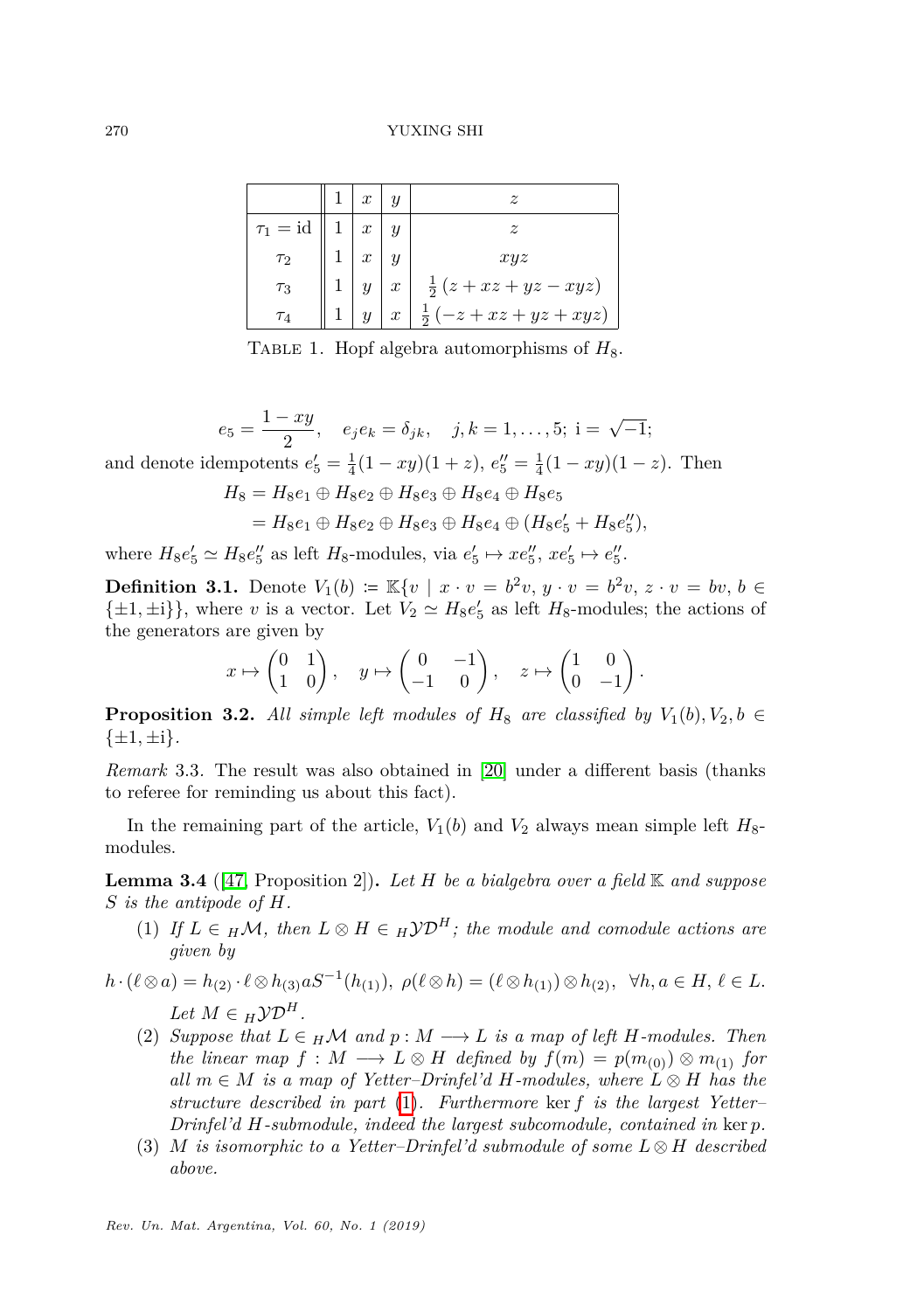Similarly, according to Radford's method, any simple left Yetter–Drinfel'd module over  $H_8$  could be constructed by the submodule of the tensor product of a left module  $V$  of  $H_8$  and  $H_8$  itself, where the module and comodule structures are given by

<span id="page-6-2"></span><span id="page-6-0"></span>
$$
h \cdot (\ell \boxtimes g) = (h_{(2)} \cdot \ell) \boxtimes h_{(1)} gS(h_{(3)}),
$$
\n(3.1)

<span id="page-6-4"></span>
$$
\rho(\ell \boxtimes h) = h_{(1)} \otimes (\ell \boxtimes h_{(2)}), \quad \forall h, g \in H_8, \ell \in V.
$$
\n(3.1)

Here we use  $\boxtimes$  instead of  $\otimes$  to avoid confusion by using too many symbols of the tensor product. We are going to construct all simple left Yetter–Drinfel'd modules over  $H_8$  in this way. Keeping in mind that  $H_8$  is semisimple, it is possible to do so. In fact, it is much easier than making use of the fact that  $\frac{H_8}{H_8}\mathcal{YD} \simeq \frac{1}{\mathcal{D}(H_8^{\text{cop}})}\mathcal{M}$ . The following is a list of useful formulae for looking for simple objects of  $\frac{H_8}{H_8}\mathcal{YD}$ .

## **Lemma 3.5.**

$$
(\mathrm{id}^{\otimes 2} \otimes S)\Delta^{(2)}(z) = \frac{1}{4}[(1+y)z \otimes z \otimes z(1+x) + (1-y)z \otimes xz \otimes z(1+x) + (1+y)z \otimes yz \otimes z(1-x) + (y-1)z \otimes xyz \otimes z(1-x)],
$$

$$
z_{(2)} \otimes z_{(1)}S(z_{(3)}) = \frac{1}{4} [z \otimes (1+x)(1+y) + xz \otimes (1+x)(1-y) + yz \otimes (1-x)(1+y) + xyz \otimes (1-x)(1-y)],
$$
(3.2)

$$
z_{(2)} \otimes z_{(1)} x S(z_{(3)}) = \frac{1}{4} [z \otimes (1+x)(1+y) + xz \otimes (1+x)(y-1) + yz \otimes (1-x)(1+y) + xyz \otimes (x-1)(1-y)],
$$
(3.3)

<span id="page-6-3"></span><span id="page-6-1"></span>
$$
z_{(2)} \otimes z_{(1)} y S(z_{(3)}) = \frac{1}{4} [z \otimes (1+x)(1+y) + xz \otimes (1+x)(1-y) + yz \otimes (x-1)(1+y) + xyz \otimes (x-1)(1-y)],
$$
(3.4)

$$
z_{(2)} \otimes z_{(1)} xy S(z_{(3)}) = \frac{1}{4} [z \otimes (1+x)(1+y) + xz \otimes (1+x)(y-1) + yz \otimes (x-1)(1+y) + xyz \otimes (1-x)(1-y)],
$$
(3.5)

<span id="page-6-6"></span><span id="page-6-5"></span>
$$
z_{(2)} \otimes z_{(1)} z S(z_{(3)}) = \frac{1}{2} [z \otimes (1+y)z + xyz \otimes x(y-1)z], \tag{3.6}
$$

$$
z_{(2)} \otimes z_{(1)} x z S(z_{(3)}) = \frac{1}{2} [z \otimes (1+y)z + xyz \otimes x (1-y)z], \qquad (3.7)
$$

<span id="page-6-7"></span>
$$
z_{(2)} \otimes z_{(1)} yzS(z_{(3)}) = \frac{1}{2} [z \otimes x(1+y)z + xyz \otimes (y-1)z],
$$
\n(3.8)

$$
z_{(2)} \otimes z_{(1)} xyzS(z_{(3)}) = \frac{1}{2} [z \otimes x(1+y)z + xyz \otimes (1-y)z]. \tag{3.9}
$$

**Definition 3.6.** Define  $M(b, g) := \mathbb{K}\{v \boxtimes g \mid v \in V_1(b)\}$ , where  $b \in \{\pm 1, \pm i\}$  and  $g \in \{1, x, y, xy\}.$ 

**Lemma 3.7.** *There are eight pairwise non-isomorphic one dimensional Yetter– Drinfel'd modules over*  $H_8$  *as*  $M(b, g)$  *with*  $(b, g) \in \{(\pm 1, 1), (\pm 1, xy), (\pm i, x), (\pm i, y)\}.$ *The actions and coactions are given by*

<span id="page-6-8"></span>
$$
x \cdot (v \boxtimes g) = b^2 (v \boxtimes g), \quad y \cdot (v \boxtimes g) = b^2 (v \boxtimes g), \quad z \cdot (v \boxtimes g) = b(v \boxtimes g),
$$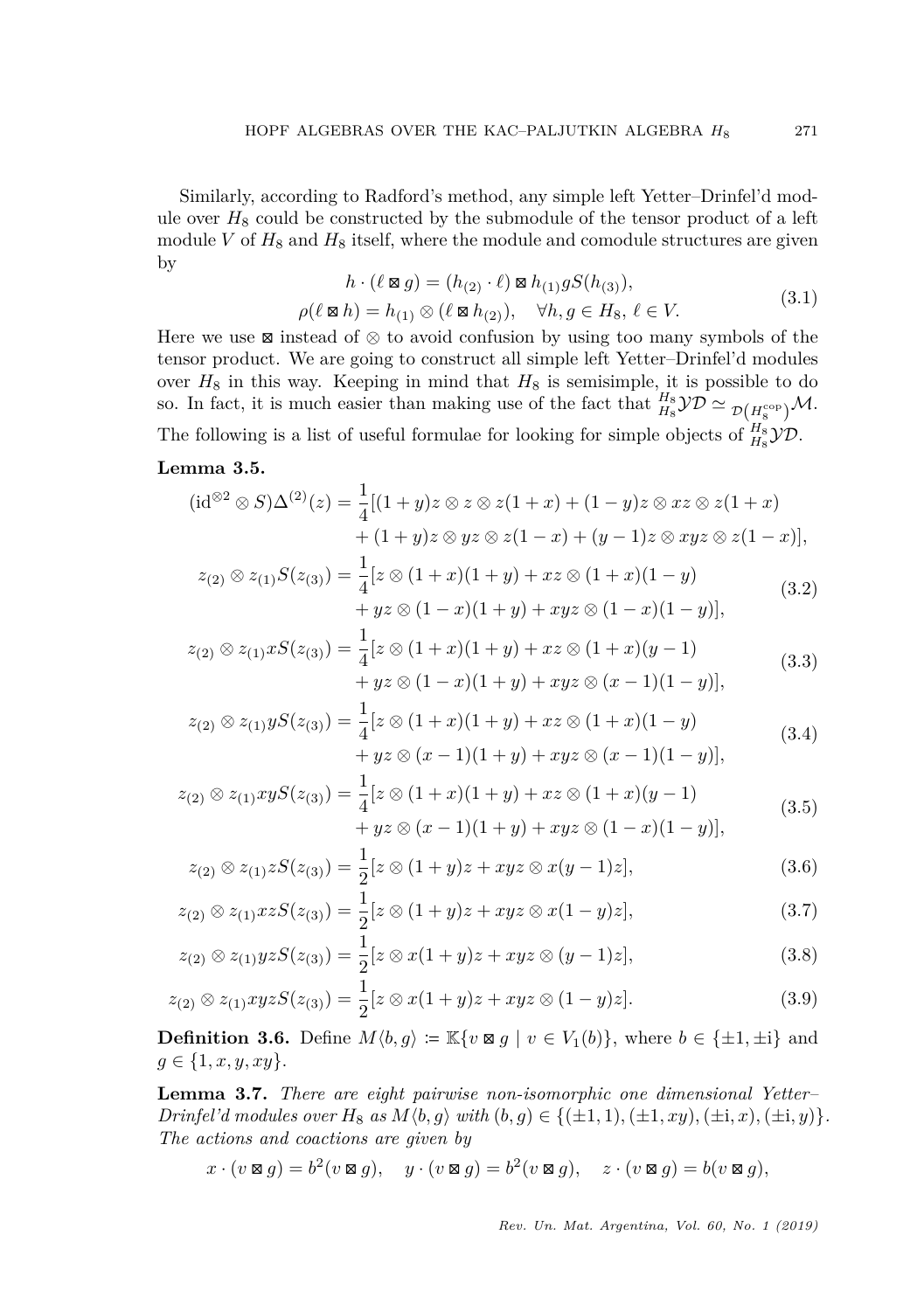<span id="page-7-0"></span>
$$
\rho(v \boxtimes g) = g \otimes (v \boxtimes g), \quad v \boxtimes g \in M \langle b, g \rangle, \quad v \in V_1(b).
$$

*Proof.* Let  $v \in V_1(b)$ . Then

$$
z \cdot (v \boxtimes 1) \xrightarrow{(3.2)} \frac{bv}{4} \boxtimes [1 + x + b^2(1 - x)][1 + y + b^2(1 - y)], \tag{3.10}
$$

$$
z \cdot (v \boxtimes xy) \xrightarrow{\text{(3.5)}} \frac{bv}{4} \boxtimes [1 + x + b^2(x - 1)][1 + y + b^2(y - 1)], \tag{3.11}
$$

$$
z \cdot (v \boxtimes x) \xrightarrow{(3.3)} \frac{bv}{4} \boxtimes [1 + x + b^2(1 - x)][1 + y + b^2(y - 1)], \tag{3.12}
$$

$$
z \cdot (v \boxtimes y) \xrightarrow{(3.4)} \frac{bv}{4} \boxtimes [1 + x + b^2(x - 1)][1 + y + b^2(1 - y)]. \tag{3.13}
$$

so

<span id="page-7-1"></span>
$$
z \cdot (v \boxtimes 1) = bv \boxtimes 1, \quad z \cdot (v \boxtimes xy) = bv \boxtimes xy, \quad \text{when } b = \pm 1;
$$
  

$$
z \cdot (v \boxtimes x) = bv \boxtimes x, \quad z \cdot (v \boxtimes y) = bv \boxtimes y, \quad \text{when } b = \pm i.
$$

Now it is easy to see that  $M\langle b, g \rangle$  defined above is a one-dimensional Yetter– Drinfel'd module by Radford's method and the eight one-dimensional Yetter– Drinfel'd modules are pairwise non-isomorphic by observations on their actions and coactions.  $\hfill \Box$ 

**Definition 3.8.** Let  $(g_1, g_2) \in \{(1, y), (x, 1), (xy, x), (y, xy)\}$  and denote three vector spaces as

$$
M \langle (1, xy) \rangle := \mathbb{K} \{ v \boxtimes 1, v \boxtimes xy \mid v \in V_1(i) \},
$$
  
\n
$$
M \langle (x, y) \rangle := \mathbb{K} \{ v \boxtimes x, v \boxtimes y \mid v \in V_1(1) \},
$$
  
\n
$$
M \langle (g_1, g_2) \rangle := \mathbb{K} \{ (v_1 + v_2) \boxtimes g_1, (v_1 - v_2) \boxtimes g_2 \mid v_1, v_2 \in V_2 \}.
$$

<span id="page-7-2"></span>**Lemma 3.9.** *There are six pairwise non-isomorphic two-dimensional simple Yetter– Drinfel'd modules over H*<sup>8</sup> *as below, where the action and coaction are given by formulae* [\(3.1\)](#page-6-4)*.*

 $(1)$   $M\langle (1, xy) \rangle$ *, the actions of generators on*  $(v \boxtimes 1, v \boxtimes xy)$  *are given by* 

$$
x \mapsto \begin{pmatrix} -1 & 0 \\ 0 & -1 \end{pmatrix}, \quad y \mapsto \begin{pmatrix} -1 & 0 \\ 0 & -1 \end{pmatrix}, \quad z \mapsto \begin{pmatrix} 0 & 1 \\ 1 & 0 \end{pmatrix}.
$$

 $(2)$   $M\langle (x, y) \rangle$ , the actions of generators on  $(v \boxtimes x, v \boxtimes y)$  are given by

$$
x \mapsto \begin{pmatrix} 1 & 0 \\ 0 & 1 \end{pmatrix}, \quad y \mapsto \begin{pmatrix} 1 & 0 \\ 0 & 1 \end{pmatrix}, \quad z \mapsto \begin{pmatrix} 0 & 1 \\ 1 & 0 \end{pmatrix}.
$$

(3)  $M\langle (g_1, g_2) \rangle$ *, where*  $(g_1, g_2) \in \{(1, y), (x, 1), (xy, x), (y, xy)\}$ *; the actions of generators on the row vector*  $((v_1 + v_2) \boxtimes g_1, (v_1 - v_2) \boxtimes g_2)$  are given by

$$
x \mapsto \begin{pmatrix} 1 & 0 \\ 0 & -1 \end{pmatrix}, \quad y \mapsto \begin{pmatrix} -1 & 0 \\ 0 & 1 \end{pmatrix}, \quad z \mapsto \begin{pmatrix} 0 & 1 \\ 1 & 0 \end{pmatrix}.
$$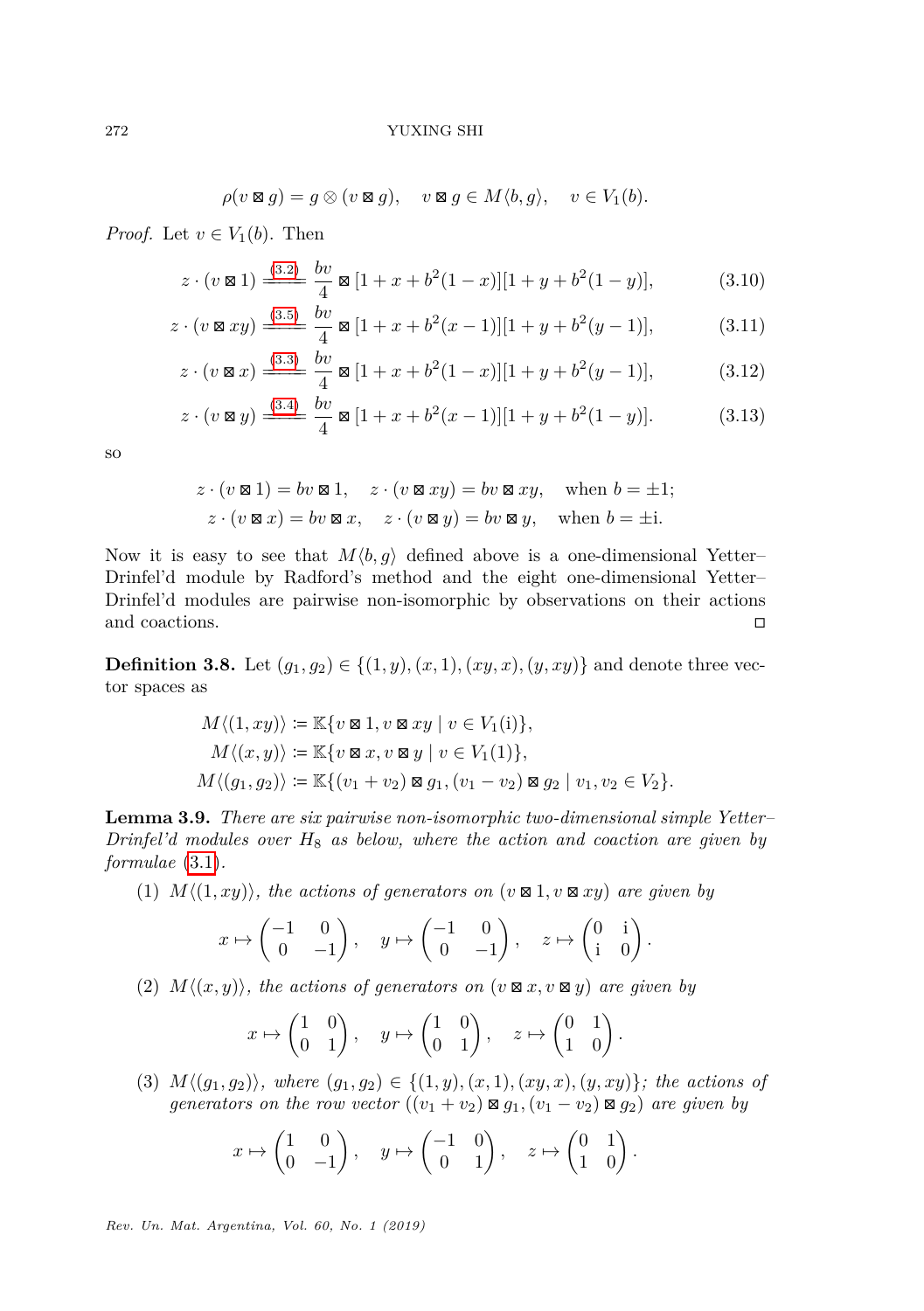*Proof.* Since the coactions are easy to see, we can focus on their structures as left  $H_8$ -modules. Parts  $(1)$  and  $(2)$  of the lemma can be checked by formulae  $(3.10)$  to [\(3.13\)](#page-7-1). Let  $v_1, v_2 \in V_2$ . Then

$$
z \cdot (v_1 \boxtimes 1) \xrightarrow{(3.2)} \frac{1}{2} [v_1 \boxtimes (x + y) + v_2 \boxtimes (x - y)],
$$
  
\n
$$
z \cdot (v_2 \boxtimes 1) \xrightarrow{(3.2)} \frac{1}{2} [v_1 \boxtimes (-x + y) + v_2 \boxtimes (-x - y)],
$$
  
\n
$$
z \cdot (v_1 \boxtimes xy) \xrightarrow{(3.5)} \frac{1}{2} [v_1 \boxtimes (x + y) + v_2 \boxtimes (y - x)],
$$
  
\n
$$
z \cdot (v_2 \boxtimes xy) \xrightarrow{(3.5)} \frac{1}{2} [v_1 \boxtimes (x - y) + v_2 \boxtimes (-x - y)],
$$
  
\n
$$
z \cdot (v_1 \boxtimes y) \xrightarrow{(3.4)} \frac{1}{2} [v_1 \boxtimes (1 + xy) + v_2 \boxtimes (1 - xy)],
$$
  
\n
$$
z \cdot (v_2 \boxtimes y) \xrightarrow{(3.4)} \frac{1}{2} [v_1 \boxtimes (-1 + xy) + v_2 \boxtimes (-1 - xy)],
$$
  
\n
$$
z \cdot (v_1 \boxtimes x) \xrightarrow{(3.3)} \frac{1}{2} [v_1 \boxtimes (1 + xy) + v_2 \boxtimes (-1 + xy)],
$$
  
\n
$$
z \cdot (v_2 \boxtimes x) \xrightarrow{(3.3)} \frac{1}{2} [v_1 \boxtimes (1 - xy) + v_2 \boxtimes (-1 - xy)].
$$

So we have

$$
z \cdot [(v_1 + v_2) \boxtimes 1] = (v_1 - v_2) \boxtimes y, \qquad z \cdot [(v_1 - v_2) \boxtimes y] = (v_1 + v_2) \boxtimes 1,
$$
  
\n
$$
z \cdot [(v_1 + v_2) \boxtimes x] = (v_1 - v_2) \boxtimes 1,
$$
  
\n
$$
z \cdot [(v_1 + v_2) \boxtimes xy] = (v_1 - v_2) \boxtimes x,
$$
  
\n
$$
z \cdot [(v_1 + v_2) \boxtimes xy] = (v_1 - v_2) \boxtimes x,
$$
  
\n
$$
z \cdot [(v_1 - v_2) \boxtimes xy] = (v_1 - v_2) \boxtimes xy,
$$
  
\n
$$
z \cdot [(v_1 - v_2) \boxtimes xy] = (v_1 + v_2) \boxtimes xy,
$$
  
\n
$$
z \cdot [(v_1 - v_2) \boxtimes xy] = (v_1 + v_2) \boxtimes y.
$$

Part (3) is immediate to check. The six two-dimensional Yetter–Drinfel'd modules are pairwise non-isomorphic since they are pairwise non-isomorphic as comodules.  $\Box$ 

<span id="page-8-0"></span>**Lemma 3.10.** *Let b*<sub>1</sub>*, b*<sub>2</sub> ∈ { $±1$ } *and v* ∈ *V*<sub>1</sub>(*b*<sub>2</sub>)*, and denote* 

$$
w_1^{b_1,b_2} \coloneqq v \boxtimes (1 + ib_1y)z, \quad w_2^{b_1,b_2} \coloneqq v \boxtimes x(1 - ib_1y)z.
$$

*Then*  $W^{b_1,b_2} = \mathbb{K}w_1^{b_1,b_2} \oplus \mathbb{K}w_2^{b_1,b_2}$  *is a family of four pairwise non-isomorphic twodimensional simple Yetter–Drinfel'd modules over H*<sup>8</sup> *with the actions of generators on the row vector*  $(w_1^{b_1,b_2}, w_2^{b_1,b_2})$  *and coactions given by* 

$$
x \mapsto \begin{pmatrix} 0 & -ib_1 \\ ib_1 & 0 \end{pmatrix}, \quad y \mapsto \begin{pmatrix} 0 & -ib_1 \\ ib_1 & 0 \end{pmatrix}, \quad z \mapsto \begin{pmatrix} \frac{(1-ib_1)b_2}{2} & \frac{(1-ib_1)b_2}{2} \\ \frac{-(1-ib_1)b_2}{2} & \frac{(1-ib_1)b_2}{2} \end{pmatrix},
$$

$$
\rho \begin{pmatrix} w_1^{b_1,b_2} \end{pmatrix} = \frac{(1+y)z}{2} \otimes w_1^{b_1,b_2} + \frac{(1-y)z}{2} \otimes w_2^{b_1,b_2},
$$

$$
\rho \begin{pmatrix} w_2^{b_1,b_2} \end{pmatrix} = \frac{x(1+y)z}{2} \otimes w_2^{b_1,b_2} + \frac{x(1-y)z}{2} \otimes w_1^{b_1,b_2}.
$$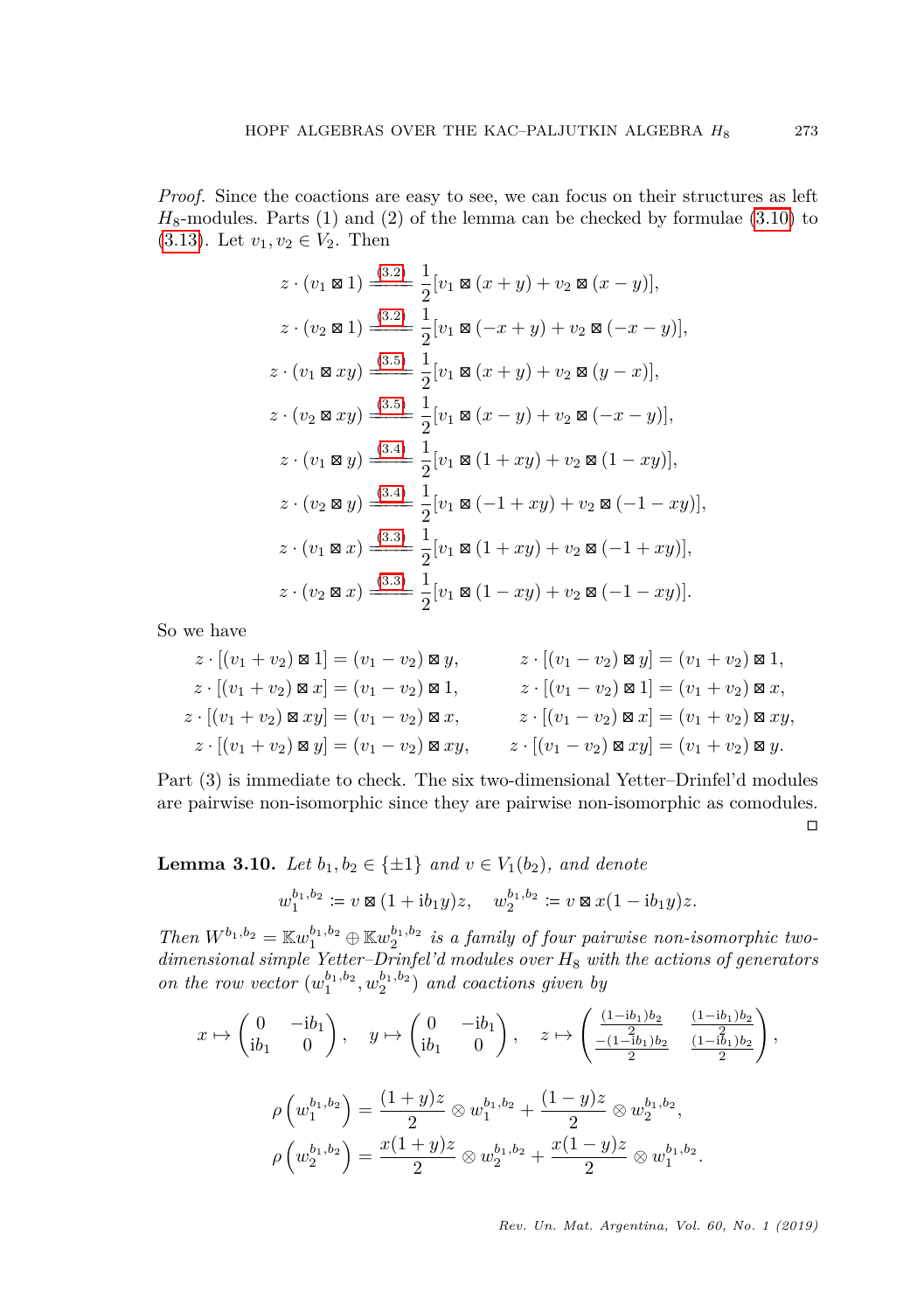*Proof.* It is straightforward by the definition of Yetter–Drinfel'd module. When  $b_2 \neq b'_2$ ,  $W^{b_1,b_2} \neq W^{b_1,b'_2}$  since we will see that their braidings are different in Proposition [4.1.](#page-11-1) As explained in the following remark,  $W^{b_1,b_2}$  has another basis  ${p_1, p_2}$  with  $p_1 \in V_1(b_2)$  and  $p_2 \in V_1(-b_1b_2i)$ . So  $W^{b_1, b_2} \not\cong W^{b'_1, b_2}$  if  $b_1 \neq b'_1$ . □

*Remark* 3.11. (1) Let  $M = \mathbb{K}\{v \boxtimes z, v \boxtimes xz, v \boxtimes yz, v \boxtimes xyz \mid v \in V_1(b)\}, b \in \{\pm 1\}.$ *z* acts on elements of *M* as

$$
z \cdot (v \boxtimes z) \xrightarrow{\text{(3.6)}} \frac{bv}{2} \boxtimes (1 - x + y + xy)z,
$$
  
\n
$$
z \cdot (v \boxtimes xz) \xrightarrow{\text{(3.7)}} \frac{bv}{2} \boxtimes (1 + x + y - xy)z,
$$
  
\n
$$
z \cdot (v \boxtimes yz) \xrightarrow{\text{(3.8)}} \frac{bv}{2} \boxtimes (-1 + x + y + xy)z,
$$
  
\n
$$
z \cdot (v \boxtimes xyz) \xrightarrow{\text{(3.9)}} \frac{bv}{2} \boxtimes (1 + x - y + xy)z.
$$

Then  $M \simeq W^{1,b} \oplus W^{-1,b}$  as Yetter–Drinfel'd modules over  $H_8$ . (2) Let  $f_{jk} \coloneqq \frac{1}{4} [1 + (-1)^j x][1 + (-1)^k y], j, k = 0, 1$ . Denote

$$
p_1 = w_1^{b_1, b_2} + ib_1 w_2^{b_1, b_2}, \quad p_2 = w_1^{b_1, b_2} - ib_1 w_2^{b_1, b_2}.
$$

Then  $W^{b_1,b_2} = \mathbb{K} p_1 \oplus \mathbb{K} p_2$  with the actions of generators on the row vector  $(p_1, p_2)$  and coactions given by

$$
x \mapsto \begin{pmatrix} 1 & 0 \\ 0 & -1 \end{pmatrix}, \quad y \mapsto \begin{pmatrix} 1 & 0 \\ 0 & -1 \end{pmatrix}, \quad z \mapsto \begin{pmatrix} b_2 & 0 \\ 0 & -ib_1b_2 \end{pmatrix},
$$

$$
\rho(p_1) = [f_{00} - ib_1f_{11}] \ z \otimes p_1 + [f_{10} + ib_1f_{01}] \ z \otimes p_2,
$$

$$
\rho(p_2) = [f_{00} + ib_1f_{11}] \ z \otimes p_2 + [f_{10} - ib_1f_{01}] \ z \otimes p_1.
$$

According to [\[42,](#page-32-14) Remark 2.14],  $H_8$  is presented by generators  $x, y, w$ , where the expressions containing *z* are replaced by

$$
w = \left(f_{00} + \sqrt{1}f_{10} + \frac{1}{\sqrt{1}}f_{01} + if_{11}\right)z, \quad w^2 = 1,
$$
  

$$
wx = yw, \quad S(w) = \left(\frac{1+i}{2}x + \frac{1-i}{2}y\right)w,
$$
  

$$
\Delta(w) = \left(\frac{1}{2}(1+xy)\otimes 1 + \frac{1+i}{4}(1-xy)\otimes x + \frac{1-i}{4}(1-xy)\otimes y\right)(w\otimes w).
$$

Let  $a + 1 = \pm$ 2. We define

$$
w_1^{(1)} \coloneqq (v_1 + \mathrm{i} a v_2) \boxtimes \frac{\mathrm{i}}{2} \left[ (x + y) + \sqrt{\mathrm{i}} (x - y) \right] w + (a v_1 - \mathrm{i} v_2) \boxtimes \frac{1}{2} \left[ (x + y) - \sqrt{\mathrm{i}} (x - y) \right] w,
$$
  

$$
w_2^{(1)} \coloneqq (v_1 + \mathrm{i} a v_2) \boxtimes \frac{\mathrm{i}}{2} \left[ (1 + xy) + \sqrt{\mathrm{i}} (1 - xy) \right] w - (a v_1 - \mathrm{i} v_2) \boxtimes \frac{1}{2} \left[ (1 + xy) - \sqrt{\mathrm{i}} (1 - xy) \right] w,
$$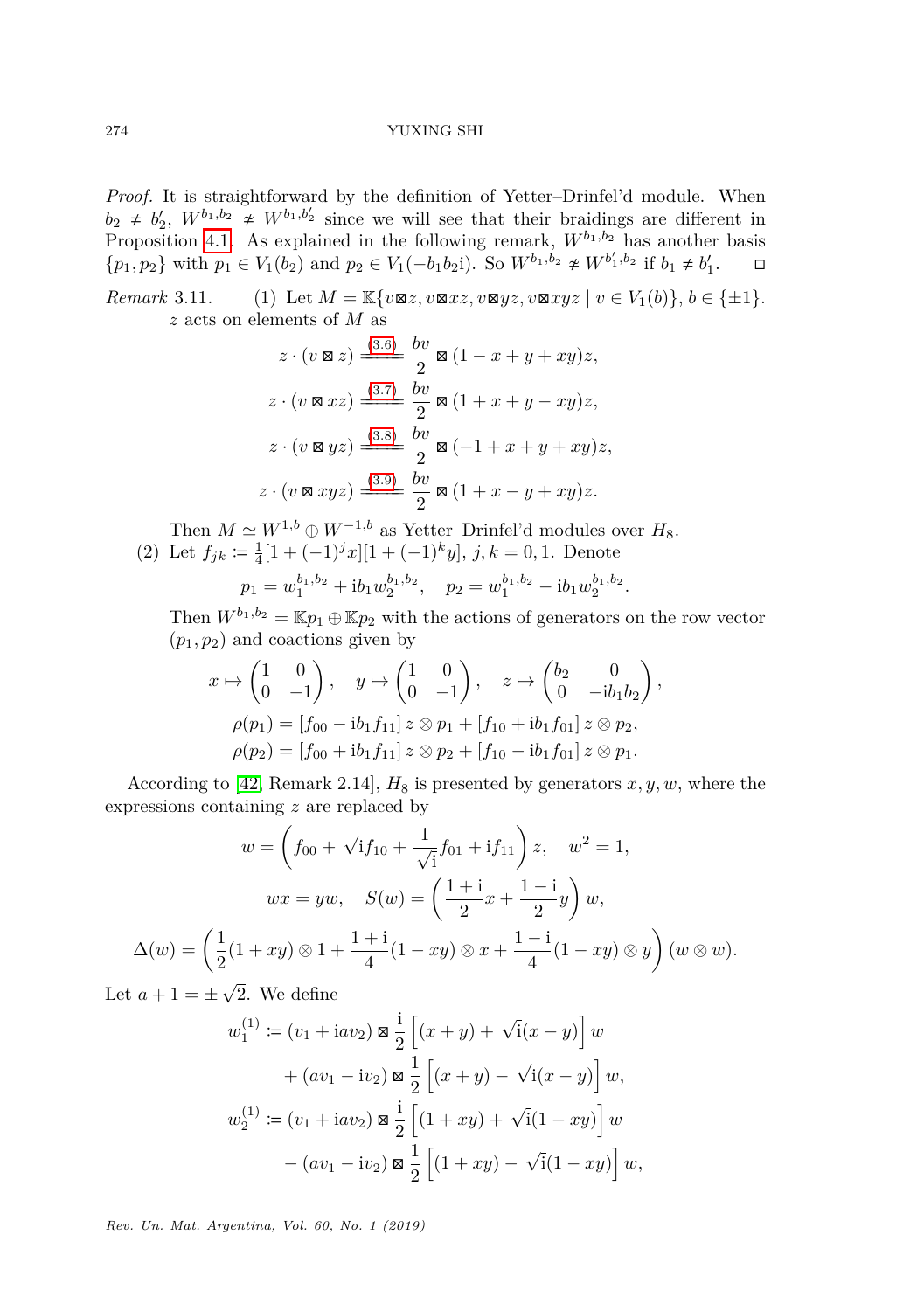$$
w_1^{(2)} := (v_1 - iav_2) \boxtimes \frac{i}{2} \left[ (x + y) + \sqrt{i}(x - y) \right] w
$$
  
+  $(av_1 + iv_2) \boxtimes \frac{1}{2} \left[ (x + y) - \sqrt{i}(x - y) \right] w$ ,  

$$
w_2^{(2)} := (v_1 - iav_2) \boxtimes \frac{i}{2} \left[ (1 + xy) + \sqrt{i}(1 - xy) \right] w
$$
  
-  $(av_1 + iv_2) \boxtimes \frac{1}{2} \left[ (1 + xy) - \sqrt{i}(1 - xy) \right] w$ .

<span id="page-10-0"></span>**Lemma 3.12.** *Let*  $a + 1 = \pm$ √ 2*. There are four pairwise non-isomorphic simple Yetter–Drinfel'd* modules  $W_1^a$  and  $W_2^a$  over  $H_8$  as follows:

(1) Let  $W_1^a = \mathbb{K}w_1^{(1)} \oplus \mathbb{K}w_2^{(1)}$ . Then  $W_1^a$  is a two-dimensional simple Yetter-*Drinfel'd module over H*<sup>8</sup> *with actions given by*

$$
\label{eq:20} \left\{ \begin{array}{c} x\cdot w^{(1)}_1 = -w^{(1)}_1,\\ y\cdot w^{(1)}_1 = w^{(1)}_1,\\ z\cdot w^{(1)}_1 = \frac{1}{2}(1-\mathrm{i})(a+1)w^{(1)}_2,\\ w\cdot w^{(1)}_1 = \frac{1}{2\sqrt{\mathrm{i}}}(1-\mathrm{i})(a+1)w^{(1)}_2, \end{array} \right. \quad \left\{ \begin{array}{c} x\cdot w^{(1)}_2 = w^{(1)}_2,\\ y\cdot w^{(1)}_2 = -w^{(1)}_2,\\ z\cdot w^{(1)}_2 = \frac{1}{2}(1+\mathrm{i})(a+1)w^{(1)}_1,\\ w\cdot w^{(1)}_2 = \frac{\sqrt{\mathrm{i}}}{2}(1+\mathrm{i})(a+1)w^{(1)}_1, \end{array} \right.
$$

*and coactions given by*

$$
\rho\left(w_1^{(1)}\right) = \frac{1}{2}(x+y)w \otimes w_1^{(1)} + \frac{\sqrt{i}}{2}(x-y)w \otimes w_2^{(1)},
$$
  

$$
\rho\left(w_2^{(1)}\right) = \frac{1}{2}(1+xy)w \otimes w_2^{(1)} + \frac{\sqrt{i}}{2}(1-xy)w \otimes w_1^{(1)}.
$$

(2) Let  $W_2^a = \mathbb{K}w_1^{(2)} \oplus \mathbb{K}w_2^{(2)}$ . Then  $W_2^a$  is a two-dimensional simple Yetter-*Drinfel'd module over H*<sup>8</sup> *with actions given by*

$$
\label{eq:20} \left\{ \begin{array}{c} x\cdot w^{(2)}_1=w^{(2)}_1,\\ y\cdot w^{(2)}_1=-w^{(2)}_1,\\ z\cdot w^{(2)}_1=\frac{1}{2}(1-\mathrm{i})(a+1)w^{(2)}_2,\\ w\cdot w^{(2)}_1=\frac{\sqrt{1}}{2}(1-\mathrm{i})(a+1)w^{(2)}_2, \end{array} \right. \qquad \left\{ \begin{array}{c} x\cdot w^{(2)}_2=-w^{(2)}_2,\\ y\cdot w^{(2)}_2=w^{(2)}_2,\\ z\cdot w^{(2)}_2=\frac{1}{2}(1+\mathrm{i})(a+1)w^{(2)}_1,\\ w\cdot w^{(2)}_2=\frac{1}{2\sqrt{\mathrm{i}}}(1+\mathrm{i})(a+1)w^{(2)}_1,\\ \end{array} \right.
$$

*and coactions given by*

$$
\rho\left(w_1^{(2)}\right) = \frac{1}{2}(x+y)w \otimes w_1^{(2)} + \frac{\sqrt{1}}{2}(x-y)w \otimes w_2^{(2)},
$$
  

$$
\rho\left(w_2^{(2)}\right) = \frac{1}{2}(1+xy)w \otimes w_2^{(2)} + \frac{\sqrt{1}}{2}(1-xy)w \otimes w_1^{(2)}.
$$

*Proof.* It is straightforward to check by the definition of Yetter–Drinfel'd module. Actually,  $M \simeq \bigoplus_{a+1=\pm\sqrt{2}} (W_1^a \oplus W_2^a)$  as Yetter-Drinfel'd modules over  $H_8$ , where √ √ √

*M* =  $\mathbb{K}\{v_j \boxtimes z, v_j \boxtimes xz, v_j \boxtimes yz, v_j \boxtimes xyz \mid v_j \in V_2, j = 1, 2\}.$ <br>Since  $\sqrt{i} = \cos \frac{\pi}{4} + i \sin \frac{\pi}{4}, \frac{1}{2} \sqrt{2} \sqrt{i}(1 - i) = 1.$  Denote 2  $i(1 - i) = 1$ . Denote  $a + 1 = b$  $2, b = \pm 1,$  $p_1^{(1)} =$ √  $\overline{i}w_1^{(1)} + w_2^{(1)}, p_2^{(1)} = -$ √  $\lim_{1}^{(1)} + w_2^{(1)}$ ; then  $W_1^a = \mathbb{K}p_1^{(1)} \oplus \mathbb{K}p_2^{(1)}$  with actions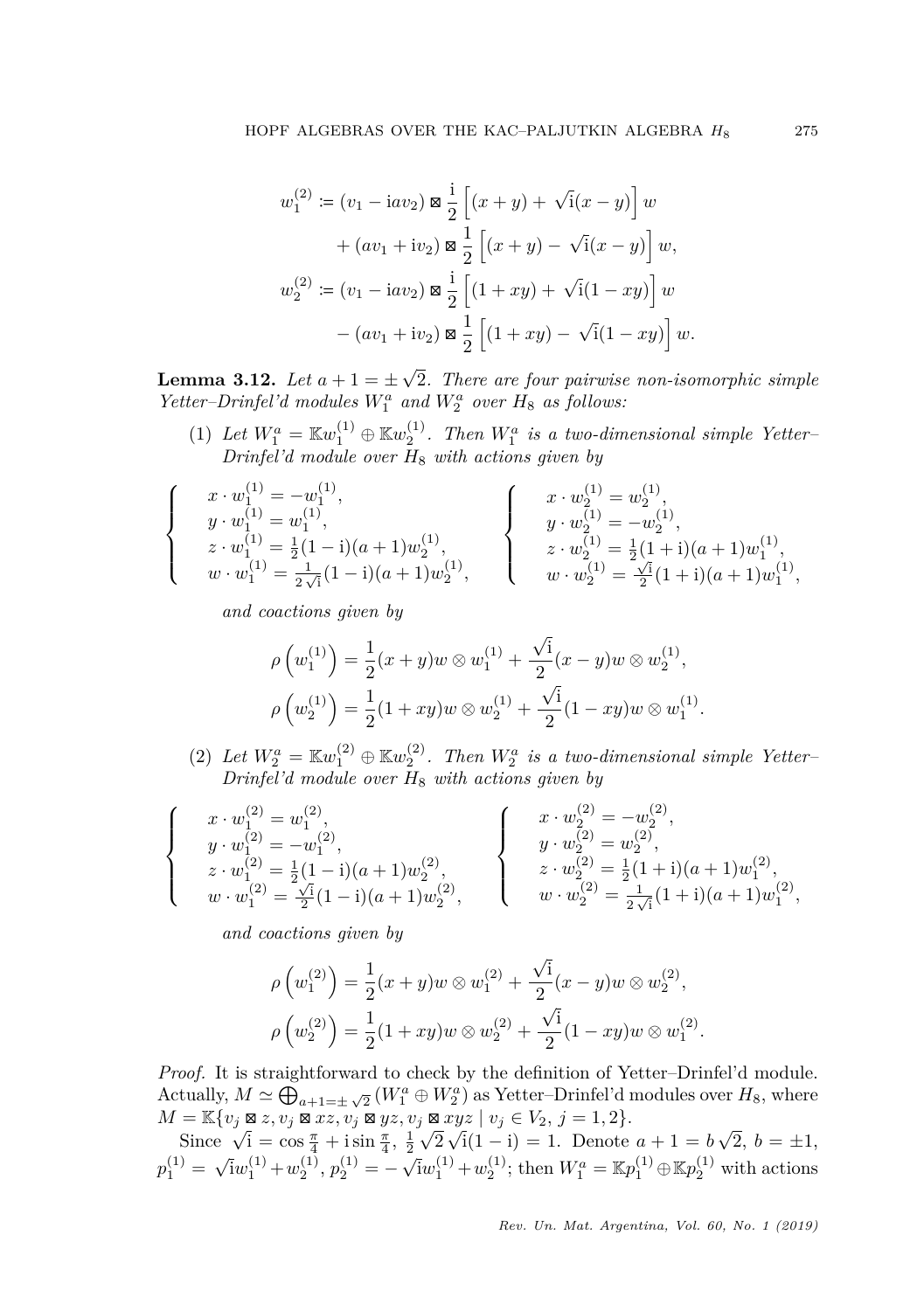on the row vector  $(p_1^{(1)}, p_2^{(1)})$  given by

<span id="page-11-2"></span>
$$
x \mapsto \begin{pmatrix} 0 & 1 \\ 1 & 0 \end{pmatrix}, \quad y \mapsto \begin{pmatrix} 0 & -1 \\ -1 & 0 \end{pmatrix}, \quad z \mapsto \begin{pmatrix} b & 0 \\ 0 & -b \end{pmatrix}.
$$
 (3.14)

Let  $p_1^{(2)} = w_1^{(2)} + \frac{1}{\sqrt{2}}$  $\bar{p}_{\bar{1}}^{(2)},\ p_{2}^{(2)}=w_{1}^{(2)}-\frac{1}{\sqrt{2}}$  $\mathbb{E}_{\bar{a}}[w_2^{(2)}]$ ; then  $W_2^a = \mathbb{E}p_1^{(2)} \oplus \mathbb{E}p_2^{(2)}$  with actions on the row vector  $(p_1^{(2)}, p_2^{(2)})$  also given by  $(3.14)$ . Now we can observe that  $W_1^{-1+\sqrt{2}}$  is isomorphic to  $W_1^{-1-\sqrt{2}}$  as modules (or comodules) under a suitably chosen base, but they are not isomorphic as modules and comodules simultaneously. So  $W_1^{-1+\sqrt{2}} \neq W_1^{-1-\sqrt{2}}$  as Yetter–Drinfel'd modules. For the same reason, we have  $W_2^{-1+\sqrt{2}} \neq W_2^{-1-\sqrt{2}}$  and  $W_1^a \neq W_2^a$ .  $W_2^{-1+\sqrt{2}} \neq W_2^{-1-\sqrt{2}}$  and  $W_1^a \neq W_2^a$ 

Obviously, any module in Lemma [3.9](#page-7-2) is not isomorphic to any one of modules in Lemmas [3.10](#page-8-0) and [3.12](#page-10-0) as comodules. As  $H_8$ -modules,  $W^{b_1,b_2} \simeq V_1(b_2) \oplus V_1(-b_1b_2i)$ , and  $W_1^a \simeq W_2^a \simeq V_2$ . So Yetter-Drinfel'd modules in Lemmas [3.9,](#page-7-2) [3.10](#page-8-0) and [3.12](#page-10-0) are pairwise non-isomorphic. Keeping in mind that  $H_8$  is semisimple, now we are arriving at

**Theorem 3.13.** All the simple Yetter–Drinfel'd modules over  $H_8$  are classified by

• *Eight pairwise non-isomorphic simple Yetter–Drinfel'd modules of onedimension:*

 $M(b, q), (b, q) \in \{(\pm 1, 1), (\pm 1, xu), (\pm i, x), (\pm i, y)\}\.$ 

• *Fourteen pairwise non-isomorphic simple Yetter–Drinfel'd modules of twodimension:*

 $M\langle (1, xy) \rangle, M\langle (x, y) \rangle, M\langle (g_1, g_2) \rangle, W^{b_1, b_2}, W_1^a, W_2^a,$ 

 $where (g_1, g_2) \in \{(1, y), (x, 1), (xy, x), (y, xy)\}, b_1, b_2 \in \{\pm 1\}, a+1 = \pm 1$ √ 2*.*

*Remark* 3.14. Jun Hu and Yinhuo Zhang investigated  $\mathcal{D}(H)$ -modules in [\[37\]](#page-32-17) and [\[38\]](#page-32-18) by using Radford's construction [\[47\]](#page-32-16). In particular, they constructed all simple modules of  $\mathcal{D}(H_8)$  under a different basis of  $H_8$ .

4. NICHOLS ALGEBRAS IN  $_{H_8}^{H_8}\mathcal{YD}$ 

<span id="page-11-0"></span>In this section, we try to determine all the finite-dimensional Nichols algebras generated by Yetter-Drinfel'd modules over  $H_8$ . As a byproduct, we calculate Gelfand–Kirillov dimensions for some Nichols algebras.

We begin by studying the Nichols algebras of simple Yetter–Drinfel'd modules.

<span id="page-11-1"></span>**Proposition 4.1.** *Given a simple Yetter–Drinfel'd module M over*  $H_8$ , dim  $\mathfrak{B}(M)$ *(*GKdim B(*M*) *for some cases) is presented in Table [2.](#page-12-0) Moreover,*

<span id="page-11-3"></span>
$$
(1) \mathfrak{B}(M \langle b, g \rangle) = \begin{cases} \mathbb{K}[p], & \text{if } (b, g) \in \{(\pm 1, 1), (\pm 1, xy)\}, \\ \mathbb{K}[p]/(p^2) = \bigwedge \mathbb{K}p, & \text{if } (b, g) \in \{(\pm i, x), (\pm i, y)\}. \end{cases}
$$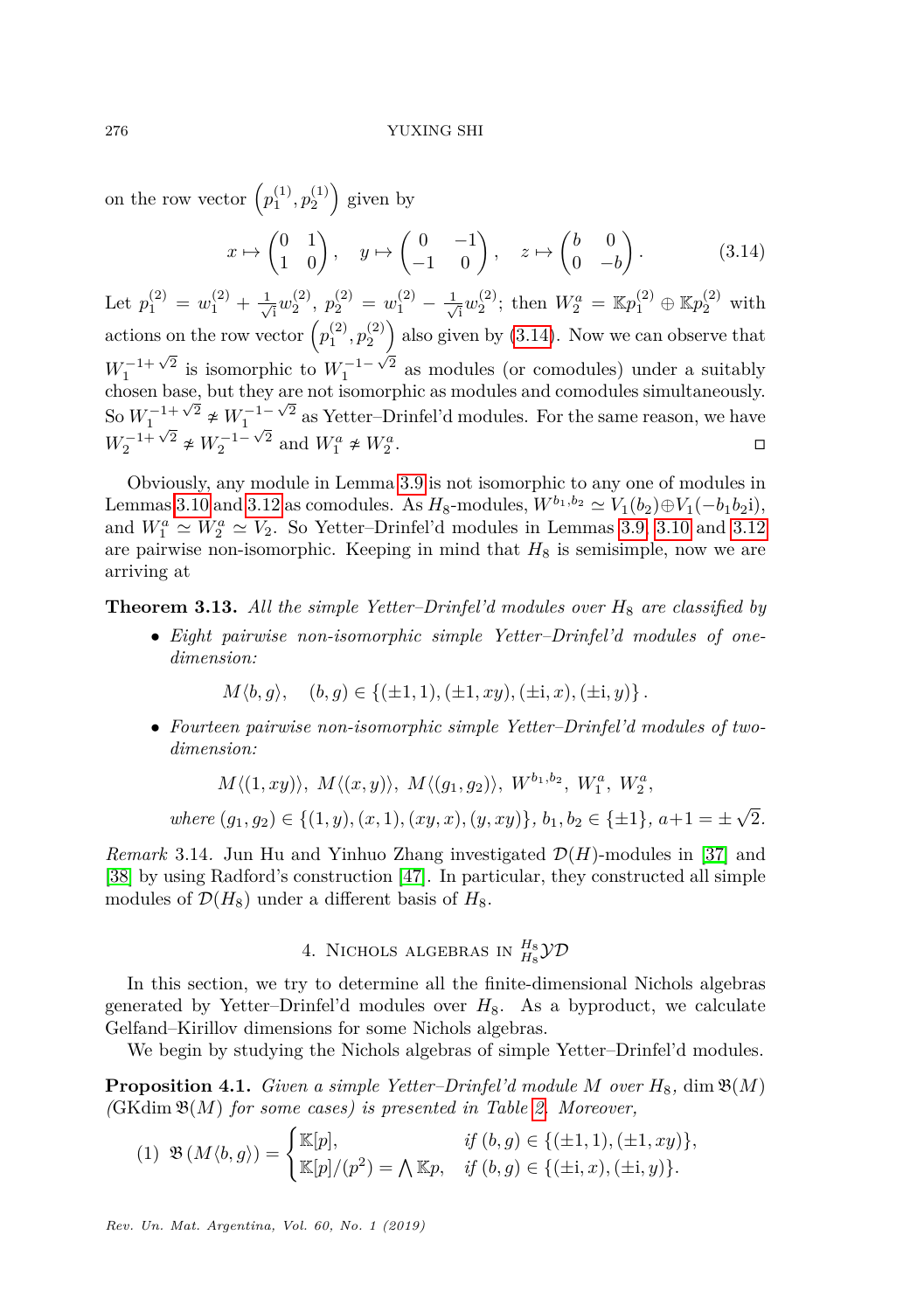<span id="page-12-1"></span>(2) *Both braidings of*  $M \langle (g_1, g_2) \rangle$  *for*  $(g_1, g_2) \in \{ (xy, x), (y, xy) \}$  *and*  $W^{b_1, -1}$ *for*  $b_1 = \pm 1$  *are of Cartan type*  $A_2$ *, so their corresponding Nichols algebras are isomorphic to an algebra which is generated by p*1*, p*<sup>2</sup> *satisfying relations*  $p_1p_2p_1p_2 + p_2p_1p_2p_1 = 0, p_1^2 = p_2^2 = 0.$ 

<span id="page-12-0"></span>

| $M \in H^s_s\mathcal{YD}$   | condition                                 | $\dim \mathfrak{B}(M)$ | $GKdim \mathfrak{B}(M)$ |
|-----------------------------|-------------------------------------------|------------------------|-------------------------|
| $M\langle b,g\rangle$       | $(b, g) \in \{(\pm 1, 1), (\pm 1, xy)\}\$ | $\infty$               |                         |
|                             | $(b, g) \in \{(\pm i, x), (\pm i, y)\}\$  | $\mathfrak{D}$         | 0                       |
| $M\langle (1,xy)\rangle$    |                                           | $\infty$               | $\mathfrak{D}$          |
| $M\langle (x,y)\rangle$     |                                           | $\infty$               | $\mathfrak{D}$          |
| $M\langle (g_1,g_2)\rangle$ | $(g_1, g_2) \in \{(1, y), (x, 1)\}\$      | $\infty$               | $\infty$                |
|                             | $(g_1, g_2) \in \{(xy, x), (y, xy)\}\$    | 8                      | $\Omega$                |
| $W^{b_1,b_2}$               | $b_1 = \pm 1, b_2 = -1$                   | 8                      | $\Omega$                |
|                             | $b_1 = \pm 1, b_2 = 1$                    | $\infty$               | $\infty$                |
| $W_1^a, W_2^a$              | $a+1=\pm \sqrt{2}$                        | $\infty$               |                         |

TABLE 2. Nichols algebras of simple Yetter–Drinfel'd modules over  $H_8$ .

*Proof.*  $\diamond$  Because  $c(p \otimes p) = g \cdot p \otimes p =$  $\int p \otimes p$ , if  $(b, g) \in \{(\pm 1, 1), (\pm 1, xy)\}$  $-p \otimes p$ , if  $(b, g) \in \{(\pm i, x), (\pm i, y)\}$ under the assumption that  $M\langle b, g \rangle = \mathbb{K}p$ , part [\(1\)](#page-11-3) is obvious.

 $\Diamond$  As for part [\(2\)](#page-12-1), we only give a proof for the case  $W^{b_1,-1}$  for  $b_1 = \pm 1$ . Let  $p_1 = w_1^{b_1, b_2} + ib_1w_2^{b_1, b_2}$  and  $p_2 = w_1^{b_1, b_2} - ib_1w_2^{b_1, b_2}$ ; then the braiding of  $W^{b_1,b_2}$  is given by

$$
c(p_1 \otimes p_1) = b_2 p_1 \otimes p_1, \qquad c(p_2 \otimes p_2) = b_2 p_2 \otimes p_2,
$$
  

$$
c(p_1 \otimes p_2) = -b_2 p_2 \otimes p_1, \qquad c(p_2 \otimes p_1) = b_2 p_1 \otimes p_2.
$$

When  $b_2 = 1$ , GKdim  $\mathfrak{B}(W^{b_1,1}) = \infty$  according to [\[6,](#page-30-6) Lemma 2.8]. When  $b_2 = -1$ , the braiding is of type  $A_2$ . As discussed in [\[10\]](#page-31-17), the Nichols algebra  $\mathfrak{B}(W^{b_1,-1})$  is generated by  $p_1, p_2$  with relations  $p_1p_2p_1p_2 + p_2p_1p_2p_1 = 0$ ,  $p_1^2 = p_2^2 = 0$ . So dim  $(\mathfrak{B}(W^{b_1,-1})) = 8$ .

- $\infty$  Let  $p_1 = v \boxtimes 1$ ,  $p_2 = v \boxtimes xy \in M'(1, xy)$ ; then  $c(p_j \otimes p_k) = p_k \otimes p_j$ , where  $j, k = 1, 2$ . If we view  $M\langle (1, xy) \rangle = \mathbb{K}p_1 \oplus \mathbb{K}p_2$  as braided vector spaces, then  $GK\dim \mathfrak{B}(M\langle (1, xy)\rangle) = GK\dim \mathfrak{B}(\mathbb{K}p_1) + GK\dim \mathfrak{B}(\mathbb{K}p_2) = 2$  by Lemma [2.3.](#page-3-1) Similarly, GKdim  $\mathfrak{B}(M\langle (x,y)\rangle) = 2$ .
- $\Diamond$  Let  $p_1 = (v_1 + v_2) \boxtimes 1$ ,  $p_2 = (v_1 v_2) \boxtimes y \in M \langle (1, y) \rangle$ . The braiding is given by

$$
c(p_1 \otimes p_1) = p_1 \otimes p_1, \qquad c(p_1 \otimes p_2) = p_2 \otimes p_1,
$$
  

$$
c(p_2 \otimes p_1) = -p_1 \otimes p_2, \qquad c(p_2 \otimes p_2) = p_2 \otimes p_2.
$$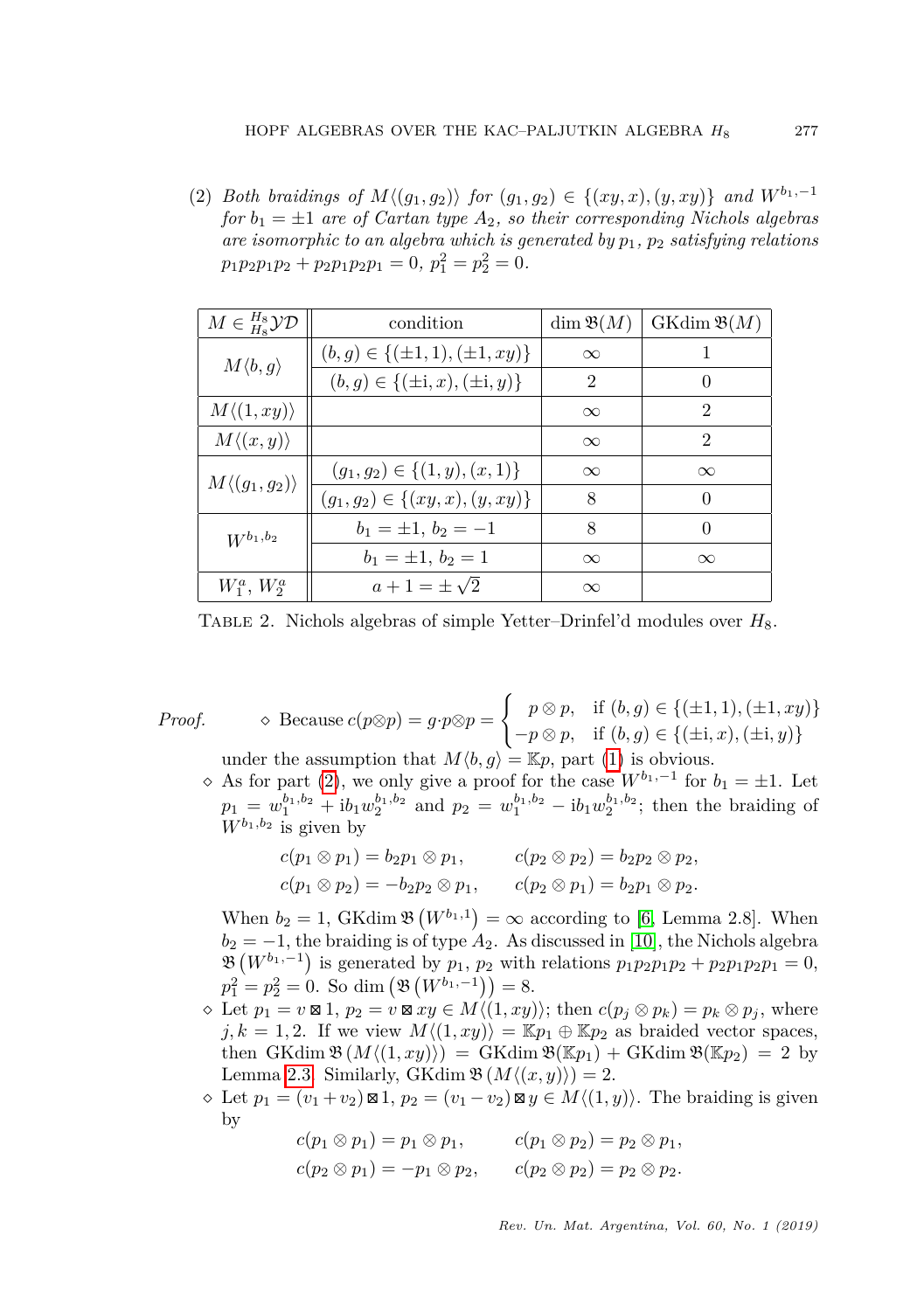By [\[6,](#page-30-6) Lemma 2.8], GKdim  $\mathfrak{B}(M\langle (1,y)\rangle) = \infty$ . For the same reason, we obtain GKdim  $\mathfrak{B}(M\langle (x,1)\rangle) = \infty$ .  $\Diamond$  Let  $\theta = \frac{1}{2}(\mathrm{i} - 1)(a + 1)$ . Then

$$
c\left(w_1^{(1)} \otimes w_1^{(1)}\right) = -\theta w_2^{(1)} \otimes w_2^{(1)}, \quad c\left(w_1^{(1)} \otimes w_2^{(1)}\right) = \theta w_1^{(1)} \otimes w_2^{(1)},
$$
  
\n
$$
c\left(w_2^{(1)} \otimes w_1^{(1)}\right) = -\theta w_2^{(1)} \otimes w_1^{(1)}, \quad c\left(w_2^{(1)} \otimes w_2^{(1)}\right) = \theta w_1^{(1)} \otimes w_1^{(1)},
$$
  
\n
$$
c\left(iw_1^{(1)} \otimes w_1^{(1)} + w_2^{(1)} \otimes w_2^{(1)}\right) = -i\theta\left(iw_1^{(1)} \otimes w_1^{(1)} + w_2^{(1)} \otimes w_2^{(1)}\right),
$$
  
\n
$$
c\left(-iw_1^{(1)} \otimes w_1^{(1)} + w_2^{(1)} \otimes w_2^{(1)}\right) = i\theta\left(-iw_1^{(1)} \otimes w_1^{(1)} + w_2^{(1)} \otimes w_2^{(1)}\right).
$$

By induction,

$$
\mathfrak{S}_{2n-1,1}\left( \left(w_1^{(1)} \otimes w_2^{(1)}\right)^{\otimes n} \right) = \frac{(1+\theta)[1-(-\theta^2)^n]}{1+\theta^2} \left( \left(w_1^{(1)} \otimes w_2^{(1)}\right)^{\otimes n} \right),
$$

$$
\mathfrak{S}_{2n,1}\left(\left(w_1^{(1)} \otimes w_2^{(1)}\right)^{\otimes n} \otimes w_1^{(1)}\right) = \frac{1 - \theta + (-1)^n \theta^{2n+1} (1 + \theta)}{1 + \theta^2} \left(\left(w_1^{(1)} \otimes w_2^{(1)}\right)^{\otimes n} \otimes w_1^{(1)}\right).
$$

It means that  $(w_1^{(1)} \otimes w_2^{(1)})^{\otimes n}$  is an eigenvector of  $\mathfrak{S}_{2n-1}$  and  $(w_1^{(1)} \otimes w_2^{(1)})^{\otimes n} \otimes w_1^{(1)}$  is an eigenvector of  $\mathfrak{S}_{2n}$  both with nonzero eigenvalue. So dim  $\mathfrak{B}(W_1^a) = \infty$ . And dim  $\mathfrak{B}(W_2^a) = \infty$  is similar to prove.  $\square$ 

<span id="page-13-0"></span>**Proposition 4.2.** (1)  $\mathfrak{B}[M\langle b,g \rangle \oplus M\langle b',g' \rangle] \simeq \mathfrak{B}(M\langle b,g \rangle) \otimes \mathfrak{B}(M\langle b',g' \rangle)$  $for (b, g), (b', g') \in \{(\pm 1, 1), (\pm 1, xy), (\pm i, x), (\pm i, y)\}.$ 

(2) *When*  $(b, g) \in \{(\pm 1, 1), (\pm 1, xy)\}$  *the following holds:* 

$$
\mathfrak{B}[M\langle b,g\rangle \oplus M\langle (1,xy)\rangle] \simeq \mathfrak{B}(M\langle b,g\rangle) \otimes \mathfrak{B}(M\langle (1,xy)\rangle) ,
$$
  

$$
\mathfrak{B}[M\langle b,g\rangle \oplus M\langle (x,y)\rangle] \simeq \mathfrak{B}(M\langle b,g\rangle) \otimes \mathfrak{B}(M\langle (x,y)\rangle) .
$$

(3)  $\mathfrak{B}[M\langle b, g \rangle \oplus M\langle (g_1, g_2) \rangle] \simeq \mathfrak{B}(M\langle b, g \rangle) \otimes \mathfrak{B}(M\langle (g_1, g_2) \rangle)$  *for the following cases:*

<span id="page-13-3"></span><span id="page-13-2"></span><span id="page-13-1"></span>(a)  $(b, q) = (\pm \mathbf{i}, x), (q_1, q_2) = (xy, x)$ ; (b)  $(b, g) = (\pm \mathbf{i}, y), (g_1, g_2) = (y, xy);$ (c)  $(b, g) = (\pm 1, 1), (g_1, g_2) \in \{(xy, x), (y, xy)\}.$  $(4)$   $\mathfrak{B}[M\langle b,g\rangle \oplus W^{b_1,-1}] \simeq \mathfrak{B}(M\langle b,g\rangle) \otimes \mathfrak{B}(W^{b_1,-1})$  for the following cases:  $(a)$   $(b, g) \in \{(1, 1), (1, xy)\}, b_1 = \pm 1;$ (b)  $(b, g) \in \{(i, x), (i, y)\}, b_1 = 1;$ (c)  $(b, g) \in \{(-i, x), (-i, y)\}, b_1 = -1.$ (5)  $\mathfrak{B}[M\langle (xy, x)\rangle \oplus M\langle (y, xy)\rangle] \simeq \mathfrak{B}(M\langle (xy, x)\rangle) \otimes \mathfrak{B}(M\langle (y, xy)\rangle).$ (6)  $\mathfrak{B}(W^{1,-1} \oplus W^{-1,-1}) \simeq \mathfrak{B}(W^{1,-1}) \otimes \mathfrak{B}(W^{-1,-1}).$  $P(X|Y|X|X|B) = \infty$  *for*  $(b, g) = (\pm i, x), (g_1, g_2) = (y, xy)$  $or (b, g) = (\pm i, y), (g_1, g_2) = (xy, x).$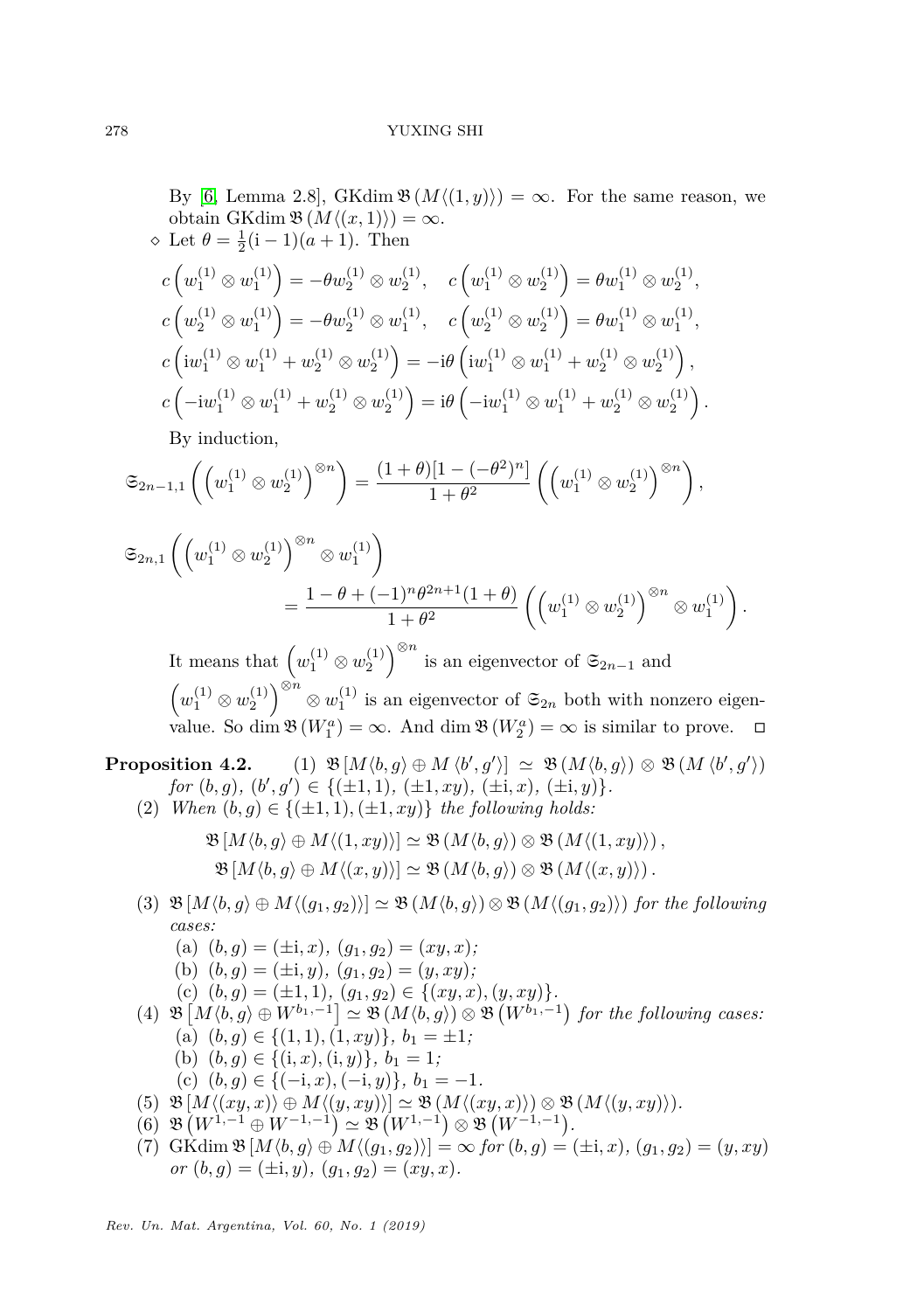- <span id="page-14-1"></span> $(8)$  GKdim  $\mathfrak{B}\left[M\langle b,g\rangle \oplus W^{b_1,-1}\right] = \infty$  *for*  $(b,g) \in \{(i,x),(i,y)\}, b_1 = -1$  *or*  $(b, g) \in \{(-i, x), (-i, y)\}, b_1 = 1.$
- $(9)$  dim  $\mathfrak{B}\left((M\langle (g_1, g_2)\rangle)^{\oplus 2}\right) = \infty$  for  $(g_1, g_2) \in \{(xy, x), (y, xy)\}.$
- <span id="page-14-2"></span> $(10)$  dim  $\mathfrak{B}(W^{b_1,-1} \oplus W^{b_1,-1}) = \infty$  for  $b_1 = \pm 1$ .

*Proof.* Parts  $(1)$ – $(6)$  are direct results of Lemma [2.3.](#page-3-1) We only prove some cases as a byproduct in the following.

 $\Diamond$  Let  $p_1 = (v_1 + v_2) \boxtimes g_1, p_2 = (v_1 - v_2) \boxtimes g_2 \in M \langle (g_1, g_2) \rangle$ , where  $(g_1, g_2) \in$  $\{(xy, x), (y, xy)\}.$  Let  $p = v \boxtimes g \in M\langle b, g \rangle$ . Then

$$
c(p \otimes p_1) = \begin{cases} -p_1 \otimes p, & \text{if } g \in \{y, xy\} \\ p_1 \otimes p, & \text{if } g \in \{1, x\}, \end{cases} \qquad c(p \otimes p_2) = \begin{cases} -p_2 \otimes p, & \text{if } g \in \{x, xy\} \\ p_2 \otimes p, & \text{if } g \in \{1, y\}, \end{cases}
$$

$$
c(p_1 \otimes p) = \begin{cases} b^2 p \otimes p_1, & \text{if } g_1 = y \\ p \otimes p_1, & \text{if } g_1 = xy, \end{cases} \qquad c(p_2 \otimes p) = \begin{cases} b^2 p \otimes p_2, & \text{if } g_2 = x \\ p \otimes p_2, & \text{if } g_2 = xy. \end{cases}
$$

$$
\text{When } (g_1, g_2) = (y, xy) \text{ and } (b, g) = (\pm \mathbf{i}, x),
$$

$$
c(p \otimes p_1) = p_1 \otimes p, \qquad \qquad c(p \otimes p_2) = -p_2 \otimes p, c(p_1 \otimes p) = -p \otimes p_1, \qquad \qquad c(p_2 \otimes p) = p \otimes p_2.
$$

<span id="page-14-0"></span>The generalized Dynkin diagram is given by Figure [1.](#page-14-0) According to  $[31]$ , dim  $\mathfrak{B}[M\langle \pm i, x \rangle \oplus M\langle (y, xy) \rangle] = \infty$ .



Figure 1

- $\circ$  When  $(g_1, g_2) = (xy, x)$  and  $(b, g) = (\pm i, y)$ , the generalized Dynkin diagram associated to the braiding is given by Figure [1.](#page-14-0) According to [\[31\]](#page-32-4), dim  $\mathfrak{B}[M\langle \pm i, y \rangle \oplus M\langle (xy, x) \rangle] = \infty$ . We thus finish part [\(7\)](#page-13-2).
- $\circ$  As for cases listed in part [\(6\)](#page-13-1),  $\mathfrak{B}[M\langle b, q \rangle \oplus M\langle (q_1, q_2) \rangle] \simeq \mathfrak{B}(M\langle b, q \rangle) \otimes$  $\mathfrak{B}(M\langle (q_1, q_2) \rangle)$  by Lemma [2.3.](#page-3-1)
- $\Diamond$  Let  $p = v \boxtimes g \in M(b, g)$ , where  $(b, g) \in \{(\pm 1, 1), (\pm 1, xy), (\pm i, x), (\pm i, y)\}.$ Then

$$
c(p \otimes w_1^{b_1,-1}) = \begin{cases} w_1^{b_1,-1} \otimes p, & \text{if } (b,g) \in \{(\pm 1,1), (\pm 1,xy)\} \\ \mathrm{i}b_1 w_2^{b_1,-1} \otimes p, & \text{if } (b,g) \in \{(\pm \mathrm{i},x), (\pm \mathrm{i},y)\}, \\ (p \otimes w_2^{b_1,-1}) = \begin{cases} w_2^{b_1,-1} \otimes p, & \text{if } (b,g) \in \{(\pm 1,1), (\pm 1,xy)\} \\ -\mathrm{i}b_1 w_1^{b_1,-1} \otimes p, & \text{if } (b,g) \in \{(\pm \mathrm{i},x), (\pm \mathrm{i},y)\}, \end{cases}
$$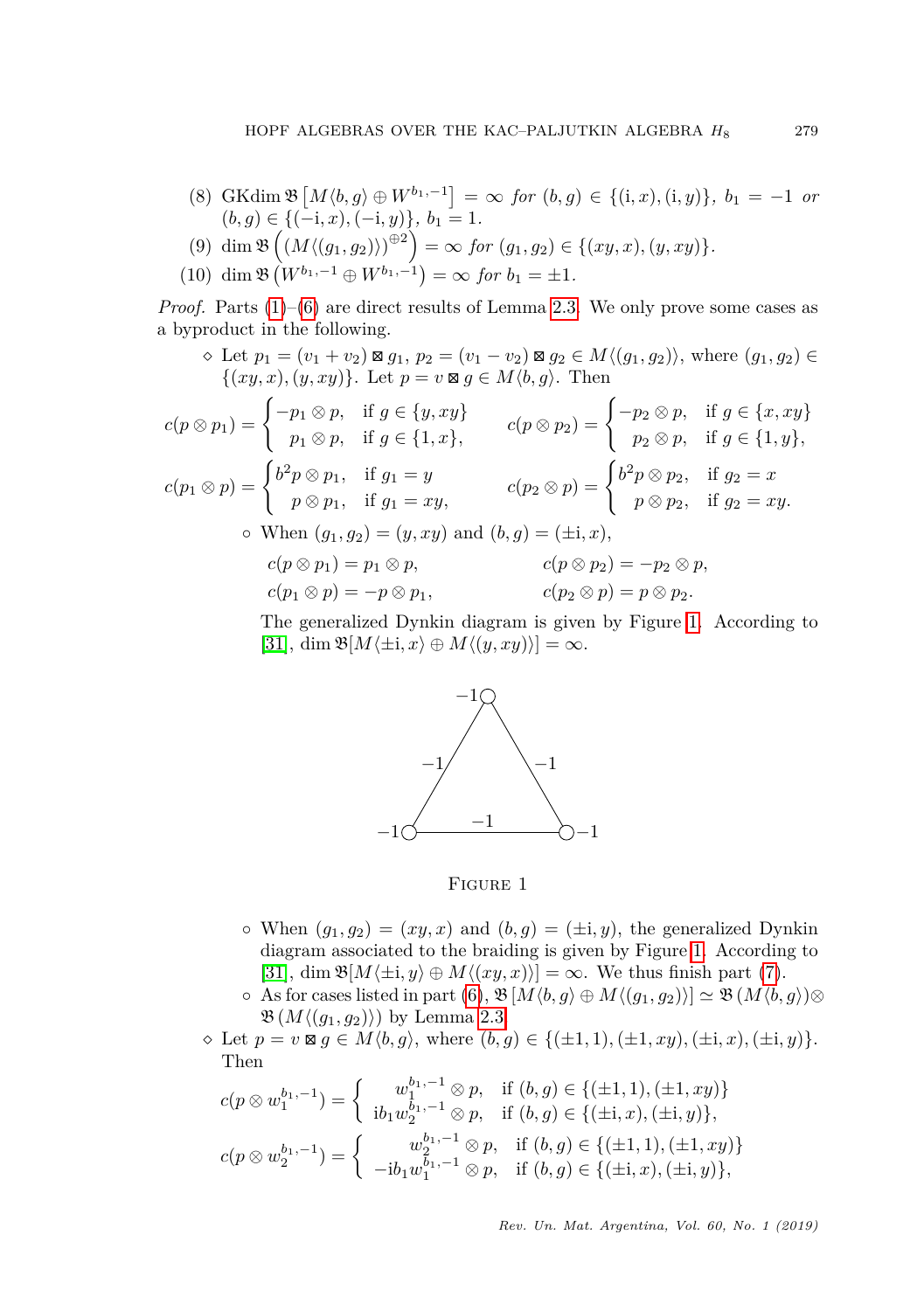$$
c(w_1^{b_1,-1} \otimes p) = \begin{cases} bp \otimes w_1^{b_1,-1}, & \text{if } (b,g) \in \{(\pm 1,1), (\pm 1,xy)\} \\ bp \otimes w_2^{b_1,-1}, & \text{if } (b,g) \in \{(\pm i,x), (\pm i,y)\}, \\ c(w_2^{b_1,-1} \otimes p) = \begin{cases} bp \otimes w_2^{b_1,-1}, & \text{if } (b,g) \in \{(\pm 1,1), (\pm 1,xy)\} \\ -bp \otimes w_1^{b_1,-1}, & \text{if } (b,g) \in \{(\pm i,x), (\pm i,y)\}. \end{cases}
$$

◦ In case  $(b, g) \in \{(1, 1), (1, xy)\}\text{, according to Lemma 2.3 we have }$  $(b, g) \in \{(1, 1), (1, xy)\}\text{, according to Lemma 2.3 we have }$  $(b, g) \in \{(1, 1), (1, xy)\}\text{, according to Lemma 2.3 we have }$  $\mathfrak{B}\left(M\langle b,g\rangle\oplus W^{b_1,-1}\right)\simeq \mathfrak{B}\left(M\langle b,g\rangle\right)\otimes \mathfrak{B}\left(W^{b_1,-1}\right).$ 

- In case (*b, g*) ∈ {(±i*, x*)*,*(±i*, y*)}, if i*b*1*b* = −1, according to Lemma [2.3](#page-3-1)  $w \in \mathfrak{B}(M \langle b, g \rangle \oplus W^{b_1,-1}) \simeq \mathfrak{B}(M \langle b, g \rangle) \otimes \mathfrak{B}(W^{b_1,-1})$ . If  $ib_1b =$ 1, the generalized Dynkin diagram associated to the braiding of  $M(b, g)$  $\oplus W^{b_1,-1}$  is given by Figure [1.](#page-14-0) Now we finish parts [\(4\)](#page-13-3) and [\(8\)](#page-14-1).
- <span id="page-15-0"></span>◇ As for  $(g_1, g_2) \in \{(xy, x), (y, xy)\}, \dim \mathfrak{B}\left((M\langle (g_1, g_2)\rangle)^{\oplus 2}\right) = \infty$  by [\[31\]](#page-32-4), since the generalized Dynkin diagram associated to the braiding is given by Figure [2.](#page-15-0)



Figure 2

 $\Diamond$  As for  $W^{b_1,-1} \oplus W^{b'_1,-1}$  with  $b_1$  and  $b'_1$  in {±1}. Let  $p_1 = w_1^{b_1,-1} + ib'_1 w_2^{b_1,-1}$ ,  $p_2 = w_1^{b_1, -1} - ib'_1 w_2^{b_1, -1}, p'_1 = w_1^{b'_1, -1} + ib'_1 w_2^{b'_1, -1}$  $b'_1, -1$  and  $p'_2 = w_1^{b'_1, -1} - i b'_1 w_2^{b'_1, -1}$  $\frac{1}{2}$ . Then

$$
c(p_1 \otimes p'_1) = -p'_1 \otimes p_1,
$$
  
\n
$$
c(p_2 \otimes p'_2) = -p'_2 \otimes p_2,
$$
  
\n
$$
c(p_2 \otimes p'_1) = -p'_1 \otimes p_2.
$$
  
\n
$$
c(p_2 \otimes p'_1) = -p'_1 \otimes p_2.
$$

When  $b_1 = b'_1$ , the generalized Dynkin diagram associated to the braiding is given by Figure [2.](#page-15-0) By [\[31\]](#page-32-4), dim  $\mathfrak{B}(W^{b_1,-1} \oplus W^{b_1,-1}) = \infty$ . This finishes  $(10).$  $(10).$ 

When 
$$
b_1 = -b'_1
$$
, we have  $p_2 = w_1^{b_1, -1} + ib_1 w_2^{b_1, -1}$ ,  $p_1 = w_1^{b_1, -1} - ib_1 w_2^{b_1, -1}$ ,  
\n $p'_2 = w_1^{b'_1, -1} + ib_1 w_2^{b'_1, -1}$ ,  $p'_1 = w_1^{b'_1, -1} - ib_1 w_2^{b'_1, -1}$ , and  
\n $c(p'_2 \otimes p_2) = -p_2 \otimes p'_2$ ,  
\n $c(p'_1 \otimes p_1) = -p_1 \otimes p'_1$ ,  
\n $c(p'_2 \otimes p_1) = p_1 \otimes p'_2$ ,  
\n $c(p'_1 \otimes p_2) = -p_2 \otimes p'_1$ .

By Lemma [2.3,](#page-3-1) we have

$$
\mathfrak{B}\left(W^{b_1,-1}\oplus W^{-b_1,-1}\right)\simeq \mathfrak{B}\left(W^{b_1,-1}\right)\otimes \mathfrak{B}\left(W^{-b_1,-1}\right).
$$

This finishes  $(6)$ .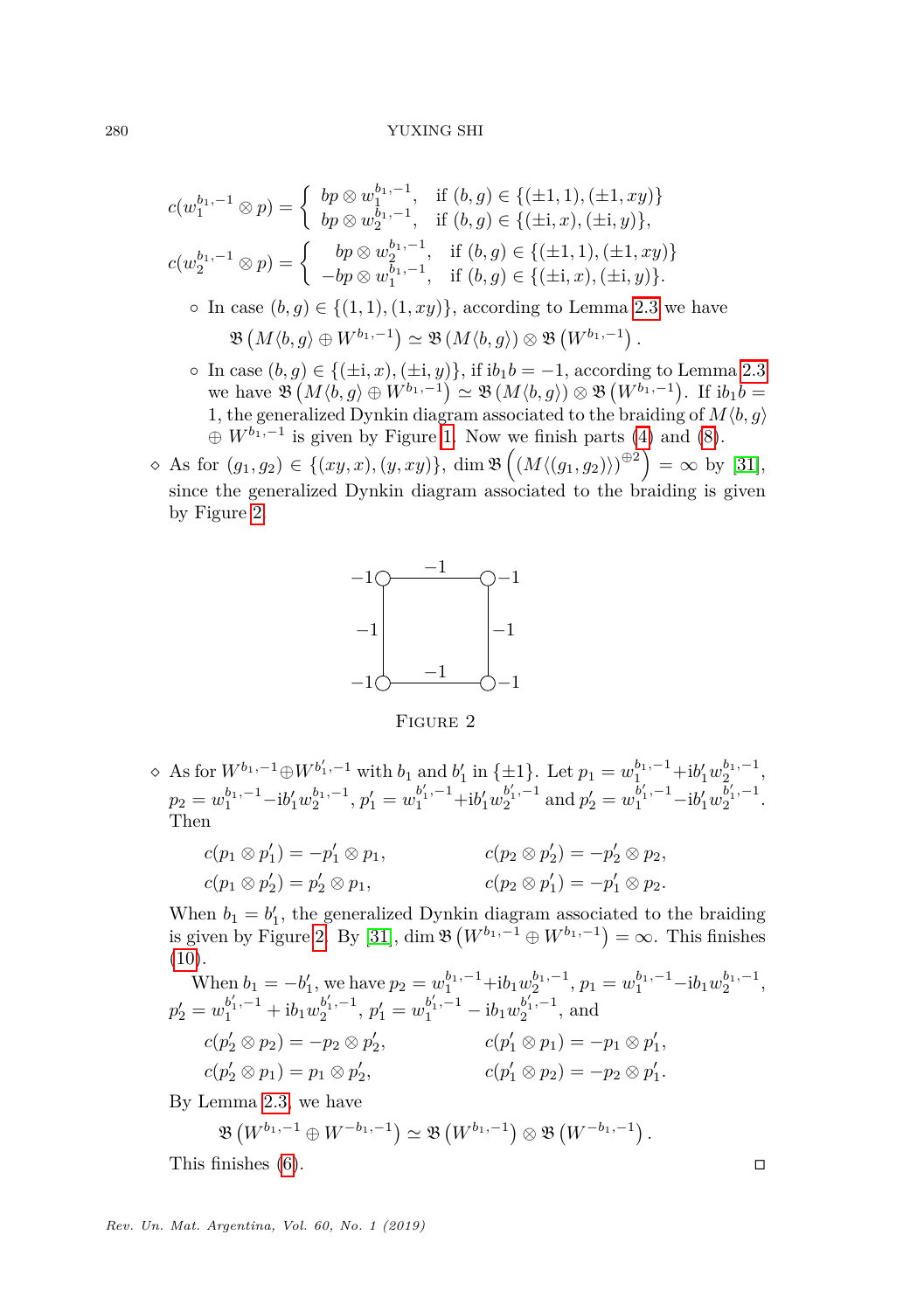<span id="page-16-1"></span>**Proposition 4.3.** *The following equalities hold for*  $b_1 = \pm 1$ *:*  $\dim \mathfrak{B}\left(M\langle(xy,x)\rangle\oplus W^{b_1,-1}\right)=\infty=\dim \mathfrak{B}\left(M\langle(y,xy)\rangle\oplus W^{b_1,-1}\right).$ 

*Proof.* We only prove dim  $\mathfrak{B}(M\langle (xy, x) \rangle \oplus W^{b_1,-1}) = \infty$  because the rest is similar to prove. Let  $p'_1 = w_1^{b_1, -1} + ib_1w_2^{b_1, -1}$  and  $p'_2 = w_1^{b_1, -1} - ib_1w_2^{b_1, -1}$ . Then

$$
c(p_1 \otimes p'_1) = p'_1 \otimes p_1, \qquad c(p_1 \otimes p'_2) = p'_2 \otimes p_1, \nc(p_2 \otimes p'_1) = p'_1 \otimes p_2, \qquad c(p_2 \otimes p'_2) = -p'_2 \otimes p_2, \nc(p'_1 \otimes p_1) = p_2 \otimes p'_2, \qquad c(p'_1 \otimes p_2) = ib_1 p_1 \otimes p'_2, \nc(p'_2 \otimes p_1) = p_2 \otimes p'_1, \qquad c(p'_2 \otimes p_2) = -ib_1 p_1 \otimes p'_1.
$$

Suppose  $\mathfrak{B}(M\langle (xy, x) \rangle \oplus W^{b_1,-1})$  is finite-dimensional; then according to [\[34,](#page-32-19) Theorem 7.2(3)],  $\text{ad}(M(xy, x)) (W^{b_1, -1}) = (\text{id} - c^2) (M(xy, x) \otimes W^{b_1, -1})$  is irreducible. Denote

$$
A = (\mathrm{id} - c^2)(p_1 \otimes p'_1) = p_1 \otimes p'_1 - p_2 \otimes p'_2; \n B = (\mathrm{id} - c^2)(p_1 \otimes p'_2) = p_1 \otimes p'_2 - p_2 \otimes p'_1; \n C = (\mathrm{id} - c^2)(p_2 \otimes p'_1) = p_2 \otimes p'_1 - \mathrm{i}b_1p_1 \otimes p'_2; \n D = (\mathrm{id} - c^2)(p_2 \otimes p'_2) = p_2 \otimes p'_2 + \mathrm{i}b_1p_1 \otimes p'_1.
$$

If  $a_1A+a_2B+a_3C+a_4D=0$  for parameters  $a_j \in \mathbb{K}, j=1,\ldots,4$ , then  $a_1A+a_4D=$ 0 and  $a_2B + a_3C = 0$ . Hence  $a_1 = a_4 = 0$ , and  $a_2 = a_3 = 0$ . So A, B, C, D are linearly independent. This is a contradiction since  $(\mathrm{id} - c^2)$   $(M(xy, x) \otimes W^{b_1, -1})$  is irreducible and there aren't any 4-dimensional irreducible Yetter–Drinfel'd modules over  $H_8$ .

*Remark* 4.4*.* According to Propositions [4.1,](#page-11-1) [4.2,](#page-0-1) and [4.3,](#page-16-1) we calculate Nichols algebras over direct sum of two simple objects of  $_{H_8}^{H_8}$  $\mathcal{YD}$  in Table [3.](#page-17-0)

**Proof of Theorem [A.](#page-2-1)** Firstly, we recall the fact that for any submodule  $M_1 \subset$  $M_2 \in H_1 \mathcal{YD}$ ,  $\mathfrak{B}(M_1) \subset \mathfrak{B}(M_2)$ . Then dim  $\mathfrak{B}(M_2) = \infty$  if dim  $\mathfrak{B}(M_1) = \infty$ . The Nichols algebras  $\mathfrak{B}(M)$  associated with *M* listed in Theorem [A](#page-2-1) are finite-dimen-sional according to Lemma [2.3](#page-3-1) and [\[31\]](#page-32-4). In fact,  $\Omega_1(n_1, n_2, n_3, n_4)$  is of Cartan type  $A_1 \times \cdots \times A_1$ ;  $\Omega_k(n_1, n_2)$  for  $k = 2, 3, 4, 5$  is of Cartan type  $A_1 \times \cdots \times A_1$  $\overline{n_1+n_2+n_3+n_4}$  $\overbrace{n_1+n_2}^{n_1+n_2}$ *n*1+*n*<sup>2</sup>  $\times$   $A_2$ ;

 $\Omega_k$  for  $k = 6, 7$  is of Cartan type  $A_2 \times A_2$ . So let  $M \in H_8^s$  *YD*; then dim  $\mathfrak{B}(M) < \infty$ if and only if *M* is isomorphic to one of the modules in the list of Theorem [A](#page-2-1) according to Table [2,](#page-12-0) Table [3,](#page-17-0) Propositions [4.1](#page-11-1) & [4.2.](#page-0-1)

## 5. Hopf algebras over *H*<sup>8</sup>

<span id="page-16-0"></span>In this section, according to the lifting method, we determine the finite-dimensional Hopf algebra  $H$  with coradical  $H_8$  such that its infinitesimal braiding is isomorphic to a Yetter–Drinfel'd module M over  $H_8$ . We begin by proving that  $H$ is generated by elements of degree one in Theorem [5.1.](#page-18-0) That is,  $gr H \simeq \mathfrak{B}(M) \# H_8$ .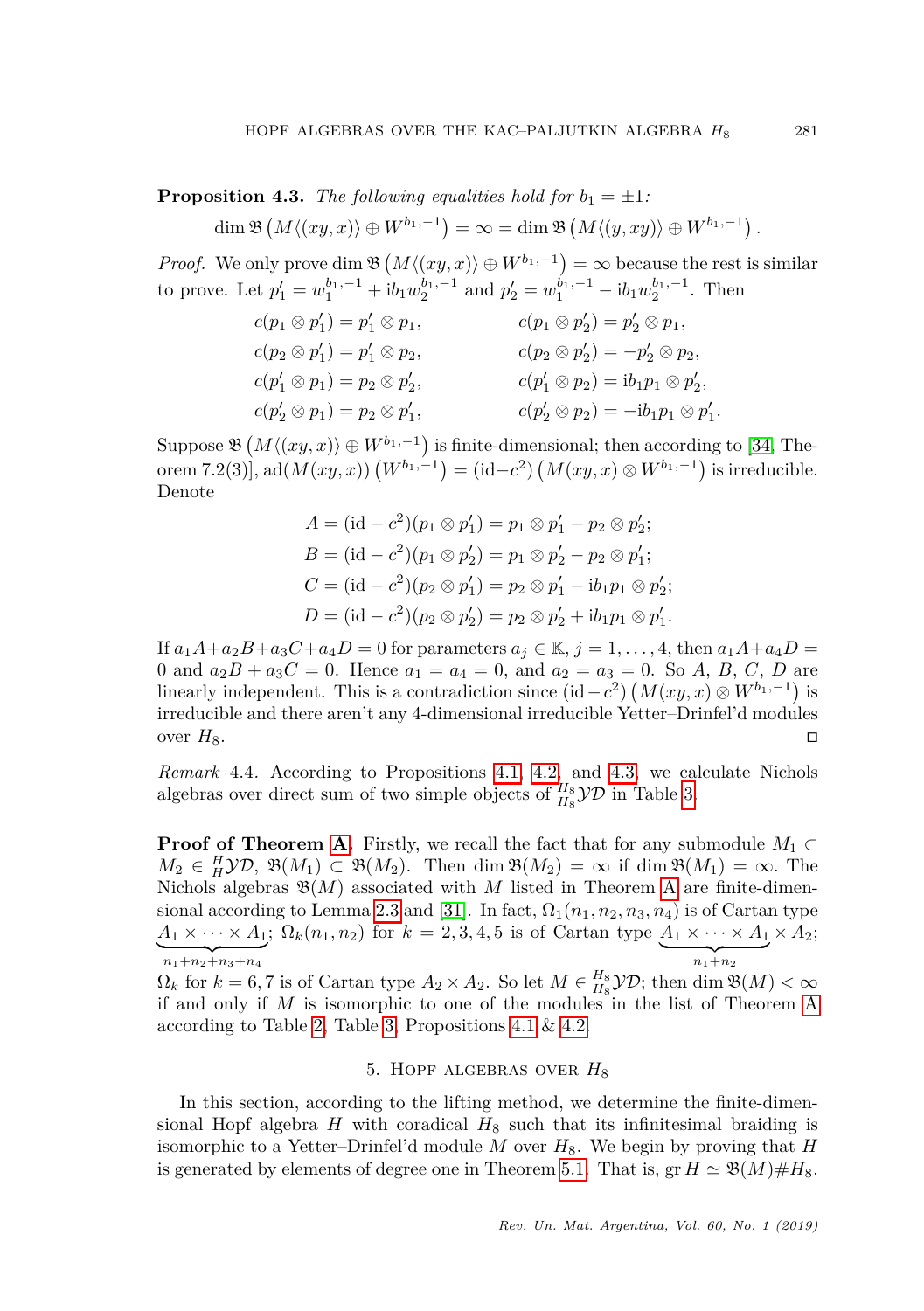<span id="page-17-0"></span>

| $M \in \frac{H_8}{H_8}\mathcal{YD}$                                 | condition                                                                                     | $\dim \mathfrak{B}(M)$ | $GKdim \mathfrak{B}(M)$ |
|---------------------------------------------------------------------|-----------------------------------------------------------------------------------------------|------------------------|-------------------------|
|                                                                     | $(b_1, g_1), (b_2, g_2) \in$<br>$\{(\pm 1, 1), (\pm 1, xy)\}\$                                | $\infty$               | $\overline{2}$          |
| $M\langle b_1,g_1\rangle$<br>$\oplus M\langle b_2,g_2\rangle$       | $(b_1, g_1) \in \{(\pm 1, 1), (\pm 1, xy)\}\$<br>$(b_2, g_2) \in \{(\pm i, x), (\pm i, y)\}\$ | $\infty$               | $\mathbf{1}$            |
|                                                                     | $(b_1, q_1), (b_2, q_2) \in$<br>$\{(\pm i, x), (\pm i, y)\}$                                  | 4                      | $\overline{0}$          |
| $M\langle b,g\rangle$<br>$\oplus M\langle (1,xy)\rangle$            | $(b, g) \in \{(\pm 1, 1), (\pm 1, xy)\}\$                                                     | $\infty$               | 3                       |
| $M\langle b,g\rangle$<br>$\oplus M\langle (x,y)\rangle$             | $(b, g) \in \{(\pm 1, 1), (\pm 1, xy)\}\$                                                     | $\infty$               | 3                       |
| $M\langle (g_1,g_2)\rangle$<br>$\oplus M\langle (g_1',g_2')\rangle$ | $(g_1, g_2) = (g'_1, g'_2) =$<br>$(xy, x)$ or $(y, xy)$                                       | $\infty$               |                         |
|                                                                     | $(g_1, g_2) = (xy, x),$<br>$(g'_1, g'_2) = (y, xy)$                                           | 64                     | $\boldsymbol{0}$        |
| $W^{b_1,-1} \oplus W^{b'_1,-1}$                                     | $b_1 = b'_1 = \pm 1$                                                                          | $\infty$               |                         |
|                                                                     | $b_1 = 1, b'_1 = -1$                                                                          | 64                     | $\boldsymbol{0}$        |
| $M\langle (g_1,g_2)\rangle\oplus W^{b_1,-1}$                        | $(g_1, g_2) = (xy, x)$<br>or $(y, xy), b_1 = \pm 1$                                           | $\infty$               |                         |
|                                                                     | $(b, g) = (\pm i, x), (g_1, g_2) = (xy, x)$                                                   | 16                     | $\boldsymbol{0}$        |
|                                                                     | $(b, g) = (\pm \mathbf{i}, x), (g_1, g_2) = (y, xy)$                                          | $\infty$               |                         |
| $M\langle b,g\rangle$                                               | $(b, g) = (\pm i, y), (g_1, g_2) = (xy, x)$                                                   | $\infty$               |                         |
| $\oplus M\langle (g_1,g_2)\rangle$                                  | $(b, g) = (\pm i, y), (g_1, g_2) = (y, xy)$                                                   | 16                     | $\overline{0}$          |
|                                                                     | $(b, g) \in \{(\pm 1, 1)\}\$<br>$(g_1, g_2) \in \{(xy, x), (y, xy)\}\$                        | $\infty$               | $\mathbf{1}$            |
|                                                                     | $(b, g) \in \{(1, 1), (1, xy)\}, b_1 = \pm 1$                                                 | $\infty$               | $\mathbf{1}$            |
|                                                                     | $(b, g) \in \{(i, x), (i, y)\}, b_1 = 1$                                                      | 16                     | $\boldsymbol{0}$        |
| $M\langle b,g\rangle \oplus W^{b_1,-1}$                             | $(b, g) \in \{(i, x), (i, y)\}, b_1 = -1$                                                     | $\infty$               |                         |
|                                                                     | $(b, g) \in \{(-i, x), (-i, y)\}, b_1 = -1$                                                   | 16                     | $\overline{0}$          |
|                                                                     | $(b,g) \in \{(-i,x), (-i,y)\}, b_1 = 1$                                                       | $\infty$               |                         |

Table 3. Nichols algebras over the direct sum of two simple objects in  $_{H_8}^{H_8}\mathcal{YD}$ .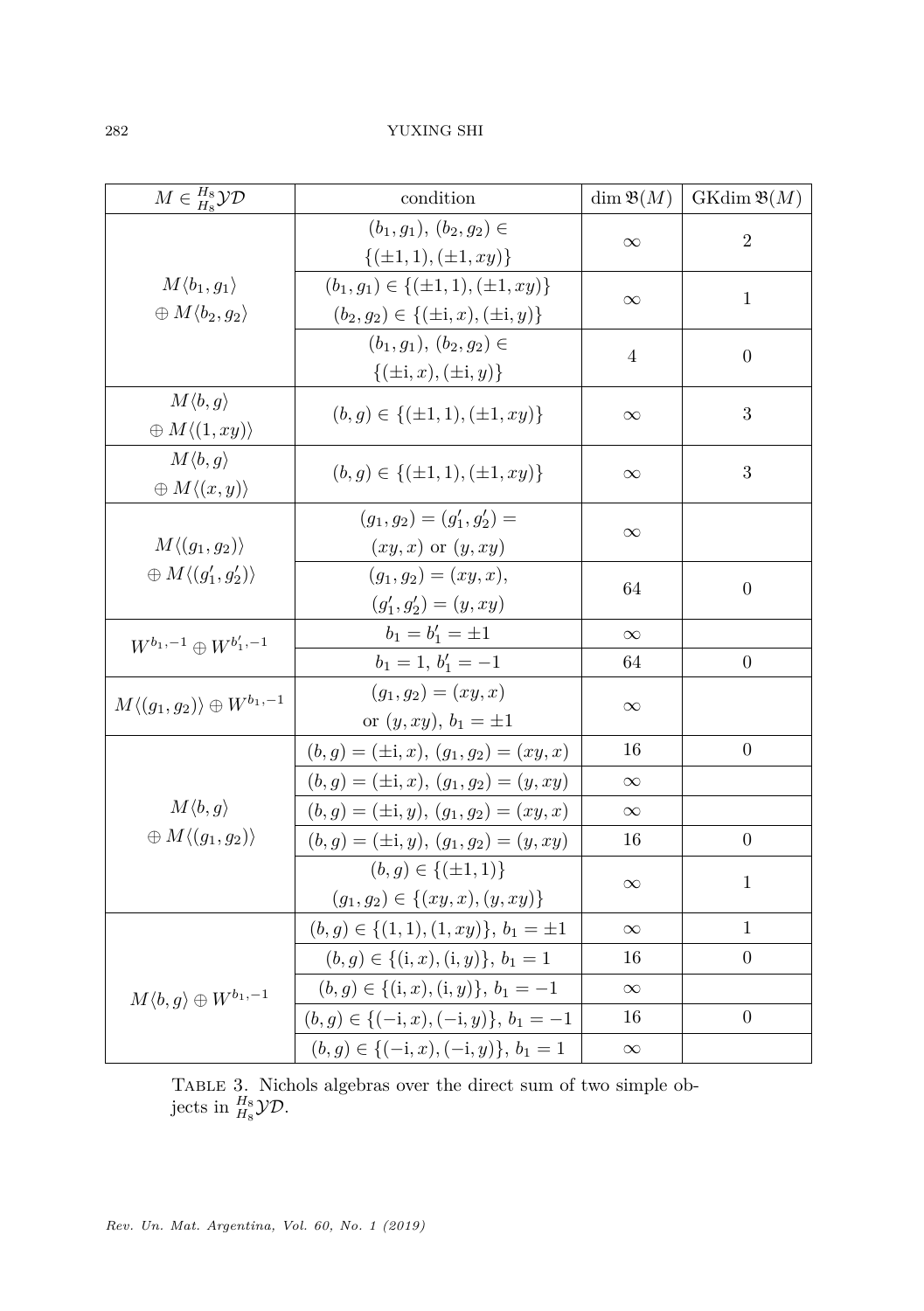<span id="page-18-0"></span>**Theorem 5.1.** *Let H be a finite-dimensional Hopf algebra over H*<sup>8</sup> *such that its infinitesimal braiding is isomorphic to a Yetter–Drinfel'd module over H*8*. Then the diagram of H is a Nichols algebra, and consequently H is generated by the elements of degree one with respect to the coradical filtration.*

*Proof.* Since  $gr H \simeq R \# H_8$ , with  $R = \bigoplus_{n \geq 0} R(n)$  the diagram of *H*, we need to prove that *R* is a Nichols algebra. Actually we only need to prove that  $R \simeq$  $\mathfrak{B}(M)$  for some M in the list of Theorem [A](#page-2-1) since R is finite-dimensional. Let  $\mathcal{J} = \bigoplus_{n \geq 0} R(n)^*$  be the graded dual of *R*; then  $\mathcal{J}$  is a graded Hopf algebra in  $H_8^H$  $\mathcal{YD}$  with  $\mathcal{J}(0) = \mathbb{K}1$ . According to [\[13,](#page-31-18) Lemma 5.5],  $R(1) = \mathcal{P}(R)$  if and only if  $\mathcal J$  is generated as an algebra by  $\mathcal J(1)$ , that is, if  $\mathcal J$  is itself a Nichols algebra.

Considering  $\mathfrak{B}(M) \in H_8^8$  *YD* for *M* in the list of Theorem [A,](#page-2-1) since  $\mathfrak{B}(M) =$  $T(M)/\mathcal{I}$ , in order to show that  $\mathcal{P}(\mathcal{J}) = \mathcal{J}(1)$  it is enough to prove that the relations that generate the ideal  $\mathcal I$  hold in  $\mathcal J$ . This can be done by a case-by-case computation. We perform here three cases, and leave the rest to the reader.

Suppose  $M = \Omega_1(n_1, n_2, n_3, n_4)$ . A direct computation shows that the elements *r* in J representing the quadratic relations are primitive and they satisfy  $c(r \otimes r)$  =  $r \otimes r$ . As dim  $\mathcal{J} < \infty$ , it must be  $r = 0$  in  $\mathcal{J}$  and hence there exists a projective algebra map  $\mathfrak{B}(M) \to \mathcal{J}$ , which implies that  $\mathcal{P}(\mathcal{J}) = \mathcal{J}(1)$ .

Suppose  $M = \Omega_6$ ; then M is generated by elements  $p_1 = (v_1 + v_2) \boxtimes xy$ ,  $p_2 =$  $(v_1 - v_2) \boxtimes x$ ,  $p'_1 = (v_1 + v_2) \boxtimes y$ ,  $p'_2 = (v_1 - v_2) \boxtimes xy$  and the ideal defining the Nichols algebra is generated by the elements  $p_1^2$ ,  $p_2^2$ ,  $p_1'^2$ ,  $p_2'^2$ ,  $p_1p_2p_1p_2 + p_2p_1p_2p_1$ ,  $p'_1p'_2p'_1p'_2+p'_2p'_1p'_2p'_1$ ,  $p_1p'_1+p'_1p_1$ ,  $p_1p'_2+p'_2p_1$ ,  $p_2p'_1-p'_1p_2$ ,  $p_2p'_2+p'_2p_2$ . We can check directly that all those generators of the defining ideal of  $\mathfrak{B}(M)$  are primitive elements, or by using [\[21,](#page-31-19) Theorem 6]. It is enough to show that  $c(r \otimes r)$  = *r*  $\otimes$  *r* for all generators given above for the defining ideal. Since  $\rho(p_1) = xy \otimes p_1$ ,  $\rho(p_2) = x \otimes p_2$ ,  $\rho(p'_1) = y \otimes p'_1$ , we have  $\rho(p_1^2) = 1 \otimes p_1^2$ ,  $\rho(p_1 p_2 p_1 p_2 + p_2 p_1 p_2 p_1) =$  $1 \otimes (p_1p_2p_1p_2 + p_2p_1p_2p_1), \, \rho(p_1p'_1 + p'_1p_1) = x \otimes (p_1p'_1 + p'_1p_1).$  It is easy to see that  $c(r \otimes r) = r \otimes r$  holds for  $r = p_1^2$ ,  $p_1p_2p_1p_2 + p_2p_1p_2p_1$ , and  $p_1p_1' + p_1'p_1$ . We leave the rest to the reader.

Suppose  $M = \Omega_4(n_1, n_2)$ . Then M is generated by elements  $p_1 = w_1^{1,-1} + i w_2^{1,-1}$ ,  $p_2 = w_1^{1,-1} - \mathrm{i}w_2^{1,-1}, \{X_j\}_{j=1,\dots,n_1}, \{Y_k\}_{k=1,\dots,n_2}$  with  $\mathbb{K}X_j \simeq M\langle \mathbf{i}, x \rangle, \mathbb{K}Y_k \simeq$  $M\langle i, y \rangle$  and the ideal defining the Nichols algebra is generated by the elements  $p_1^2$ ,  $p_2^2$ ,  $p_1p_2p_1p_2 + p_2p_1p_2p_1$ ,  $X_j^2$ ,  $\{X_{j_1}X_{j_2} + X_{j_2}X_{j_1}\}_{1 \leq j_1 < j_2 \leq n_1}$ ,  $Y_k^2$ ,  $\{Y_{k_1}Y_{k_2} + Y_{k_1}Y_{k_2}\}_{1 \leq j_1 \leq j_2 \leq n_1}$  $Y_{k_2}Y_{k_1}$ }<sub>1 $\leq k_1 < k_2 \leq n_2$ </sub>,  $p_1Y_k - Y_kp_1$ ,  $p_2Y_k + Y_kp_2$ ,  $p_1X_j - X_jp_1$ ,  $p_2X_j + X_jp_2$ . We can check directly that all those generators of the defining ideal of  $\mathfrak{B}(M)$  are primitive elements, or by using [\[21,](#page-31-19) Theorem 6]. It is enough to show that  $c(r \otimes r) = r \otimes r$  for all generators given above for the defining ideal. Since  $\rho(p_1) = (f_{00} - if_{11})z \otimes p_1 +$  $(f_{10} + if_{01})z \otimes p_2, \, \rho(p_2) = (f_{00} + if_{11})z \otimes p_2 + (f_{10} - if_{01})z \otimes p_1, \, \rho(X_i) = x \otimes X_i,$ 

$$
\rho(p_1p_2p_1p_2 + p_2p_1p_2p_1) = [(f_{00} - if_{11})z(f_{00} + if_{11})z]^2 \otimes p_1p_2p_1p_2
$$
  
+ 
$$
[(f_{00} + if_{11})z(f_{00} - if_{11})z]^2 \otimes p_2p_1p_2p_1
$$
  
+ 
$$
[(f_{10} + if_{01})z(f_{10} - if_{01})z]^2 \otimes p_2p_1p_2p_1
$$
  
+ 
$$
[(f_{10} - if_{01})z(f_{10} + if_{01})z]^2 \otimes p_1p_2p_1p_2
$$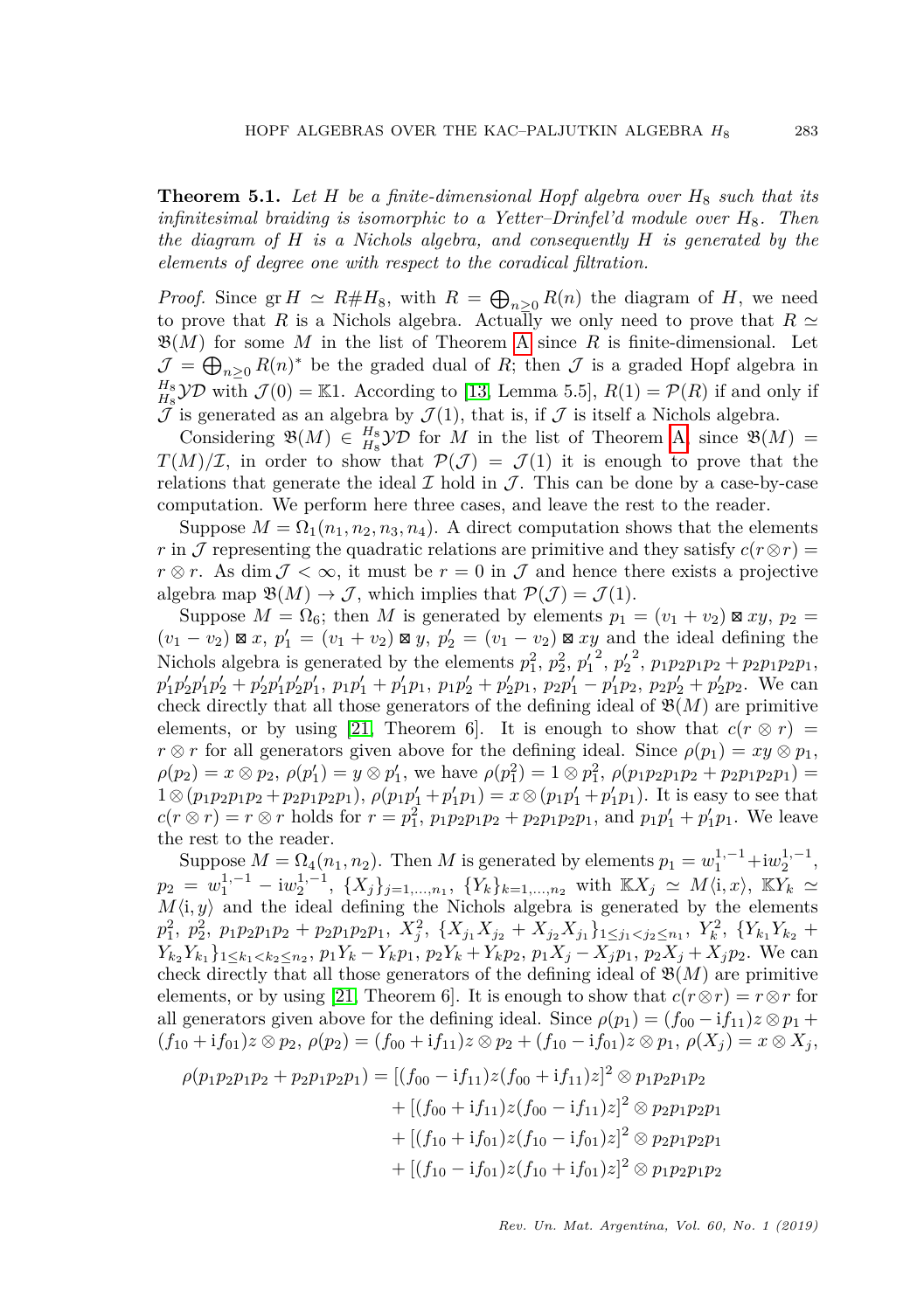$= xy \otimes (p_1p_2p_1p_2 + p_2p_1p_2p_1)$  $\rho(p_1X_i-X_i p_1)=(f_{00}+if_{11})z\otimes (p_1X_i-X_i p_1)+(f_{10}-if_{01})z\otimes (p_2X_i+X_i p_2).$ Because

$$
(f_{10} - if_{01})z \cdot (p_1X_j - X_jp_1)
$$
  
= 
$$
\frac{f_{10} - if_{01}}{2} \cdot [((1 + y)z \cdot p_1)(z \cdot X_j) - ((1 - y)z \cdot X_j)(xz \cdot p_1)]
$$
  
= 
$$
(-i)(f_{10} - if_{01}) \cdot (p_1X_j - X_jp_1) = 0,
$$

 $(f_{00} + if_{11})z \cdot (p_1X_i - X_i p_1) = (-i)(f_{00} + if_{11}) \cdot (p_1X_i - X_i p_1) = p_1X_i - X_i p_1,$  $xy \cdot (p_1 p_2 p_1 p_2 + p_2 p_1 p_2 p_1) = p_1 p_2 p_1 p_2 + p_2 p_1 p_2 p_1,$ 

 $c(r \otimes r) = r \otimes r$  holds for  $r = p_1p_2p_1p_2 + p_2p_1p_2p_1$  and  $p_1X_j - X_jp_1$ . We leave the rest to the reader.

**Lemma 5.2** ([\[13,](#page-31-18) Lemma 6.1]). Let *H* be a Hopf algebra,  $\psi : H \to H$  an auto*morphism of Hopf algebras, V , W Yetter–Drinfel'd modules over H.*

(1) Let  $V^{\psi}$  be the same space underlying V but with action and coaction

$$
h \cdot_{\psi} v = \psi(h) \cdot v, \quad \rho^{\psi}(v) = (\psi^{-1} \otimes id) \rho(v), \quad h \in H, v \in V.
$$

*Then*  $V^{\psi}$  *is also a Yetter–Drinfel'd module over H. If*  $T: V \rightarrow W$  *is a morphism in*  $^H_H$  $\mathcal{YD}$ , then  $T^{\psi}: V^{\psi} \to W^{\psi}$  also is. Moreover, the braiding  $c: V^{\psi} \otimes W^{\psi} \to W^{\psi} \otimes V^{\psi}$  coincides with the braiding  $c: V \otimes W \to W \otimes V$ .

- (2) If *R* is an algebra (resp., a coalgebra, a Hopf algebra) in  ${}^H_H$  $YD$ , then  $R^{\psi}$ *also is, with the same structural maps.*
- (3) Let *R* be a Hopf algebra in  $^H_H$  $\mathcal{YD}$ . Then the map  $\Psi : R^{\psi} \# H \to R \# H$  given *by*  $\Psi(r \# h) = r \# \psi(h)$  *is an isomorphism of Hopf algebras.*

 $Corollary 5.3.$  $\sigma^{\tau_3} \simeq M\langle -b_i, y \rangle, b = \pm 1.$ 

- $\left\{ (2) \left[ M \langle (xy, x) \rangle \right]^{r_3} \simeq M \langle (y, xy) \rangle, \right\}$  $(W^{b_1,-1})^{\tau_3} \simeq W^{-b_1,-1}$  *with*  $b_1 = \pm 1$ .
- $(3) \mathfrak{B}(\Omega_2(n_1, n_2)) \# H_8 \simeq \mathfrak{B}(\Omega_3(n_2, n_1)) \# H_8$  $\mathfrak{B}(\Omega_4(n_1, n_2)) \# H_8 \simeq \mathfrak{B}(\Omega_5(n_2, n_1)) \# H_8.$

Let *H* be a lifting of  $\mathfrak{B}(\Omega_1(n_1,n_2,n_3,n_4)) \#H_8$ . Then there exists an epimorphism of Hopf algebras  $\phi: T(\Omega_1(n_1, n_2, n_3, n_4)) \# H_8 \to H$  [\[16,](#page-31-1) Proposition 2.4]. Denote

$$
X_j = (v \boxtimes x) \# 1, \quad v \boxtimes x \in M \langle i, x \rangle, \quad j = 1, \dots, n_1,
$$
  
\n
$$
Y_k = (v \boxtimes x) \# 1, \quad v \boxtimes x \in M \langle -i, x \rangle, \quad k = 1, \dots, n_2,
$$
  
\n
$$
p_s = (v \boxtimes y) \# 1, \quad v \boxtimes y \in M \langle i, y \rangle, \quad s = 1, \dots, n_3,
$$
  
\n
$$
q_t = (v \boxtimes y) \# 1, \quad v \boxtimes y \in M \langle -i, y \rangle, \quad t = 1, \dots, n_4.
$$
\n
$$
(5.1)
$$

<span id="page-19-1"></span><span id="page-19-0"></span>**Definition 5.4.** For  $n_1, n_2, n_3, n_4 \in \mathbb{N}^{\geq 0}$  with  $n_1 + n_2 + n_3 + n_4 \geq 1$ , and  $I_1 =$  $\{(\lambda_{j,s})_{n_1\times n_3},(\theta_{k,t})_{n_2\times n_4}\}$  with entries in K, we denote by  $\mathfrak{A}_1(n_1,n_2,n_3,n_4;I_1)$  the algebra  $[T(\Omega_1(n_1, n_2, n_3, n_4)) \#H_8]/\mathcal{I}(I_1)$ , where  $\mathcal{I}(I_1)$  is the ideal generated by

<span id="page-19-2"></span>
$$
X_j^2 = 0, \quad Y_k^2 = 0, \quad p_s^2 = 0, \quad q_t^2 = 0,
$$
\n
$$
(5.2)
$$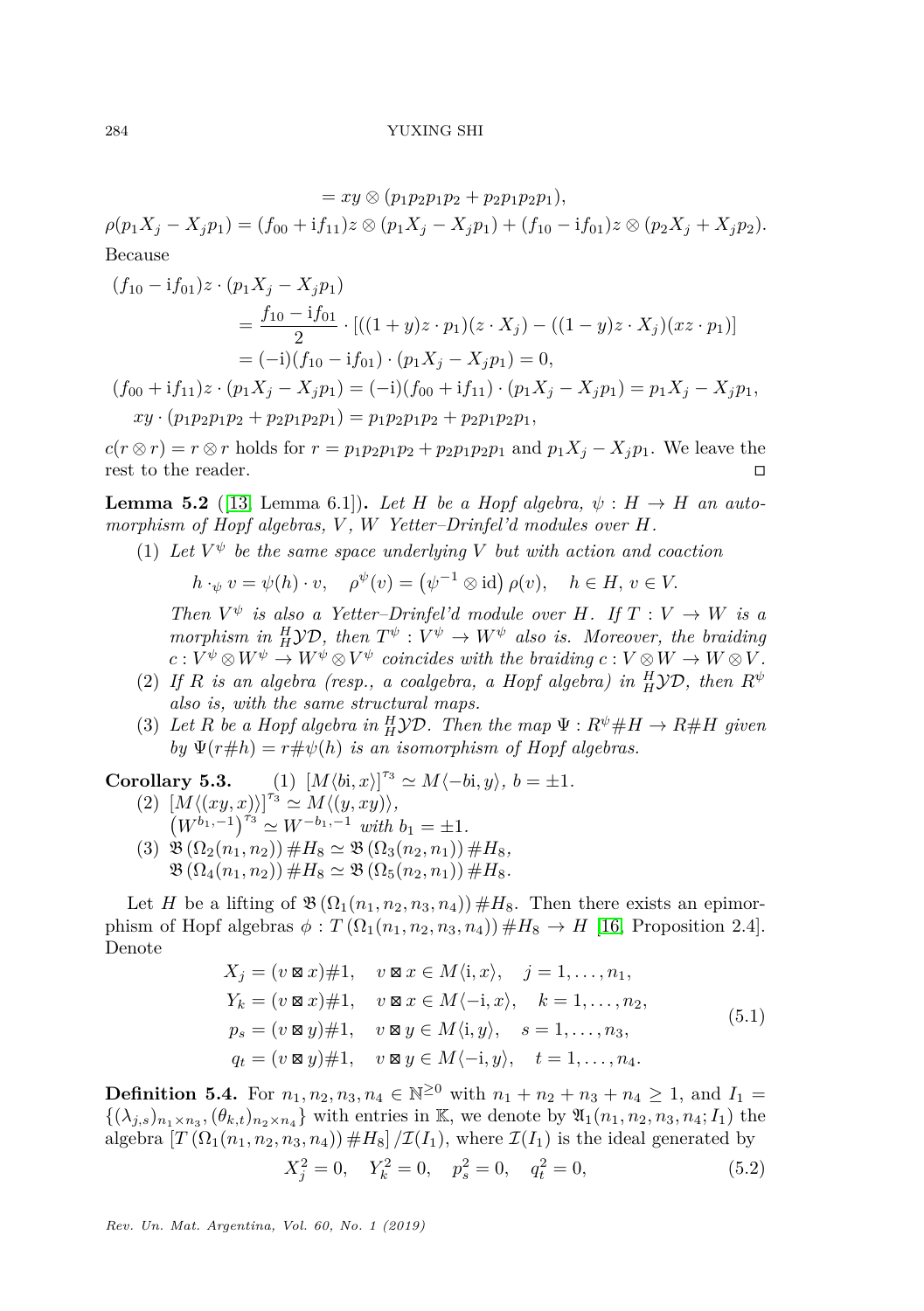$$
X_{j_1} X_{j_2} + X_{j_2} X_{j_1} = 0, \quad j_1, j_2 \in \{1, ..., n_1\},
$$
\n
$$
(5.3)
$$

$$
Y_{k_1}Y_{k_2} + Y_{k_2}Y_{k_1} = 0, \quad k_1, k_2 \in \{1, \dots, n_2\},\tag{5.4}
$$

$$
p_{s_1}p_{s_2} + p_{s_2}p_{s_1} = 0, \quad s_1, s_2 \in \{1, \dots, n_3\},\tag{5.5}
$$

$$
q_{t_1}q_{t_2} + q_{t_2}q_{t_1} = 0, \quad t_1, t_2 \in \{1, \ldots, n_4\}, \tag{5.6}
$$

<span id="page-20-0"></span>
$$
X_j Y_k + Y_k X_j = 0, \quad p_s q_t + q_t p_s = 0,
$$
\n(5.7)

<span id="page-20-1"></span>
$$
X_j q_t + q_t X_j = 0, \quad Y_k p_s + p_s Y_k = 0,
$$
\n(5.8)

$$
Y_k q_t + q_t Y_k = \theta_{k,t} (1 - xy), \quad X_j p_s + p_s X_j = \lambda_{j,s} (1 - xy). \tag{5.9}
$$

*Remark* 5.5*.* It is easy to see that  $\mathcal{I}(I_1)$  is a Hopf ideal, hence  $\mathfrak{A}_1(n_1, n_2, n_3, n_4; I_1)$ is a Hopf algebra. In particular, when parameters in  $I_1$  are all equal to zero, then  $\mathfrak{A}_{1}(n_{1}, n_{2}, n_{3}, n_{4}; I_{1}) \simeq \mathfrak{B}(\Omega_{1}(n_{1}, n_{2}, n_{3}, n_{4})) \# H_{8}.$ 

- **Proposition 5.6.** (1) *Let H be a finite-dimensional Hopf algebra with coradical*  $H_8$  *such that its infinitesimal braiding is isomorphic to*  $\Omega_1(n_1, n_2, n_3, n_4)$ *. Then*  $H \simeq \mathfrak{A}_1(n_1, n_2, n_3, n_4; I_1)$ *.* 
	- $(2)$   $\mathfrak{A}_{1}(n_{1}, n_{2}, n_{3}, n_{4}; I_{1}) \simeq \mathfrak{A}_{1}(n_{1}, n_{2}, n_{3}, n_{4}; I_{1}')$  *iff there exist invertible matri* $ces \ (\alpha_{jj'})_{n_1 \times n_1}, \ (\beta_{kk'})_{n_2 \times n_2}, \ (\gamma_{ss'})_{n_3 \times n_3}, \ (\eta_{tt'})_{n_4 \times n_4} \ such \ that$

<span id="page-20-2"></span>
$$
\sum_{j'=1}^{n_1} \sum_{k'=1}^{n_2} \alpha_{jj'} \beta_{kk'} = 0, \quad \sum_{j'=1}^{n_1} \sum_{t'=1}^{n_4} \alpha_{jj'} \eta_{tt'} = 0, \quad \sum_{j'=1}^{n_1} \sum_{s'=1}^{n_3} \alpha_{jj'} \gamma_{ss'} \lambda'_{j,s} = \lambda_{j,s},
$$
  

$$
\sum_{k'=1}^{n_2} \sum_{s'=1}^{n_3} \beta_{kk'} \gamma_{ss'} = 0, \quad \sum_{s'=1}^{n_3} \sum_{t'=1}^{n_4} \gamma_{ss'} \eta_{tt'} = 0, \quad \sum_{k'=1}^{n_2} \sum_{t'=1}^{n_4} \beta_{kk'} \eta_{tt'} \theta'_{k,t} = \theta_{k,t};
$$
  
(5.10)

*or*  $n_1 = n_4$ ,  $n_2 = n_3$  *and there exist invertible matrices*  $(\alpha'_{jj'})_{n_1 \times n_1}$ ,  $(\beta'_{ks'})_{n_2 \times n_2}, (\gamma'_{sk'})_{n_2 \times n_2}, (\eta'_{tj'})_{n_1 \times n_1}$  such that

<span id="page-20-3"></span>
$$
\sum_{t'=1}^{n_1} \sum_{s'=1}^{n_2} \alpha'_{jt'} \beta'_{ks'} = 0, \quad \sum_{k'=1}^{n_2} \sum_{j'=1}^{n_1} \gamma'_{sk'} \eta'_{tj'} = 0, \quad \sum_{t'=1}^{n_1} \sum_{k'=1}^{n_2} \alpha'_{jt'} \gamma'_{sk'} \lambda'_{j,s} = \lambda_{j,s},
$$
\n
$$
\sum_{t'=1}^{n_1} \sum_{j'=1}^{n_1} \alpha'_{jt'} \eta'_{tj'} = 0, \quad \sum_{s'=1}^{n_2} \sum_{k'=1}^{n_2} \beta'_{ks'} \gamma'_{sk'} = 0, \quad \sum_{s'=1}^{n_2} \sum_{j'=1}^{n_1} \beta'_{ks'} \eta'_{tj'} \theta'_{k,t} = \theta_{k,t}.
$$
\n(5.11)

*Proof.* (1) According to [\(5.1\)](#page-19-1), the extra relations of generators in  $T(\Omega_1(n_1, n_2, n_3,$  $(n_4)$ ) $#H_8$  besides  $H_8$  are given by

$$
xX_j = -X_jx, \t yX_j = -X_jy, \t zX_j = iX_jxz,
$$
  
\n
$$
xY_k = -Y_kx, \t yY_k = -Y_ky, \t zY_k = -iY_kxz,
$$
  
\n
$$
xp_s = -p_sx, \t yp_s = -p_sy, \t zp_s = ip_sxz,
$$
  
\n
$$
xq_t = -q_tx, \t yq_t = -q_ty, \t zq_t = -iq_txz,
$$

and their coproducts are given by

$$
\Delta(X_j) = X_j \otimes 1 + x \otimes X_j, \quad \Delta(Y_k) = Y_k \otimes 1 + x \otimes Y_k, \Delta(p_s) = p_s \otimes 1 + y \otimes p_s, \quad \Delta(q_t) = q_t \otimes 1 + y \otimes q_t.
$$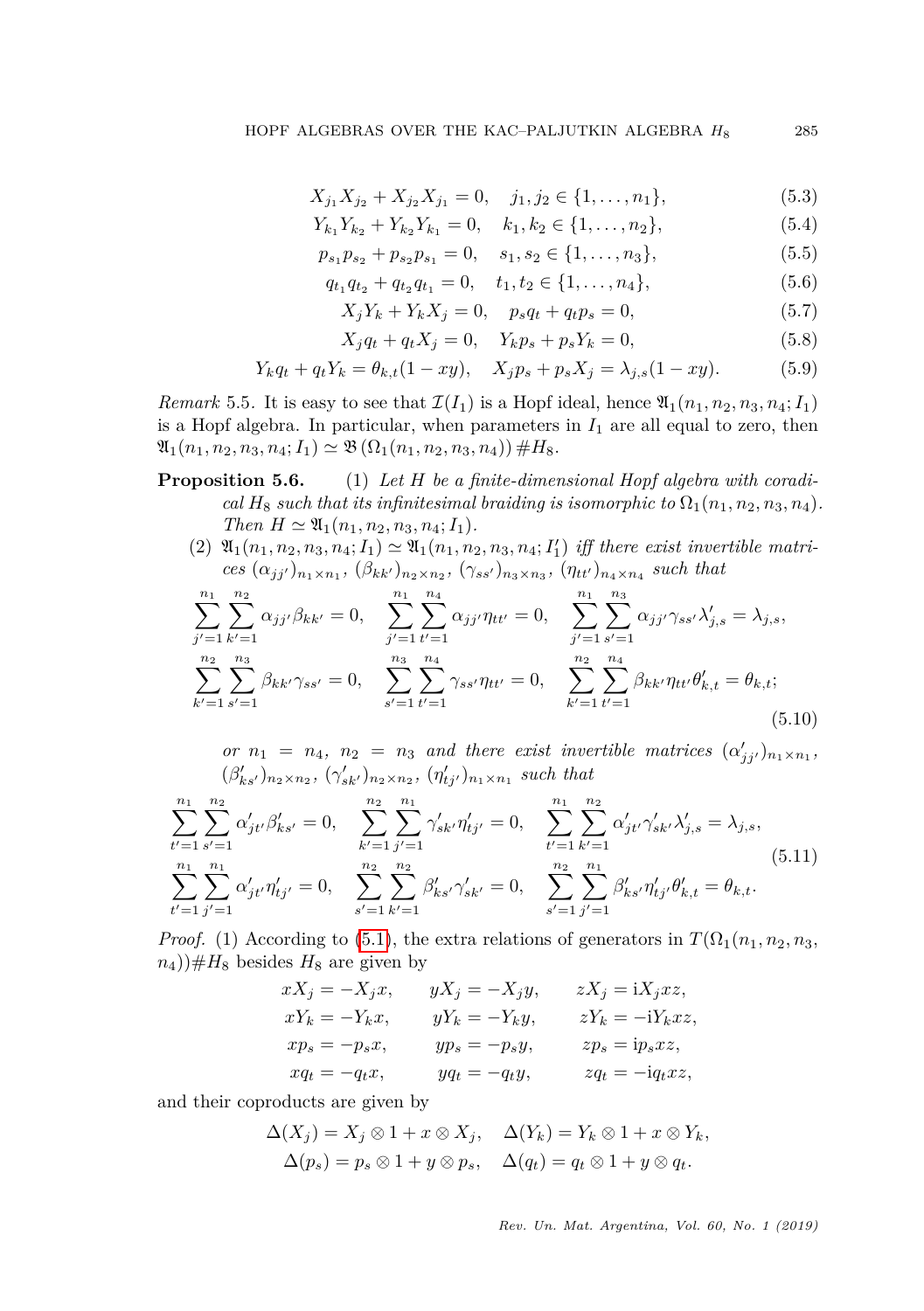$\text{Let } p = (v \boxtimes g) \# 1 \in [M \langle b, g \rangle] \# 1, p' = (v' \boxtimes g') \# 1 \in [M \langle b', g' \rangle] \# 1; \text{ then } \Delta[\phi(pp' +$  $p'(p) = \phi(pp' + p'p) \otimes 1 + gg' \otimes \phi(pp' + p'p)$ . So  $\phi(pp' + p'p) = 0$  (when  $gg' = 1$ ) or  $\phi(pp' + p'p) = \lambda(1 - gg')$  (when  $gg' \neq 1$ ) for some  $\lambda \in \mathbb{K}$  related with *p* and *p'*. So  $\phi$  keeps relations [\(5.2\)](#page-19-2)–[\(5.7\)](#page-20-0) and there exist  $(\lambda_{j,s})_{n_1 \times n_3}$ ,  $(\mu_{j,t})_{n_1 \times n_4}$ ,  $(\zeta_{k,s})_{n_2 \times n_3}$ ,  $(\theta_{k,t})_{n_2 \times n_4}$  with entries in K such that  $\phi$  keeps relations [\(5.9\)](#page-20-1) and  $\phi(X_j q_t + q_t X_j)$  $\mu_{j,t}(1 - xy), \phi(Y_k p_s + p_s Y_k) = \zeta_{k,s}(1 - xy).$  Since  $z(1 - xy) = (1 - xy)z$ , so  $\phi[z(X_iq_t+q_tX_i)]=\phi[(X_iq_t+q_tX_i)z]$ . By direct calculation, we have  $\phi[z(X_iq_t+q_tX_i)]=\phi[z(X_iq_t+q_tX_i)z]$ .  $q_t X_j$  =  $-\phi[(X_j q_t + q_t X_j)z]$ , so  $\mu_{j,t} = 0$ . Similarly,  $\zeta_{k,s} = 0$ . Now we have  $\mathcal{I}(I_1) \subseteq \ker \phi$ . So there is a surjective Hopf algebra map from  $\mathfrak{A}_1(n_1, n_2, n_3, n_4; I_1)$ to *H*. We can observe that any element of  $\mathfrak{A}_1(n_1, n_2, n_3, n_4; I_1)$  can be expressed by a linear sum of  $\{X_1^{\alpha_1} \cdots X_{n_1}^{\alpha_{n_1}} Y_1^{\beta_1} \cdots Y_{n_2}^{\beta_{n_2}} p_1^{\gamma_1} \cdots p_{n_3}^{\gamma_{n_3}} q_1^{\kappa_1} \cdots q_{n_4}^{\kappa_{n_4}} x^c y^d z^e\}$  for all parameters  $\alpha_1, \ldots, \alpha_{n_1}, \beta_1, \ldots, \beta_{n_2}, \gamma_1, \ldots, \gamma_{n_3}, \kappa_1, \ldots, \kappa_{n_4}, c, d, e$  in {0,1}. In fact, the set is a basis of  $\mathfrak{A}_1(n_1, n_2, n_3, n_4; I_1)$  according to the Diamond Lemma [\[17\]](#page-31-20). By the Diamond Lemma, it suffices to show that all overlap ambiguities are resolvable. That is, the ambiguities can be reduced to the same expression by different substitution rules. Calculating the ambiguities and showing that these are resoluble is a tedious but straightforward computation. By Theorem [5.1,](#page-18-0) we have  $\text{gr } H \simeq \mathfrak{B}(\Omega_1(n_1, n_2, n_3, n_4)) \# H_8$ . That is to say that  $\mathfrak{A}_1(n_1, n_2, n_3, n_4; I_1)$ has the same dimension as *H*. So  $\mathfrak{A}_1(n_1, n_2, n_3, n_4; I_1)$  is a lifting for all  $n_1, n_2, n_3$ , *n*4.

(2) Suppose that  $\Phi : \mathfrak{A}_1(n_1, n_2, n_3, n_4; I_1) \to \mathfrak{A}_1(n_1, n_2, n_3, n_4; I'_1)$  is an isomorphism of Hopf algebras, where  $I'_1 = \{(\lambda'_{j,s})_{n_1 \times n_3}, (\theta'_{k,t})_{n_2 \times n_4}\}\$  and  $\mathfrak{A}_1(n_1, n_2, n_3, n_4)$  $n_4$ ;  $I'_1$ ) is generated by *x*, *y*, *z*, *X*<sub>j</sub>, *Y*<sub>k</sub><sup>*,*</sup>, *p*<sub>s</sub><sup>*'*</sup>, *q*<sub>t</sub><sup>*'*</sup>.

When  $\Phi|_{H_8} = \text{id} \text{ or } \tau_1, \Phi(X_j)$  is  $(x, 1)$ -skew primitive, so  $\Phi(X_j) \in \bigoplus_{j'=1}^{n_1} \mathbb{K} X'_{j'} \oplus_{k'=1}^{n_2}$  $\mathbb{K}Y'_{k'} \oplus \mathbb{K}(1-x)$ .  $xX_j = -X_jx$  implies that  $\Phi(X_j)$  doesn't contain the term of 1 − *x*. And  $zX_j = iX_jxz, zY'_{k'} = -iY'_{k'}xz$  implies that  $\Phi(X_j)$  doesn't contain the terms of  $\bigoplus_{k'=1}^{n_2} \mathbb{K}Y'_{k'}$ . So there exists an invertible matrix  $(\alpha_{jj'})_{n_1 \times n_1}$  such that  $\Phi(X_j) = \sum_{j'=1}^{n_1} \overline{\alpha}_{jj'} X_{j'}^{\prime}$ . Similarly,  $\Phi(Y_k) = \sum_{k'=1}^{n_2} \beta_{kk'} Y_{k'}^{\prime}, \ \Phi(p_s) = \sum_{s'=1}^{n_3} \gamma_{ss'} p'_{s'}$  $\Phi(q_t) = \sum_{t'=1}^{\tilde{n}_4} \eta_{tt'} q'_{t'}$  with  $(\beta_{kk'})_{n_2 \times n_2}$ ,  $(\gamma_{ss'})_{n_3 \times n_3}$ ,  $(\eta_{tt'})_{n_4 \times n_4}$  invertible. In this case,  $\Phi$  is an isomorphism of Hopf algebras if and only if the relations [\(5.10\)](#page-20-2) hold.

When  $\Phi|_{H_8} = \tau_3$  or  $\tau_4$ ,  $\Phi(X_j)$  is  $(y, 1)$ -skew primitive, so  $\Phi(X_j) \in \bigoplus_{s'=1}^{n_3} \mathbb{K}p'_{s'} \oplus_{t'=1}^{n_4}$  $\mathbb{K}q'_{t'}\oplus\mathbb{K}(1-y)$ . Since  $\Phi(xX_j)=-\Phi(X_jx), \Phi(X_j)$  doesn't contain the term of  $1-y$ . And  $\Phi(X_j)$  doesn't contain the terms of  $\bigoplus_{s'=1}^{n_3} \mathbb{K}p'_{s'}$  because of  $\Phi(zX_j) = i\Phi(X_j xz)$ . So  $n_1 = n_4$ , and there exists an invertible matrix  $(\alpha'_{jt'})_{n_1 \times n_1}$  such that  $\Phi(X_j)$  $\sum_{t'=1}^{n_1} \alpha'_{jt'} q'_{t'}$ . Similarly, we have  $n_2 = n_3$  and  $\Phi(Y_k) = \sum_{s'=1}^{n_2} \beta'_{ks'} p'_{s'}$ ,  $\Phi(p_s) =$  $\sum_{k'=1}^{n_2} \gamma'_{sk'} Y'_{k'}$ ,  $\Phi(q_t) = \sum_{j'=1}^{n_1} \eta'_{tj'} X'_{j'}$  with  $(\beta'_{ks'})_{n_2 \times n_2}$ ,  $(\gamma'_{sk'})_{n_2 \times n_2}$ ,  $(\eta'_{tj'})_{n_1 \times n_1}$  invertible. In this case,  $\Phi$  is an isomorphism of Hopf algebras if and only if the relations [\(5.11\)](#page-20-3) hold.

<span id="page-21-0"></span>**Lemma 5.7.** *Suppose H is a finite-dimensional Hopf algebra with coradical H*<sup>8</sup> *such that its infinitesimal braiding is isomorphic to*  $M\langle(y, xy)\rangle$ *. Then*  $H \simeq \mathfrak{B}[M\langle (y, xy)\rangle]\#H_8.$ 

*Proof.* Let *H* be a lifting of  $\mathfrak{B}(\Omega_2(n_1,n_2)) \#H_8$ . Then there exists an epimorphism of Hopf algebras  $\phi : T(M(\langle y, xy \rangle)) \#H_8 \to H$  [\[16,](#page-31-1) Proposition 2.4]. Denote  $p_1 =$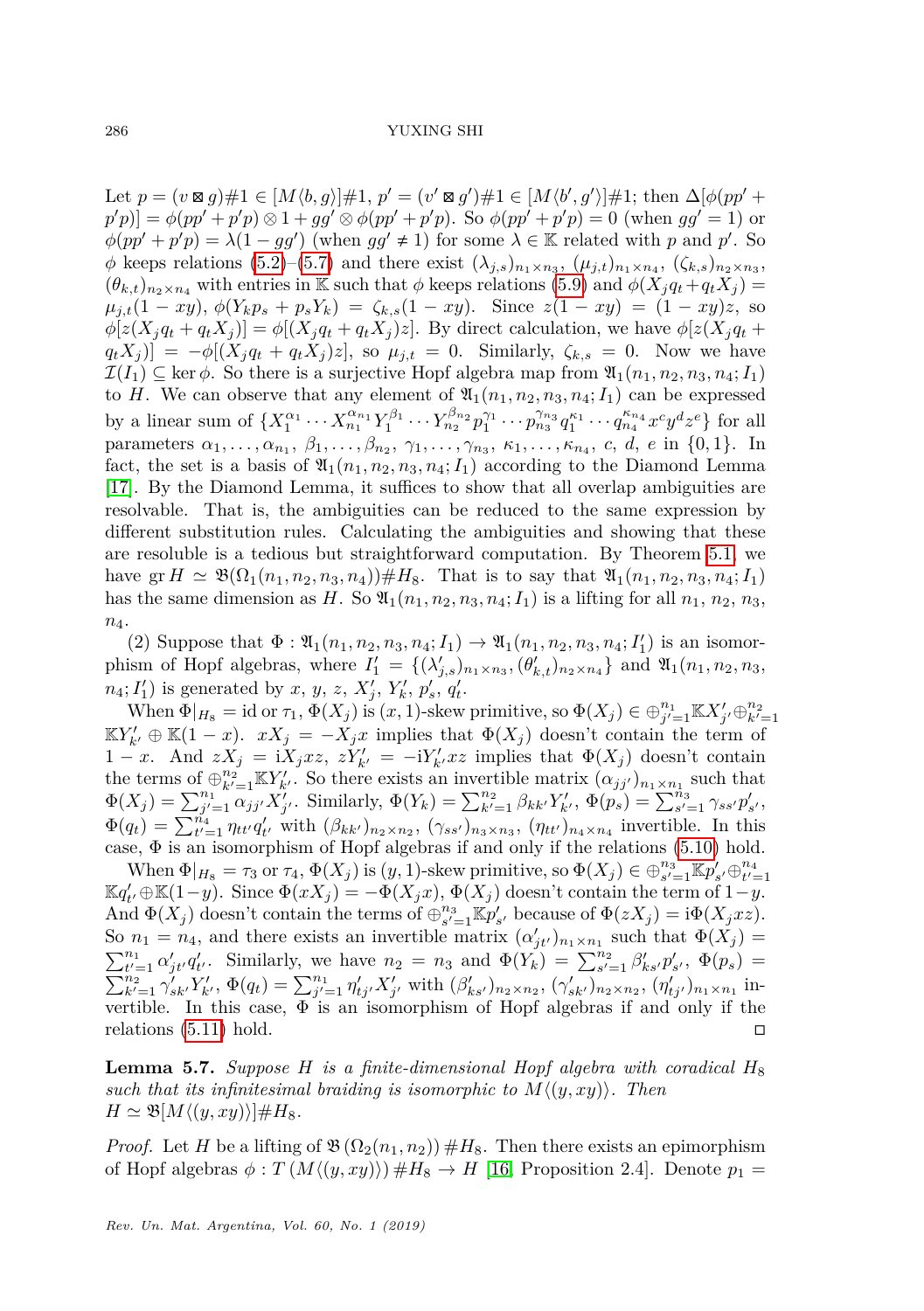$[(v_1 + v_2) \boxtimes y] \# 1 \in M \langle (y, xy) \rangle] \# 1$  and  $p_2 = [(v_1 - v_2) \boxtimes xy] \# 1 \in M \langle (y, xy) \rangle] \# 1;$ then  $\mathfrak{B}[M\langle(y,xy)\rangle]$  is generated by  $p_1, p_2$  satisfying the relations

$$
p_1^2 = 0, \quad p_2^2 = 0, \quad p_1 p_2 p_1 p_2 + p_2 p_1 p_2 p_1 = 0.
$$

It is easy to see that  $p_1^2$ ,  $p_2^2$ , and  $p_1p_2p_1p_2+p_2p_1p_2p_1$  are primitive, so those elements are in  $\ker \phi$  since *H* is finite-dimensional. Hence there is a surjective map from  $\mathfrak{B}[M\langle(y,xy)\rangle]\#H_8$  to *H*. By Theorem [5.1,](#page-18-0)  $\operatorname{gr} H \simeq \mathfrak{B}[M\langle(y,xy)\rangle]\#H_8$ , so  $H \simeq$  $\operatorname{gr} H$ .

<span id="page-22-1"></span>**Lemma 5.8.** *Suppose H is a finite-dimensional Hopf algebra with coradical H*<sup>8</sup> *such that its infinitesimal braiding is isomorphic to*  $M \langle (xy, x) \rangle$ *. Then*  $H \simeq \mathfrak{B}[M\langle(xy,x)\rangle]\#H_8.$ 

*Remark* 5.9*.* Let  $p_1 = [(v_1 + v_2) \boxtimes xy] \# 1$ ,  $p_2 = [(v_1 - v_2) \boxtimes x] \# 1$  be a basis of  $M\langle(xy, x)|\#1$ . It is easy to see that  $p_1^2$ ,  $p_2^2$ , and  $p_1p_2p_1p_2 + p_2p_1p_2p_1$  are primitive. The proof of the lemma is similar to that of Lemma [5.7.](#page-21-0) In fact,  $\mathfrak{B}[M\langle (xy, x)\rangle] \#H_8$ is isomorphic to  $\mathfrak{B}[M\langle (y, xy)\rangle]\#H_8$  by Corollary [5.3.](#page-0-1)

<span id="page-22-0"></span>**Proposition 5.10.** *Suppose H is a finite-dimensional Hopf algebra with coradical*  $H_8$  *such that its infinitesimal braiding is isomorphic to*  $\Omega_2(n_1, n_2)$ *. Then*  $H \simeq$  $\mathfrak{B}[\Omega_2(n_1,n_2)] \#H_8.$ 

*Proof.* Let *H* be a lifting of  $\mathfrak{B}(\Omega_2(n_1,n_2)) \#H_8$ . Then there exists an epimorphism of Hopf algebras  $\phi: T(\Omega_2(n_1, n_2)) \#H_8 \to H$  [\[16,](#page-31-1) Proposition 2.4]. Denote

$$
p_1 = [(v_1 + v_2) \boxtimes xy] \# 1, \quad p_2 = [(v_1 - v_2) \boxtimes x] \# 1, \quad v_1, v_2 \in V_2,
$$
  

$$
X_j = (v \boxtimes x) \# 1, \quad v \in V_1(i), \quad j = 1, ..., n_1,
$$
  

$$
Y_k = (v' \boxtimes x) \# 1, \quad v' \in V_1(-i), \quad k = 1, ..., n_2.
$$

Let *I* be the ideal of relations of  $\mathfrak{B}[\Omega_2(n_1,n_2)] \#H_8$ ; then *I* is generated by the relations

$$
p_1^2 = 0, \quad p_2^2 = 0, \quad p_1 p_2 p_1 p_2 + p_2 p_1 p_2 p_1 = 0,
$$
  
\n
$$
X_{j_1} X_{j_2} + X_{j_2} X_{j_1} = 0, \quad j_1, j_2 \in \{1, ..., n_1\},
$$
  
\n
$$
Y_{k_1} Y_{k_2} + Y_{k_2} Y_{k_1} = 0, \quad k_1, k_2 \in \{1, ..., n_2\},
$$
  
\n
$$
X_j^2 = 0, \quad Y_k^2 = 0, \quad X_j Y_k + Y_k X_j = 0,
$$
  
\n
$$
p_2 X_j + X_j p_2 = 0, \quad p_2 Y_k + Y_k p_2 = 0,
$$
  
\n
$$
p_1 X_j - X_j p_1 = 0, \quad p_1 Y_k - Y_k p_1 = 0.
$$

We have the following formulae by direct calculation:

$$
x(p_1X_j - X_jp_1) = -(p_1X_j - X_jp_1)x, \quad x(p_1Y_k - Y_kp_1) = -(p_1Y_k - Y_kp_1),
$$
  
\n
$$
\Delta[\phi(p_1X_j - X_jp_1)] = \phi(p_1X_j - X_jp_1) \otimes 1 + y \otimes \phi(p_1X_j - X_jp_1),
$$
  
\n
$$
\Delta[\phi(p_1Y_k - Y_kp_1)] = \phi(p_1Y_k - Y_kp_1) \otimes 1 + y \otimes \phi(p_1Y_k - Y_kp_1),
$$
  
\n
$$
\Delta[\phi(p_2X_j + X_jp_2)] = \phi(p_2X_j + X_jp_2) \otimes 1 + 1 \otimes \phi(p_2X_j + X_jp_2),
$$
  
\n
$$
\Delta[\phi(p_2Y_k + Y_kp_2)] = \phi(p_2Y_k + Y_kp_2) \otimes 1 + 1 \otimes \phi(p_2Y_k + Y_kp_2).
$$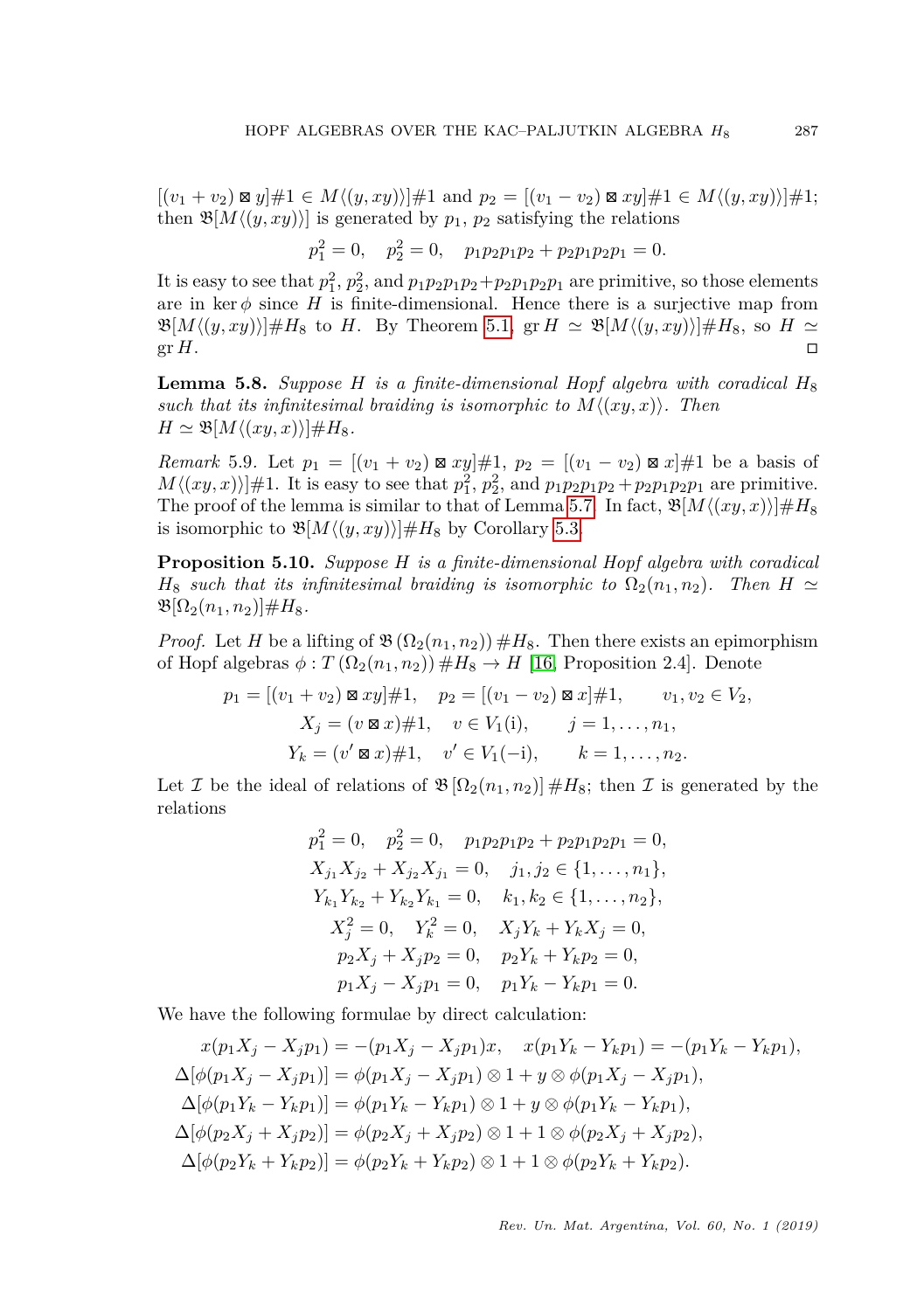Together with Lemma [5.8](#page-22-1) and Proposition [5.6,](#page-0-1) we can see  $\mathcal{I} \subseteq \text{ker } \phi$ , so there is a surjective map from  $\mathfrak{B}[\Omega_2(n_1,n_2)] \#H_8$  to *H*. By Theorem [5.1,](#page-18-0) gr *H*  $\simeq$  $\mathfrak{B}[\Omega_2(n_1, n_2)]$ #H<sub>8</sub>, so  $H \simeq \text{gr } H$ .

<span id="page-23-0"></span>**Definition 5.11.** For  $\lambda \in \mathbb{K}$ , denote  $\mathfrak{A}_6(\lambda)$  by the algebra  $[T(\Omega_6)\#H_8]/\mathcal{I}(\lambda)$ , where  $\mathcal{I}(\lambda)$  is the ideal generated by the relations

<span id="page-23-1"></span>
$$
p_1^2 = 0, \quad p_2^2 = 0, \quad p_1 p_2 p_1 p_2 + p_2 p_1 p_2 p_1 = 0,\tag{5.12}
$$

$$
q_1^2 = 0, \quad q_2^2 = 0, \quad q_1 q_2 q_1 q_2 + q_2 q_1 q_2 q_1 = 0,
$$
  
\n
$$
p_1 q_1 + q_1 p_1 = \lambda (1 - x), \quad p_2 q_2 + q_2 p_2 = \lambda (1 - y),
$$
\n(5.13)

<span id="page-23-2"></span>
$$
p_1q_2 - q_2p_1 = 0, \quad p_2q_1 + q_1p_2 = 0.
$$

*Remark* 5.12. In fact,  $\mathcal{I}(\lambda)$  is a Hopf ideal, so  $\mathfrak{A}_6(\lambda)$  is a Hopf algebra. In particular, when  $\lambda = 0$ ,  $\mathfrak{A}_6(0) \simeq \mathfrak{B}(\Omega_6) \# H_8$ .

- **Proposition 5.13.** (1) *Suppose H is a finite-dimensional Hopf algebra with coradical*  $H_8$  *such that its infinitesimal braiding is isomorphic to*  $\Omega_6$ *. Then*  $H \simeq \mathfrak{A}_6(\lambda)$ .
	- $(2)$   $\mathfrak{A}_6(\lambda) \simeq \mathfrak{A}_6(1)$  *for*  $\lambda \neq 0$ *, and*  $\mathfrak{A}_6(1) \neq \mathfrak{A}_6(0)$ *.*

*Proof.* (1) Let *H* be a lifting of  $\mathfrak{B}(\Omega_6) \#H_8$ . Then there exists an epimorphism of  $\text{Hopf}$  algebras  $\phi: T(\Omega_6) \#H_8 \to H$ . Denote  $p_1 = [(v_1+v_2) \boxtimes y] \#1, p_2 = [(v_1-v_2) \boxtimes y]$  $xy$ ]#1,  $q_1 = [(v_1+v_2)\boxtimes xy]$ #1,  $q_2 = [(v_1-v_2)\boxtimes x]$ #1 in  $[M\langle (y, xy)\rangle \oplus M\langle (xy, x)\rangle]$ #1. By Lemmas [5.7](#page-21-0) and [5.8,](#page-22-1) the map  $\phi$  keeps relations [\(5.12\)](#page-23-1) and [\(5.13\)](#page-23-2).

Since gr  $H \simeq \mathfrak{B}(\Omega_6) \# H_8$  and

$$
\Delta[\phi(p_1q_1 + q_1p_1)] = \phi(p_1q_1 + q_1p_1) \otimes 1 + x \otimes \phi(p_1q_1 + q_1p_1),\n\Delta[\phi(p_2q_2 + q_2p_2)] = \phi(p_2q_2 + q_2p_2) \otimes 1 + y \otimes \phi(p_2q_2 + q_2p_2),\n\Delta[\phi(p_1q_2 - q_2p_1)] = \phi(p_1q_2 - q_2p_1) \otimes 1 + xy \otimes \phi(p_1q_2 - q_2p_1),\n\Delta[\phi(p_2q_1 + q_1p_2)] = \phi(p_2q_1 + q_1p_2) \otimes 1 + 1 \otimes \phi(p_2q_1 + q_1p_2),
$$

we have  $\phi(p_1q_1 + q_1p_1) = \lambda_1(1-x), \, \phi(p_2q_2 + q_2p_2) = \lambda_2(1-y), \, \phi(p_1q_2 - q_2p_1) =$  $\lambda_3(1 - xy), \, \phi(p_2q_1 + q_1p_2) = 0$  for some  $\lambda_1, \, \lambda_2$  and  $\lambda_3$  in K. Since  $z(p_1q_1 + q_1p_1) =$  $(p_2q_2 + q_2p_2)z$  and  $z(p_1q_2 - q_2p_1) = (p_2q_1 + q_1p_2)xz$ , we have  $\lambda_1 = \lambda_2$  and  $\lambda_3 = 0$ . That is to say  $\mathcal{I}(\lambda) \subseteq \ker \phi$ . So there is a surjective map from  $\mathfrak{A}_6(\lambda)$  to *H*. Now we only need to prove that dim  $\mathfrak{A}_6(\lambda) = \dim H$ . In fact,  $\mathfrak{A}_6(\lambda) \simeq \mathfrak{B}(\Omega_6) \otimes H_8$  as vector space by the Diamond Lemma. It suffices to show that all overlap ambiguities are resolvable. Calculating the ambiguities and showing that these are resoluble is a tedious but straightforward computation.

(2) When  $\lambda \neq 0$ ,  $\Phi : \mathfrak{A}_6(\lambda) \simeq \mathfrak{A}_6(1)$ , by  $\Phi|_{H_8} = \text{id}$ ,  $p_i \mapsto \frac{p_i}{\sqrt{\lambda}}$ ,  $q_i \mapsto \frac{q_i}{\sqrt{\lambda}}$  for  $i = 1, 2$ .  $\mathfrak{A}_6(1) \neq \mathfrak{A}_6(0)$  can be proved similarly to the proof of the second part of Proposition [5.17.](#page-0-1)

<span id="page-23-3"></span>**Lemma 5.14.** *Suppose H is a finite-dimensional Hopf algebra with coradical*  $H_8$ *such that its infinitesimal braiding is isomorphic to*  $W^{b_1,-1}$ , where  $b_1 = \pm 1$ . Then

$$
H \simeq \left[T\left(W^{b_1,-1}\right) \# H_8\right] \Big/ \mathcal{I}(\lambda_1,\lambda_2), \quad \lambda_1, \lambda_2 \in \mathbb{K},
$$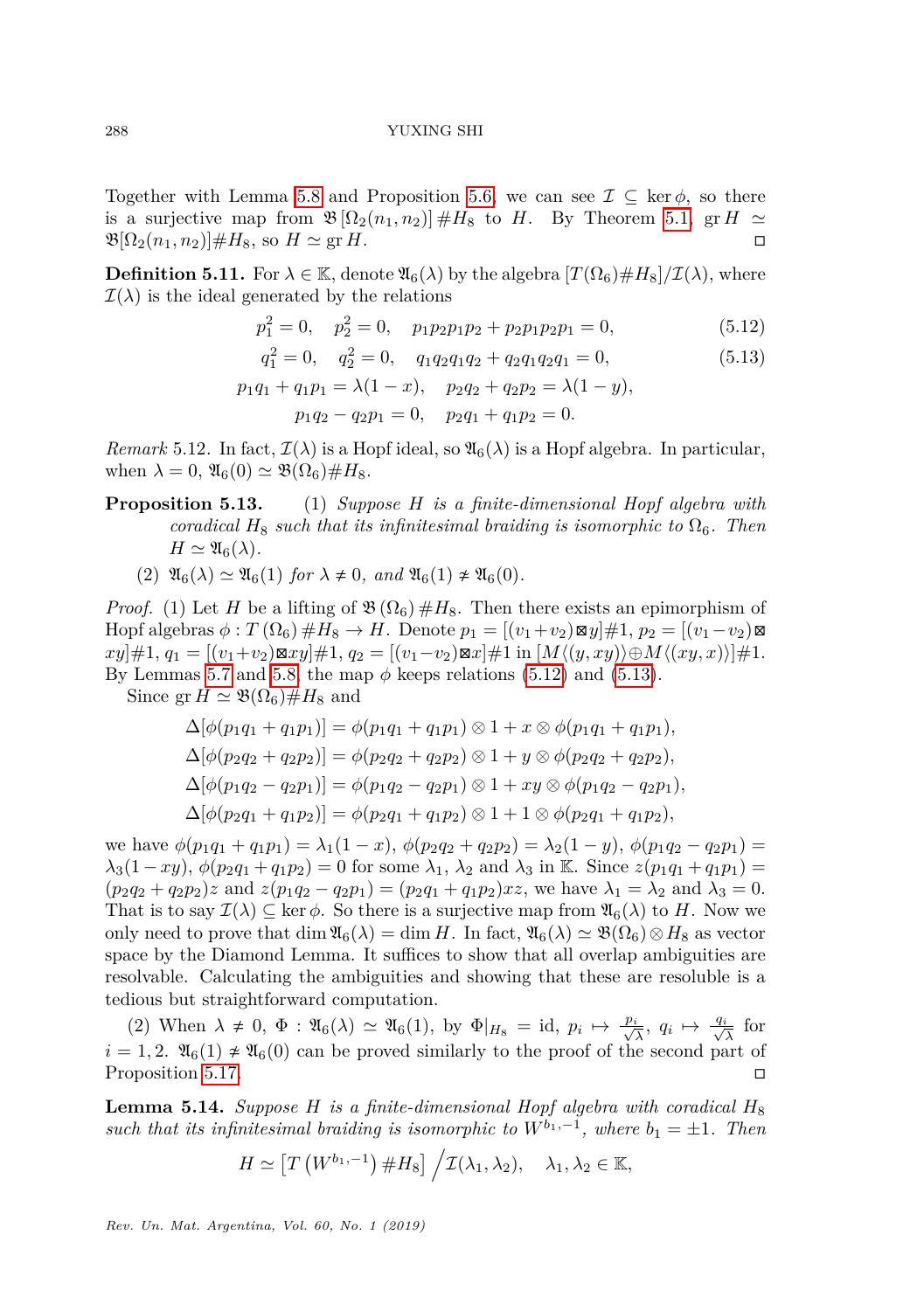# *where*  $\mathcal{I}(\lambda_1, \lambda_2)$  *is a Hopf ideal generated by the relations*

<span id="page-24-0"></span> $p_1^2 = \lambda_1(1 - xy), \quad p_2^2 = ib_1\lambda_1(1 - xy), \quad p_1p_2p_1p_2 + p_2p_1p_2p_1 = \lambda_2(1 - xy).$  (5.14) *Proof.* Let *H* be a lifting of  $\mathfrak{B}(W^{b_1,-1}) \# H_8$ . Then there exists an epimorphism of Hopf algebras  $\phi: T(W^{b_1,-1}) \# H_8 \to H$ .  $p_1 = \left(w_1^{b_1,-1} + ib_1w_2^{b_1,-1}\right) \# 1$ ,  $p_2 =$  $(w_1^{b_1,-1} - ib_1w_2^{b_1,-1}) \neq 1,$ 

<span id="page-24-2"></span><span id="page-24-1"></span>
$$
\Delta(p_1) = [f_{00} - ib_1 f_{11}] \otimes p_1 + [f_{10} + ib_1 f_{01}] \otimes p_2 + p_1 \otimes 1,\tag{5.15}
$$

$$
\Delta(p_2) = [f_{00} + ib_1 f_{11}] \, z \otimes p_2 + [f_{10} - ib_1 f_{01}] \, z \otimes p_1 + p_2 \otimes 1. \tag{5.16}
$$

By a straightforward computation, we have

$$
\Delta[\phi(p_1^2)] = \frac{1}{2}(1+xy) \otimes \phi(p_1^2) + \frac{ib_1}{2}(1-xy) \otimes \phi(p_2^2) + \phi(p_1^2) \otimes 1,
$$
  

$$
\Delta[\phi(p_2^2)] = \frac{1}{2}(1+xy) \otimes \phi(p_2^2) - \frac{ib_1}{2}(1-xy) \otimes \phi(p_1^2) + \phi(p_2^2) \otimes 1.
$$

So there exists a parameter  $\lambda_1 \in \mathbb{K}$  such that  $\phi(p_1^2) = \lambda_1(1 - xy)$  and  $\phi(p_2^2) =$  $ib_1\lambda_1(1 - xy)$ .

$$
\Delta[\phi(p_1p_2)] = \frac{1}{2}(x+y) \otimes \phi(p_1p_2) + \frac{ib_1}{2}(x-y) \otimes \phi(p_2p_1) + \phi(p_1p_2) \otimes 1 + \phi(p_2) [f_{00} - ib_1f_{11}] \, z \otimes \phi(p_1) + \phi(p_2) [f_{10} + ib_1f_{01}] \, z \otimes \phi(p_2) + \phi(p_1) [f_{00} + ib_1f_{11}] \, z \otimes \phi(p_2) + \phi(p_1) [f_{10} - ib_1f_{01}] \, z \otimes \phi(p_1),
$$

$$
\Delta[\phi(p_2p_1)] = \frac{1}{2}(x+y) \otimes \phi(p_2p_1) + \frac{ib_1}{2}(y-x) \otimes \phi(p_1p_2) + \phi(p_2p_1) \otimes 1 + [f_{00} + ib_1f_{11}] z\phi(p_1) \otimes \phi(p_2) + [f_{10} - ib_1f_{01}] z\phi(p_1) \otimes \phi(p_1) + \phi(p_2) [f_{00} - ib_1f_{11}] z \otimes \phi(p_1) + \phi(p_2) [f_{10} + ib_1f_{01}] z \otimes \phi(p_2).
$$

Denote  $\Delta[\phi(p_1p_2)] = B - A + E_1$  and  $\Delta[\phi(p_2p_1)] = B + A + E_2$ , where

$$
A = [f_{00} + ib_1 f_{11}] z \phi(p_1) \otimes \phi(p_2) + [f_{10} - ib_1 f_{01}] z \phi(p_1) \otimes \phi(p_1),
$$
  
\n
$$
B = \phi(p_2) [f_{00} - ib_1 f_{11}] z \otimes \phi(p_1) + \phi(p_2) [f_{10} + ib_1 f_{01}] z \otimes \phi(p_2),
$$
  
\n
$$
E_2 = \frac{1}{2} (x + y) \otimes \phi(p_2 p_1) + \frac{ib_1}{2} (y - x) \otimes \phi(p_1 p_2) + \phi(p_2 p_1) \otimes 1,
$$
  
\n
$$
E_1 = \frac{1}{2} (x + y) \otimes \phi(p_1 p_2) + \frac{ib_1}{2} (x - y) \otimes \phi(p_2 p_1) + \phi(p_1 p_2) \otimes 1.
$$

We can obtain  $A^2 + B^2 = 0$ , since

$$
A^{2} = -\frac{1}{2}(x+y)\phi(p_{1}^{2}) \otimes \phi(p_{2}^{2}) + \frac{ib_{1}}{2}(1 - xy)\phi(p_{1}^{2}) \otimes \phi(p_{1}^{2})
$$
  
=  $ib_{1}\lambda_{1}^{2}(1 - xy) \otimes (1 - xy),$   

$$
B^{2} = -\frac{1}{2}(x+y)\phi(p_{2}^{2}) \otimes \phi(p_{1}^{2}) + \frac{ib_{1}}{2}(1 - xy)\phi(p_{2}^{2}) \otimes \phi(p_{2}^{2})
$$
  
=  $-ib_{1}\lambda_{1}^{2}(1 - xy) \otimes (1 - xy).$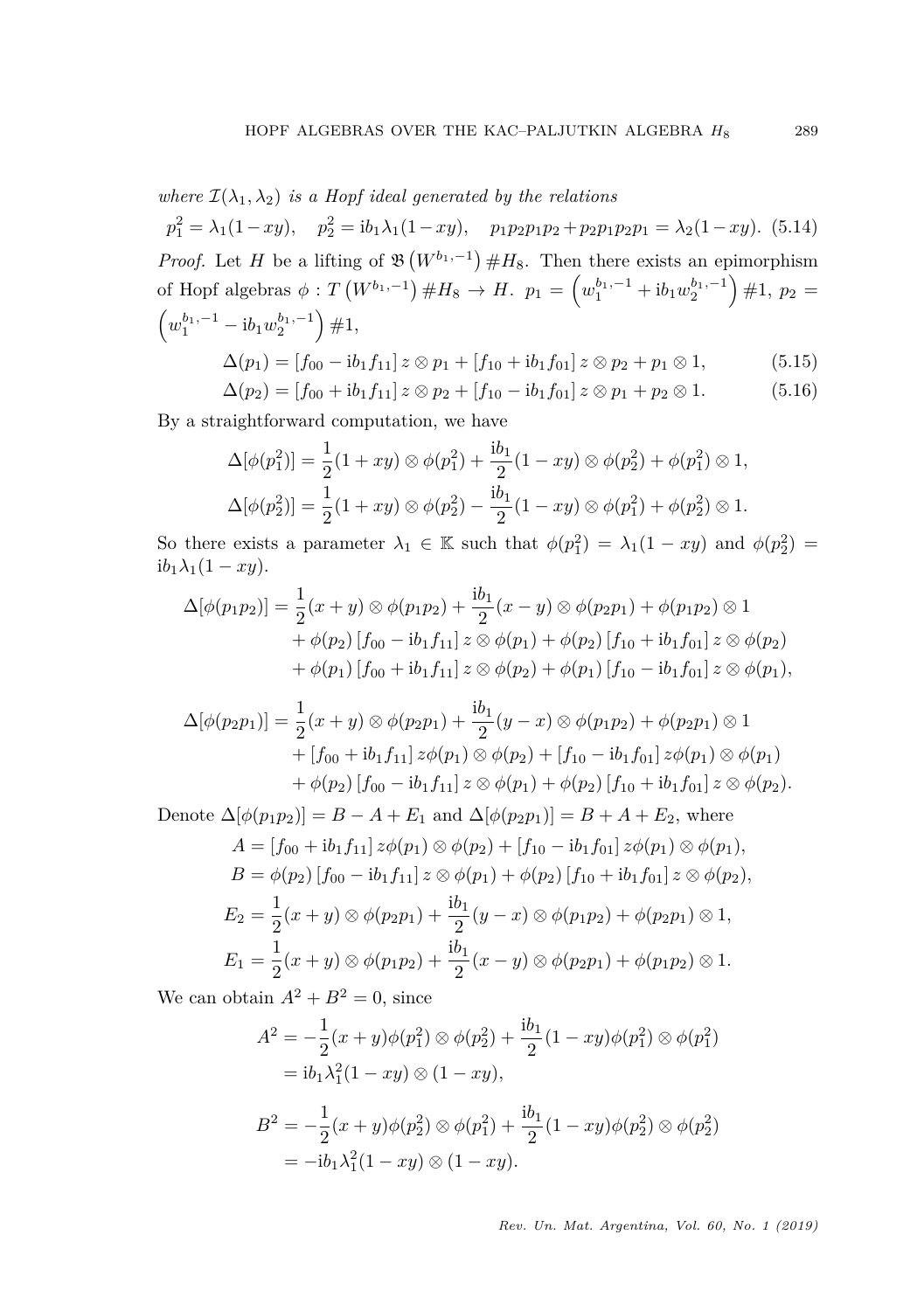Keeping in mind that

$$
p_1(p_1p_2 + p_2p_1) = (p_2p_1 + p_1p_2)p_1, p_2(p_1p_2 + p_2p_1) = (p_2p_1 + p_1p_2)p_2,
$$
  
\n
$$
p_1(p_1p_2 - p_2p_1) = (p_2p_1 - p_1p_2)p_1, p_2(p_1p_2 - p_2p_1) = (p_2p_1 - p_1p_2)p_2,
$$
  
\n
$$
(x + y)p_2(f_{00} - ib_1f_{11})z = -p_2(f_{00} - ib_1f_{11})z(x + y),
$$
  
\n
$$
(x - y)p_2(f_{10} + ib_1f_{01})z = p_2(f_{10} + ib_1f_{01})z(x + y),
$$
  
\n
$$
(x - y)p_2(f_{10} + ib_1f_{01})z = p_2(f_{10} + ib_1f_{01})z(x - y),
$$
  
\n
$$
(p_1p_2 + p_2p_1)p_2(f_{00} - ib_1f_{11})z = -p_2(f_{00} - ib_1f_{11})z(p_1p_2 + p_2p_1),
$$
  
\n
$$
(p_1p_2 + p_2p_1)p_2(f_{10} + ib_1f_{01})z = -p_2(f_{10} + ib_1f_{01})z(p_1p_2 + p_2p_1),
$$

we deduce  $B(E_1 + E_2) + (E_1 + E_2)B = 0$ . Similarly, we have  $A(E_2 - E_1) + (E_2 - E_2)B = 0$ .  $E_1$ ) $A = 0$ .

$$
\Delta[\phi(p_1p_2p_1p_2 + p_2p_1p_2p_1)] = (B - A + E_1)^2 + (B + A + E_2)^2
$$
  
\n
$$
= 2(A^2 + B^2) + B(E_1 + E_2) + (E_1 + E_2)B
$$
  
\n
$$
+ A(E_2 - E_1) + (E_2 - E_1)A + E_1^2 + E_2^2
$$
  
\n
$$
= E_1^2 + E_2^2
$$
  
\n
$$
= \left(\frac{1}{2}(x + y) \otimes \phi(p_1p_2) + \frac{ib_1}{2}(x - y) \otimes \phi(p_2p_1) + \phi(p_1p_2) \otimes 1\right)^2
$$
  
\n
$$
+ \left(\frac{1}{2}(x + y) \otimes \phi(p_2p_1) + \frac{ib_1}{2}(y - x) \otimes \phi(p_1p_2) + \phi(p_2p_1) \otimes 1\right)^2
$$
  
\n
$$
= \frac{1}{2}(1 + xy) \otimes [\phi(p_1p_2)]^2 - \frac{1}{2}(1 - xy) \otimes [\phi(p_2p_1)]^2 + [\phi(p_1p_2)]^2 \otimes 1
$$
  
\n
$$
+ \frac{1}{2}(1 + xy) \otimes [\phi(p_2p_1)]^2 - \frac{1}{2}(1 - xy) \otimes [\phi(p_1p_2)]^2 + [\phi(p_2p_1)]^2 \otimes 1
$$
  
\n
$$
= xy \otimes \phi [(p_1p_2)^2 + (p_2p_1)^2] + \phi [(p_1p_2)^2 + (p_2p_1)^2] \otimes 1.
$$

So there exists a parameter  $\lambda_2 \in \mathbb{K}$  such that  $\phi(p_1p_2p_1p_2 + p_2p_1p_2p_1) = \lambda_2(1-xy)$ . Hence the map  $\phi$  keeps relations [\(5.14\)](#page-24-0), so there exists a surjective map from  $[T(W^{b_1,-1}) \# H_8] / \mathcal{I}(\lambda_1,\lambda_2)$  to *H*. Now we only need to prove that

$$
\dim \left[ T(W^{b_1,-1}) \# H_8 \right] / \mathcal{I}(\lambda_1,\lambda_2) = \dim H.
$$

In fact,  $T(W^{b_1,-1}) \# H_8$   $\left/ \mathcal{I}(\lambda_1,\lambda_2) \simeq \mathfrak{B}(W^{b_1,-1}) \otimes H_8$  as vector space by the Diamond Lemma. By the Diamond Lemma, it suffices to show that all overlap ambiguities are resolvable. Calculating the ambiguities and showing that these are resoluble is a tedious but straightforward computation.

<span id="page-25-0"></span>**Definition 5.15.** Let  $I_7 = (\lambda_1, \ldots, \lambda_5)$  with  $\lambda_i \in \mathbb{K}$   $(i = 1, \ldots, 5)$ . Denote by  $\mathfrak{A}_7(I_7)$  the algebra  $[T(\Omega_7) \# H_8] / \mathcal{I}(I_7)$ , where  $\mathcal{I}(I_7)$  is the ideal generated by the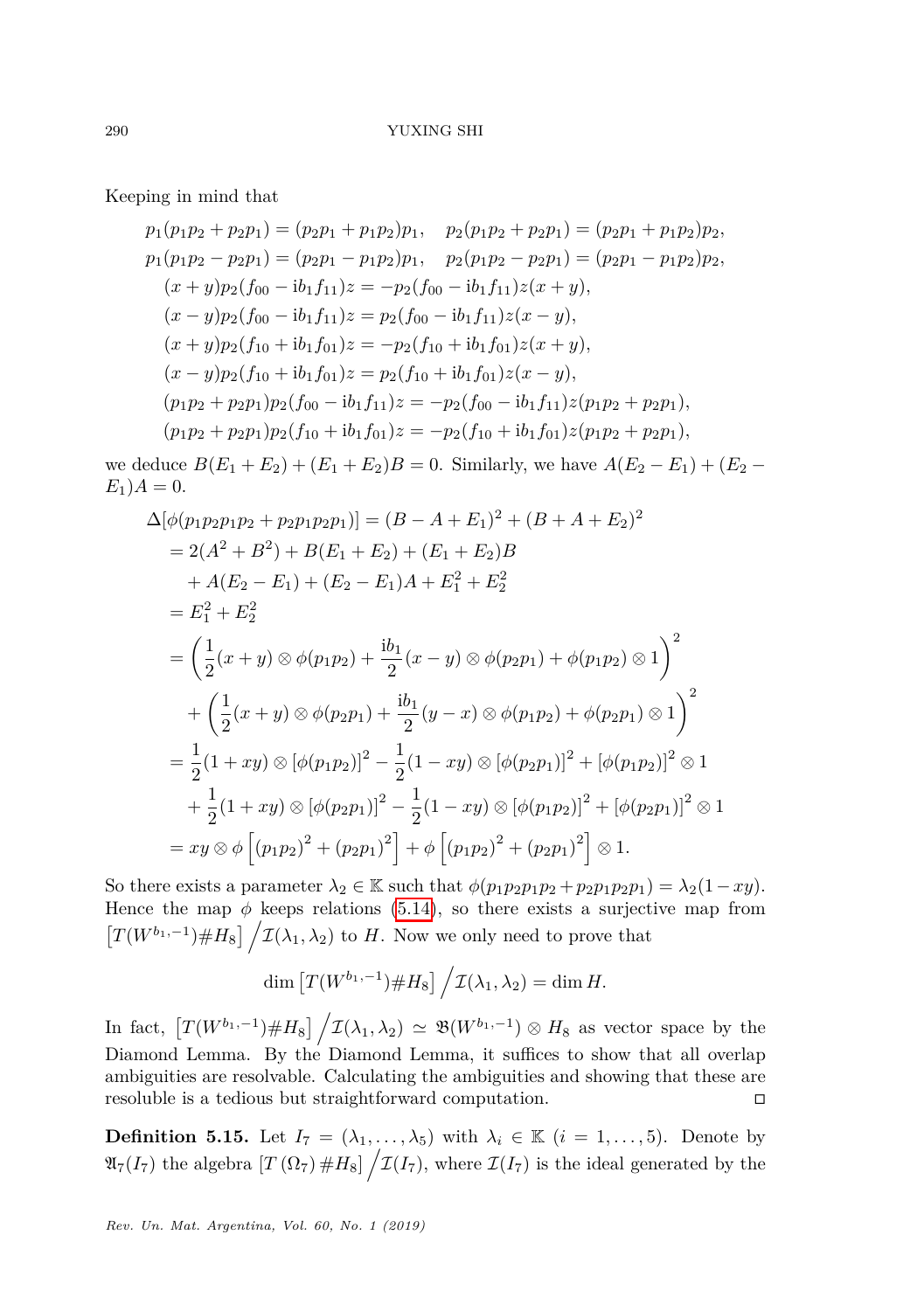relations

$$
p_1^2 = \lambda_1 (1 - xy), \quad p_2^2 = i\lambda_1 (1 - xy), \quad p_1 p_2 p_1 p_2 + p_2 p_1 p_2 p_1 = \lambda_2 (1 - xy), \quad (5.17)
$$
  

$$
q_1^2 = \lambda_3 (1 - xy), \quad q_2^2 = -i\lambda_3 (1 - xy), \quad q_1 q_2 q_1 q_2 + q_2 q_1 q_2 q_1 = \lambda_4 (1 - xy), \quad (5.18)
$$

<span id="page-26-2"></span><span id="page-26-1"></span><span id="page-26-0"></span> $p_1q_2 + q_2p_1 = 0$ ,  $p_2q_1 + q_1p_2 = 0$ , (5.19)

$$
p_1q_1 + q_1p_1 = \lambda_5(x + y - 2), \quad p_2q_2 - q_2p_2 = -i\lambda_5(x - y). \tag{5.20}
$$

*Remark* 5.16. In fact,  $\mathcal{I}(I_7)$  is a Hopf ideal, so  $\mathfrak{A}_7(I_7)$  is a Hopf algebra. In particular, when  $\lambda_i = 0$  for  $i = 1, 2, \ldots, 5$ ,  $\mathfrak{A}_7(I_7) \simeq \mathfrak{B}(\Omega_7) \# H_8 \simeq [\mathfrak{B}(W^{1,-1}) \otimes$  $\mathfrak{B}(W^{-1,-1})$ ]#H<sub>8</sub>.

- **Proposition 5.17.** (1) *Suppose H is a finite-dimensional Hopf algebra with coradical*  $H_8$  *such that its infinitesimal braiding is isomorphic to*  $\Omega_7$ *. Then*  $H \simeq \mathfrak{A}_7(I_7)$ .
	- $(2)$   $\mathfrak{A}_7(\lambda_1, \ldots, \lambda_5) \simeq \mathfrak{A}_7(\lambda'_1, \ldots, \lambda'_5)$  *iff there exist nonzero parameters a, b, a, β in* K *such that*

<span id="page-26-4"></span>
$$
a^2 \lambda'_1 = \lambda_1, \quad b^2 \lambda'_1 = \lambda_1, \quad a^2 b^2 \lambda'_2 = \lambda_2, \quad a \alpha \lambda'_5 = \lambda_5,
$$
  

$$
\alpha^2 \lambda'_3 = \lambda_3, \quad \beta^2 \lambda'_3 = \lambda_3, \quad \alpha^2 \beta^2 \lambda'_4 = \lambda_4, \quad b \beta \lambda'_5 = \lambda_5;
$$
 (5.21)

<span id="page-26-3"></span>*or there exist nonzero parameters*  $\alpha_1$ ,  $\beta_1$  *in* K *such that* 

$$
\alpha_1^2 \lambda_3' = \lambda_1, \quad \beta_1^2 \lambda_1' = \lambda_3, \quad -\alpha_1^4 \lambda_4' = \lambda_2, \quad -\beta_1^4 \lambda_2' = \lambda_4, \quad \alpha_1 \beta_1 \lambda_5' = \lambda_5. \quad (5.22)
$$

*Proof.* (1) Let *H* be a lifting of  $\mathfrak{B}(\Omega_7) \#H_8$ . Then there exists an epimorphism of Hopf algebras  $\phi: T(\Omega_7) \#H_8 \to H$ . Denote  $p_1 = \left(w_1^{1,-1} + \mathrm{i}w_2^{1,-1}\right) \#1$ ,  $p_2 =$  $(w_1^{1,-1} - iw_2^{1,-1}) \neq 1, q_1 = (w_1^{-1,-1} - iw_2^{-1,-1}) \neq 1, q_2 = (w_1^{-1,-1} + iw_2^{-1,-1}) \neq 1.$ The coproducts of  $p_1$ ,  $p_2$ ,  $q_1$ ,  $q_2$  are given by [\(5.15\)](#page-24-1) and [\(5.16\)](#page-24-2). The relations of generators in  $T(\Omega_7) \#H_8$  are given by

$$
xp_1 = p_1x, \quad yp_1 = p_1y, \quad xp_2 = -p_2x, \quad yp_2 = -p_2y,
$$
  
\n
$$
xq_1 = q_1x, \quad yq_1 = q_1y, \quad xq_2 = -q_2x, \quad yq_2 = -q_2y,
$$
  
\n
$$
zp_1 = -p_1z, \quad zp_2 = ip_2xz, \quad zq_1 = -q_1z, \quad zq_2 = -iq_2xz.
$$

By Lemma [5.14,](#page-23-3) the map  $\phi$  keeps relations [\(5.17\)](#page-26-0) and [\(5.18\)](#page-26-1). It is only possible  $\phi(p_1q_2 + q_2p_1) = 0$ ,  $\phi(p_2q_1 + q_1p_2) = 0$ , since  $x(p_1q_2 + q_2p_1) = -(p_1q_2 + q_2p_1)x$ ,  $x(p_2q_1 + q_1p_2) = -(p_2q_1 + q_1p_2)x$ , and

$$
\Delta[\phi(p_1q_2+q_2p_1)] = \frac{1}{2} [(1+xy)+i(1-xy)] \otimes \phi(p_1q_2+q_2p_1) + \phi(p_1q_2+q_2p_1) \otimes 1,
$$
  

$$
\Delta[\phi(p_2q_1+q_1p_2)] = \frac{1}{2} [(1+xy)-i(1-xy)] \otimes \phi(p_2q_1+q_1p_2) + \phi(p_2q_1+q_1p_2) \otimes 1.
$$

Similarly, the map  $\phi$  keeps relation [\(5.20\)](#page-26-2), since

$$
z(p_1q_1+q_1p_1)=(p_1q_1+q_1p_1)z, \quad z(p_2q_2-q_2p_2)=-(p_2q_2-q_2p_2)z,
$$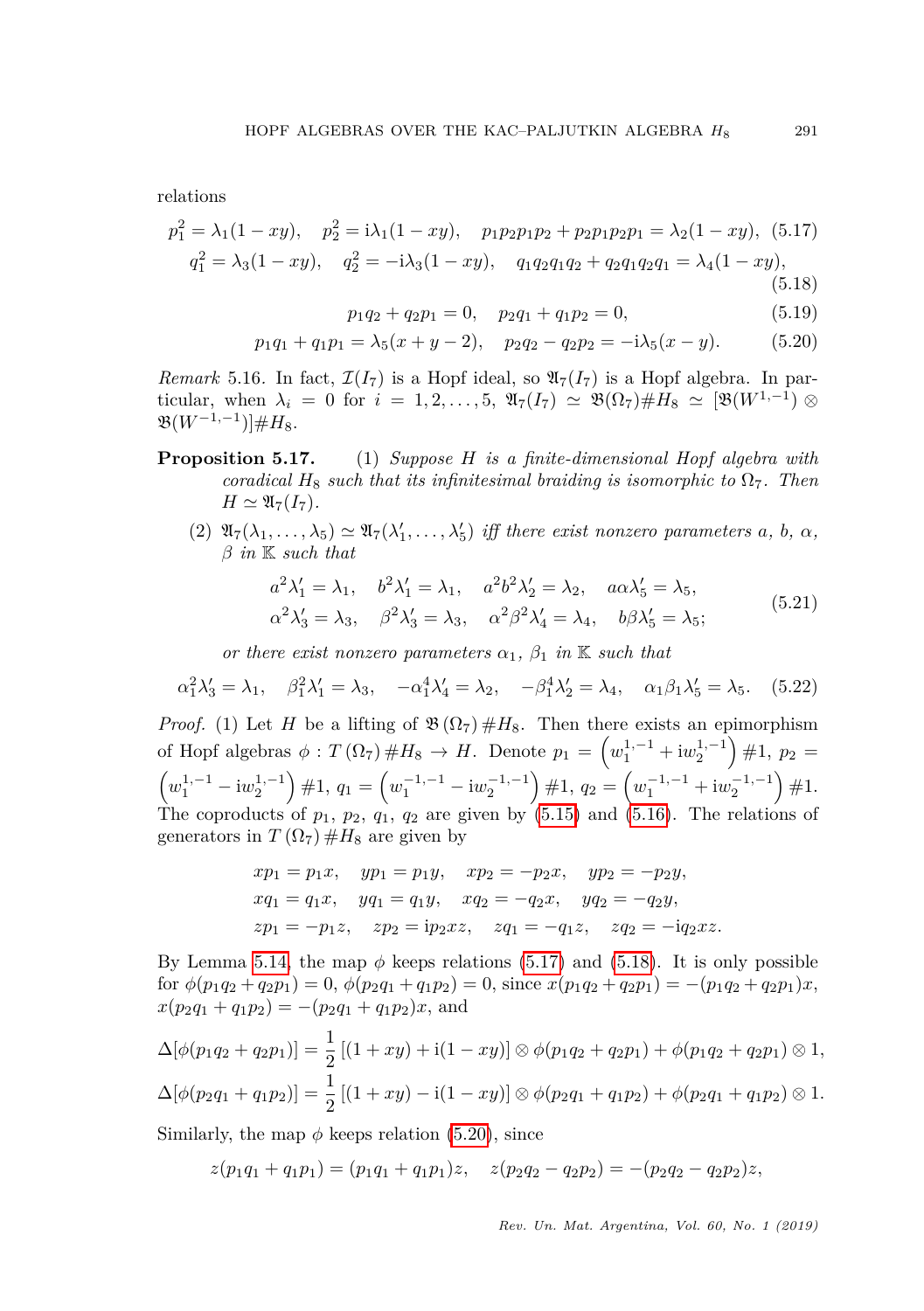$$
\Delta[\phi(p_1q_1 + q_1p_1)] = \frac{x+y}{2} \otimes \phi(p_1q_1 + q_1p_1) + \phi(p_1q_1 + q_1p_1) \otimes 1
$$

$$
+ \frac{i(x-y)}{2} \otimes \phi(p_2q_2 - q_2p_2),
$$

$$
\Delta[\phi(p_2q_2 - q_2p_2)] = \frac{x+y}{2} \otimes \phi(p_2q_2 - q_2p_2) + \phi(p_2q_2 - q_2p_2) \otimes 1
$$

$$
- \frac{i(x-y)}{2} \otimes \phi(p_1q_1 + q_1p_1).
$$

That is to say  $\mathcal{I}(I_7) \subseteq \ker \phi$ , so there exists a surjective map from  $\mathfrak{A}_7(I_7)$  to *H*. By Theorem [5.1,](#page-18-0) gr  $H \simeq \mathfrak{B}(\Omega_7) \# H_8$ . Now we only need to prove that dim  $\mathfrak{A}_7(I_7)$  = dim *H*. In fact,  $\mathfrak{A}_7(I_7) \simeq \mathfrak{B}(W^{1,-1}) \otimes \mathfrak{B}(W^{-1,-1}) \otimes H_8$  as vector spaces by the Diamond Lemma. By the Diamond Lemma, it suffices to show that all overlap ambiguities are resolvable. Calculating the ambiguities and showing that these are resoluble is a tedious but straightforward computation.

(2) Let  $A = \mathfrak{A}_7(I_7)$ , and  $\Phi \in \text{Aut}_{\text{Hopf}}A$ ; then  $\Phi|_{H_8}$  is given by Table [1.](#page-5-0) Denote  $A_0' = \mathbb{K}1 \oplus \mathbb{K}x \oplus \mathbb{K}y \oplus \mathbb{K}xy$ ,  $A_0'' = \mathbb{K}z \oplus \mathbb{K}xz \oplus \mathbb{K}yz \oplus \mathbb{K}xyz$ , and  $A_1' = p_1H_8 \oplus p_2H_8 \oplus$  $q_1H_8 \oplus q_2H_8$ . Then the first two terms of coradical filtration of *A* are  $A_0 = H_8$  and  $A_1 = A'_1 \oplus H_8.$ 

$$
\Delta \Phi(p_1) = \Phi ((f_{00} - if_{11})z) \otimes \Phi(p_1) + \Phi ((f_{10} + if_{01})z) \otimes \Phi(p_2) + \Phi(p_1) \otimes 1,\n\in A_0'' \otimes [\Phi(p_1) + \Phi(p_2)] + \Phi(p_1) \otimes 1;\n\Delta \Phi(p_2) = \Phi ((f_{00} + if_{11})z) \otimes \Phi(p_2) + \Phi ((f_{10} - if_{01})z) \otimes \Phi(p_1) + \Phi(p_2) \otimes 1,\n\in A_0'' \otimes [\Phi(p_1) + \Phi(p_2)] + \Phi(p_2) \otimes 1.
$$

Denote  $\Phi(p_1) = a_0 + a_1 + a_2$ ,  $\Phi(p_2) = b_0 + b_1 + b_2$ , where  $a_0, b_0 \in A'_0$ ,  $a_1, b_1 \in A''_0$ , and  $a_2, b_2 \in A'_1$ . Then  $\Delta(a_0) = a_0 \otimes 1$ , which implies  $a_0 \in \mathbb{K}1$ , and similarly  $b_0 \in \mathbb{K}1$ . Hence  $\Delta(a_1) = \Phi((f_{00} - if_{11})z) \otimes (a_0 + a_1) + \Phi((f_{10} + if_{01})z) \otimes (b_0 + b_1) + \Phi(a_1) \otimes 1$ , which implies

$$
a_1 = -a_0 \Phi ((f_{00} - if_{11})z) - b_0 \Phi ((f_{10} + if_{01})z).
$$

And similarly,  $b_1 = -b_0 \Phi ((f_{00} + if_{11})z) - a_0 \Phi ((f_{10} - if_{01})z)$ .

$$
\Phi(xp_1) = \Phi(p_1x) \Rightarrow \Phi(x)a_1 = a_1\Phi(x) \Rightarrow b_0\Phi((f_{10} + if_{01})z) = 0 \Rightarrow b_0 = 0,
$$
  

$$
\Phi(zp_1) = -\Phi(p_1z) \Rightarrow \Phi(z)a_1 = -a_1\Phi(z) \Rightarrow a_0\Phi(f_{00} + if_{11}) = 0 \Rightarrow a_0 = 0.
$$

So  $a_1 = b_1 = 0$ , hence  $\Phi(p_1) = a_2 \in A'_1$  and  $\Phi(p_2) = b_2 \in A'_1$ .

Now suppose  $\Phi : \mathfrak{A}_7(\lambda_1, \ldots, \lambda_5) \to \mathfrak{A}_7(\lambda'_1, \ldots, \lambda'_5)$  is an isomorphism. When  $\Phi|_{H_8} =$  id, then by [\(5.15\)](#page-24-1) and [\(5.16\)](#page-24-2)  $\Phi(p_1) = ap'_1 + cq'_2$  for some *a*, *c* ∈ K and  $\Phi(p_2) = bp'_2 + dq'_1$  for some *b*,  $d \in \mathbb{K}$ , where  $p'_1$ , etc. are generators of  $\mathfrak{A}_7(\lambda'_1, \ldots, \lambda'_5)$ .  $\Phi(xp_1) = x(ap'_1 + cq'_2) = (ap'_1 - cq'_2)x = \Phi(p_1x) = (ap'_1 + cq'_2)x$ , so  $c = 0$  and similarly  $d = 0$ . Similarly, we have  $\Phi(q_1) = \alpha q'_1$ ,  $\Phi(q_2) = \beta q'_2$  for some nonzero parameters  $\alpha$  and  $\beta$ . In this case,  $\Phi$  is an isomorphism of Hopf algebras if and only if the relations [\(5.21\)](#page-26-3) hold.

When  $\Phi|_{H_8} = \tau_2$ , suppose  $\Phi(p_1) = \alpha_1 p_1' + \alpha_2 p_2' + \alpha_3 q_1' + \alpha_4 q_2'$ ; then  $a_2 = a_4 = 0$ since  $\Phi(xp_1) = \Phi(p_1x)$ . By [\(5.15\)](#page-24-1) and [\(5.16\)](#page-24-2), we can obtain  $\alpha_3 = 0$  and  $\Phi(p_2) =$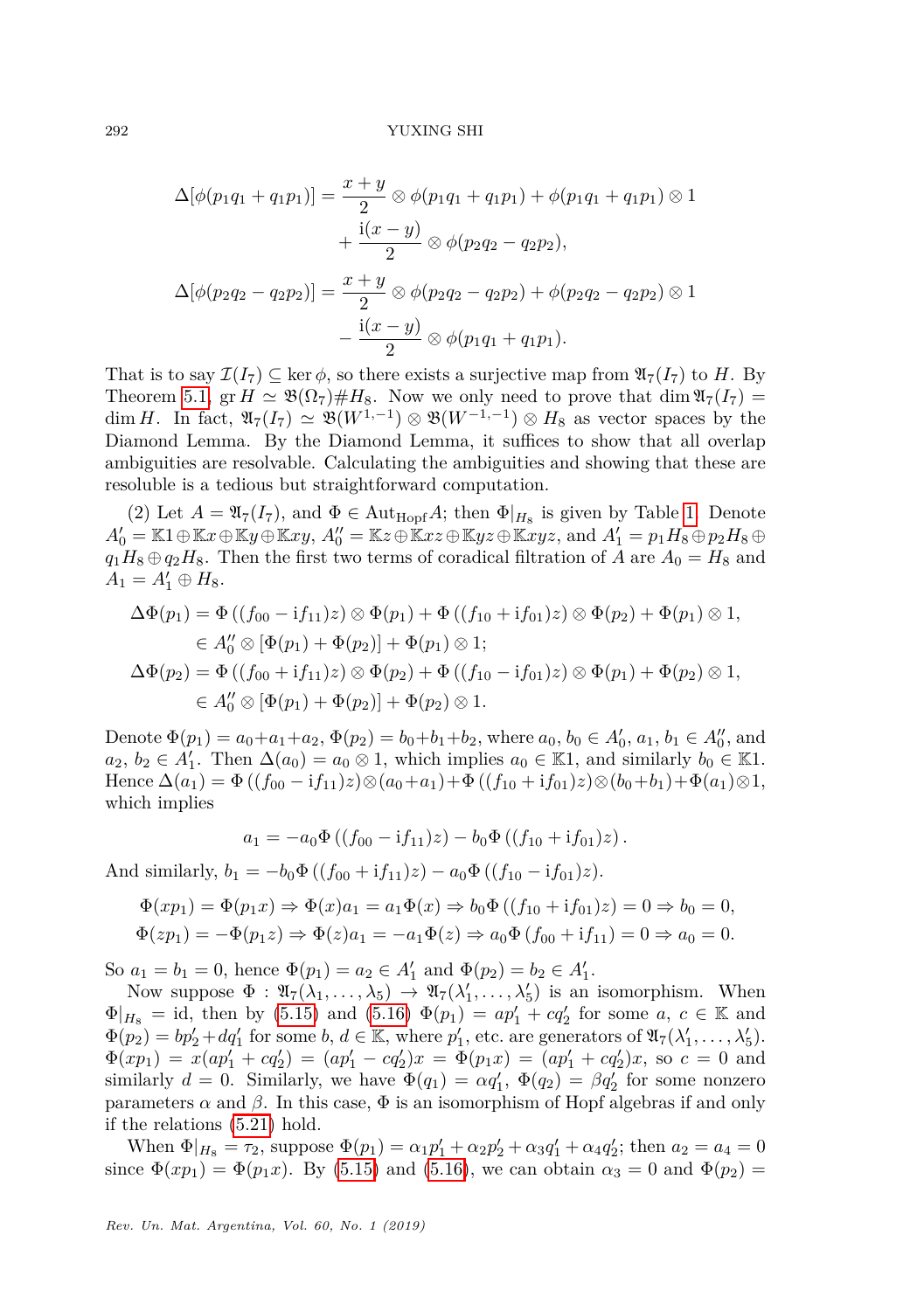$-\alpha_1 p_2'$ . Similarly,  $\Phi(q_1) = \beta_1 q_1', \Phi(q_2) = -\beta_1 q_2'$  for some parameter  $\beta_1$ .  $\Phi$  respects relations of *A*1.

According to the defining relations of  $\mathcal{I}(I_7)$ , we have

$$
\alpha_1^2 \lambda_1' = \lambda_1, \quad \alpha_1^4 \lambda_2' = \lambda_2, \quad \beta_1^2 \lambda_3' = \lambda_3, \quad \beta_1^4 \lambda_4' = \lambda_4, \quad \alpha_1 \beta_1 \lambda_5' = \lambda_5.
$$

This is just a special case of [\(5.21\)](#page-26-3).

When  $\Phi|_{H_8} = \tau_3$ , then  $\Phi(p_1) \in \mathbb{K}q_1'$ ,  $\Phi(p_2) \in \mathbb{K}q_2'$ ,  $\Phi(q_1) \in \mathbb{K}p_1'$ ,  $\Phi(q_2) \in \mathbb{K}p_2'$ . According to [\(5.15\)](#page-24-1) and [\(5.16\)](#page-24-2),  $\Phi(p_1) = \alpha_1 q'_1$ ,  $\Phi(p_2) = -i\alpha_1 q'_2$ ,  $\Phi(q_1) = \beta_1 p'_1$ ,  $\Phi(q_2) = i\beta_1 p_2'$  for nonzero parameters  $\alpha_1$  and  $\beta_1$ .  $\Phi$  respects relations of  $A_1$ . In this case,  $\Phi$  is an isomorphism of Hopf algebras if and only if the relations [\(5.22\)](#page-26-4) hold.

When  $\Phi|_{H_8} = \tau_4$ , then  $\Phi(p_1) = \alpha_1 q_1'$ ,  $\Phi(p_2) = i\alpha_1 q_2'$ ,  $\Phi(q_1) = \beta_1 p_1'$ ,  $\Phi(q_2) =$  $-i\beta_1 p_2'$  for nonzero parameters  $\alpha_1$  and  $\beta_1$ .  $\Phi$  respects relations of  $A_1$ . According to the defining relations of  $\mathcal{I}(I_7)$ , we obtain relations of parameters which exactly coincide with  $(5.22)$ .

<span id="page-28-0"></span>**Definition 5.18.** For a set of parameters  $I_4 = {\lambda_1, \lambda_2, (\lambda_{j,k})_{n_1 \times n_2}}$ , denote by  $\mathfrak{A}_4(n_1, n_2; I_4)$  the algebra  $T[\Omega_4(n_1, n_2)] \# H_8/\mathcal{I}(I_4)$ , where  $\mathcal{I}(I_4)$  is the ideal generated by the relations

$$
p_1^2 = \lambda_1(1 - xy), \quad p_2^2 = i\lambda_1(1 - xy), \quad p_1p_2p_1p_2 + p_2p_1p_2p_1 = \lambda_2(1 - xy), \tag{5.23}
$$

$$
X_{j_1}^2 = 0, \quad X_{j_1} X_{j_2} + X_{j_2} X_{j_1} = 0, \quad j_1, j_2 \in \{1, \dots, n_1\},
$$
 (5.24)

$$
Y_{k_1}^2 = 0, \quad Y_{k_1} Y_{k_2} + Y_{k_2} Y_{k_1} = 0, \quad k_1, k_2 \in \{1, \dots, n_2\},
$$
 (5.25)

<span id="page-28-3"></span><span id="page-28-2"></span><span id="page-28-1"></span>
$$
X_j Y_k + Y_k X_j = \lambda_{j,k} (1 - xy),\tag{5.26}
$$

$$
p_1 Y_k - Y_k p_1 = 0, \quad p_2 Y_k + Y_k p_2 = 0, \quad p_1 X_j - X_j p_1 = 0, \quad p_2 X_j + X_j p_2 = 0.
$$
\n(5.27)

*Remark* 5.19. In fact,  $\mathcal{I}(I_4)$  is a Hopf ideal, so  $\mathfrak{A}_4(n_1, n_2; I_4)$  is a Hopf algebra. In particular, when all the parameters in  $I_4$  are zero, then  $\mathfrak{A}_4(n_1, n_2; I_4) \simeq$  $\mathfrak{B}[\Omega_4(n_1,n_2)] \#H_8.$ 

- **Proposition 5.20.** (1) *Suppose H is a finite-dimensional Hopf algebra with coradical*  $H_8$  *such that its infinitesimal braiding is isomorphic to*  $\Omega_4(n_1, n_2)$ *. Then*  $H \simeq \mathfrak{A}_4(n_1, n_2; I_4)$ *.* 
	- $(2)$   $\mathfrak{A}_4(n_1, n_2; I_4) \simeq \mathfrak{A}_4(n_1, n_2; I'_4)$  *iff there exist two invertible matrices*  $(\alpha_{js})_{n_1 \times n_1}$ ,  $(\beta_{kt})_{n_2 \times n_2}$  *and two nonzero parameters a, b, such that*  $\sum_{n=1}^{n}$ *s*=1  $\sum_{n=1}^{\infty}$ *t*=1  $\alpha_{js}\beta_{kt}\lambda'_{j,k} = \lambda_{j,k}, \quad j \in \{1, \ldots, n_1\}, k \in \{1, \ldots, n_2\};$  $a^2\lambda'_1 = \lambda_1$ ,  $b^2\lambda'_1 = \lambda_1$ ,  $a^2b^2\lambda'_2 = \lambda_2$ . (5.28)

<span id="page-28-4"></span>*Proof.* (1) Let *H* be a lifting of  $\mathfrak{B}(\Omega_4(n_1, n_2)) \# H_8$ . Then there exists an epimorphism of Hopf algebras  $\phi: T(\Omega_4(n_1, n_2)) \#H_8 \to H$ . Denote

$$
p_1 = \left(w_1^{1,-1} + iw_2^{1,-1}\right) \# 1, \quad p_2 = \left(w_1^{1,-1} - iw_2^{1,-1}\right) \# 1, X_j = (v \boxtimes x) \# 1, \quad Y_k = (v \boxtimes y) \# 1, \quad v \in V_1(i), j \in \{1, \dots, n_1\}, k \in \{1, \dots, n_2\}.
$$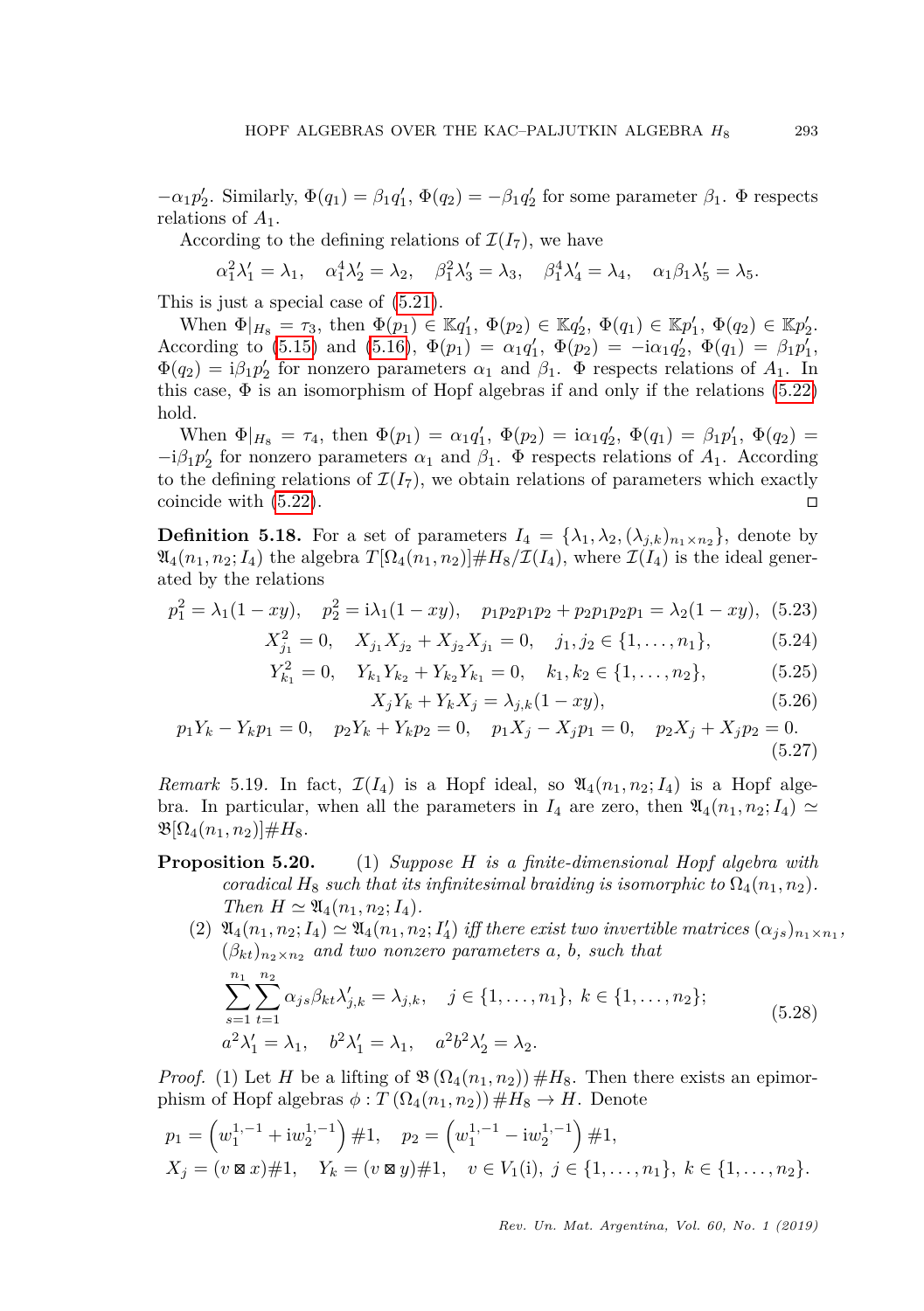Then the relations of generators in  $T[\Omega_4(n_1, n_2)] \#H_8$  are given by

$$
\begin{aligned}\nxp_1 &= p_1x, & yp_1 &= p_1y, & xp_2 &= -p_2x, & yp_2 &= -p_2y, \\
zp_1 &= -p_1z, & xX_j &= -X_jx, & yX_j &= -X_jy, & zX_j &= \mathrm{i}X_jxz, \\
zp_2 &= \mathrm{i}p_2xz, & xY_k &= -Y_kx, & yY_k &= -Y_ky, & zY_k &= \mathrm{i}Y_kxz,\n\end{aligned}
$$

and the coproducts of generators are given by

$$
\Delta(X_j) = X_j \otimes 1 + x \otimes X_j, \quad \Delta(Y_k) = Y_k \otimes 1 + y \otimes Y_k, \n\Delta(p_1) = (f_{00} - if_{11})z \otimes p_1 + (f_{10} + if_{01})z \otimes p_2 + p_1 \otimes 1, \n\Delta(p_2) = (f_{00} + if_{11})z \otimes p_2 + (f_{10} - if_{01})z \otimes p_1 + p_2 \otimes 1.
$$

As similarly proved in Proposition [5.6](#page-0-1) and Lemma [5.14,](#page-23-3) the map *φ* keeps rela-tions [\(5.23\)](#page-28-1)–[\(5.26\)](#page-28-2). Since  $r = 0$  in gr *H* for  $r = \phi(p_1 Y_k - Y_k p_1)$  and  $\phi(p_2 Y_k + Y_k p_2)$ , *r* is an element of at most degree one. It is only possible for

$$
\phi(p_1Y_k - Y_kp_1) = -\mu_k (-f_{10} + if_{01}) z, \quad \phi(p_2Y_k + Y_kp_2) = -\mu_k (f_{00} - if_{11}) z + \mu_k 1,
$$
  
because of the following relations:

$$
x (p_1 Y_k - Y_k p_1) = -(p_1 Y_k - Y_k p_1) x, \quad z (p_1 Y_k - Y_k p_1) = -i (p_1 Y_k - Y_k p_1) x z,
$$
  
\n
$$
x (p_2 Y_k + Y_k p_2) = (p_2 Y_k + Y_k p_2) x, \quad z (p_2 Y_k + Y_k p_2) = (p_2 Y_k + Y_k p_2) z,
$$
  
\n
$$
\Delta(p_1 Y_k - Y_k p_1) = (p_1 Y_k - Y_k p_1) \otimes 1 + (f_{00} + if_{11}) z \otimes (p_1 Y_k - Y_k p_1)
$$
  
\n
$$
+ (-f_{10} + if_{01}) z \otimes (p_2 Y_k + Y_k p_2),
$$
  
\n
$$
\Delta(p_2 Y_k + Y_k p_2) = (p_2 Y_k + Y_k p_2) \otimes 1 + (f_{00} - if_{11}) z \otimes (p_2 Y_k + Y_k p_2)
$$
  
\n
$$
- (f_{10} + if_{01}) z \otimes (p_1 Y_k - Y_k p_1).
$$

Similarly, we get

 $\phi(p_1X_j - X_jp_1) = -\mu'_j(f_{10} - if_{01})z, \quad \phi(p_2X_j + X_jp_2) = -\mu'_j(f_{00} - if_{11})z + \mu'_j1,$ from the following formulae:

$$
x (p_1 X_j - X_j p_1) = -(p_1 X_j - X_j p_1) x, \quad z (p_1 X_j - X_j p_1) = -i (p_1 X_j - X_j p_1) xz,
$$
  
\n
$$
x (p_2 X_j + X_j p_2) = (p_2 X_j + X_j p_2) x, \quad z (p_2 X_j + X_j p_2) = (p_2 X_j + X_j p_2) z,
$$
  
\n
$$
\Delta (p_1 X_j - X_j p_1) = (f_{00} + if_{11}) z \otimes (p_1 X_j - X_j p_1) + (p_1 X_j - X_j p_1) \otimes 1
$$
  
\n
$$
+ (f_{10} - if_{01}) z \otimes (p_2 X_j + X_j p_2),
$$
  
\n
$$
\Delta (p_2 X_j + X_j p_2) = (f_{00} - if_{11}) z \otimes (p_2 X_j + X_j p_2) + (p_2 X_j + X_j p_2) \otimes 1
$$
  
\n
$$
+ (f_{10} + if_{01}) z \otimes (p_1 X_j - X_j p_1).
$$

Since  $\phi(X_j Y_k + Y_k X_j) = \lambda_{j,k}(1 - xy), \phi[p_1(X_j Y_k + Y_k X_j)] = \phi[(X_j Y_k + Y_k X_j)p_1] \Rightarrow$  $\mu'_{j} = \mu_{k} = 0$ . So  $\phi$  keeps relations [\(5.27\)](#page-28-3). Now we have  $\mathcal{I}(I_{7}) \subseteq \text{ker }\phi$ , so there exists a surjective map from  $\mathfrak{A}_4(n_1, n_2; I_4)$  to *H*. By Theorem [5.1,](#page-18-0) gr *H*  $\simeq$  $\mathfrak{B}[\Omega_4(n_1,n_2)] \# H_8$ . Now we only need to prove that dim  $\mathfrak{A}_4(n_1,n_2; I_4) = \dim H$ .  $\text{In fact, } \mathfrak{A}_4(n_1, n_2; I_4) \simeq \mathfrak{B}(W^{1,-1}) \otimes \mathfrak{B}(M\langle \mathbf{i}, x \rangle)^{\otimes n_1} \otimes \mathfrak{B}(M\langle \mathbf{i}, y \rangle)^{\otimes n_2} \otimes H_8 \text{ as vector}$ spaces by the Diamond Lemma. By the Diamond Lemma, it suffices to show that all overlap ambiguities are resolvable. Calculating the ambiguities and showing that these are resoluble is a tedious but straightforward computation.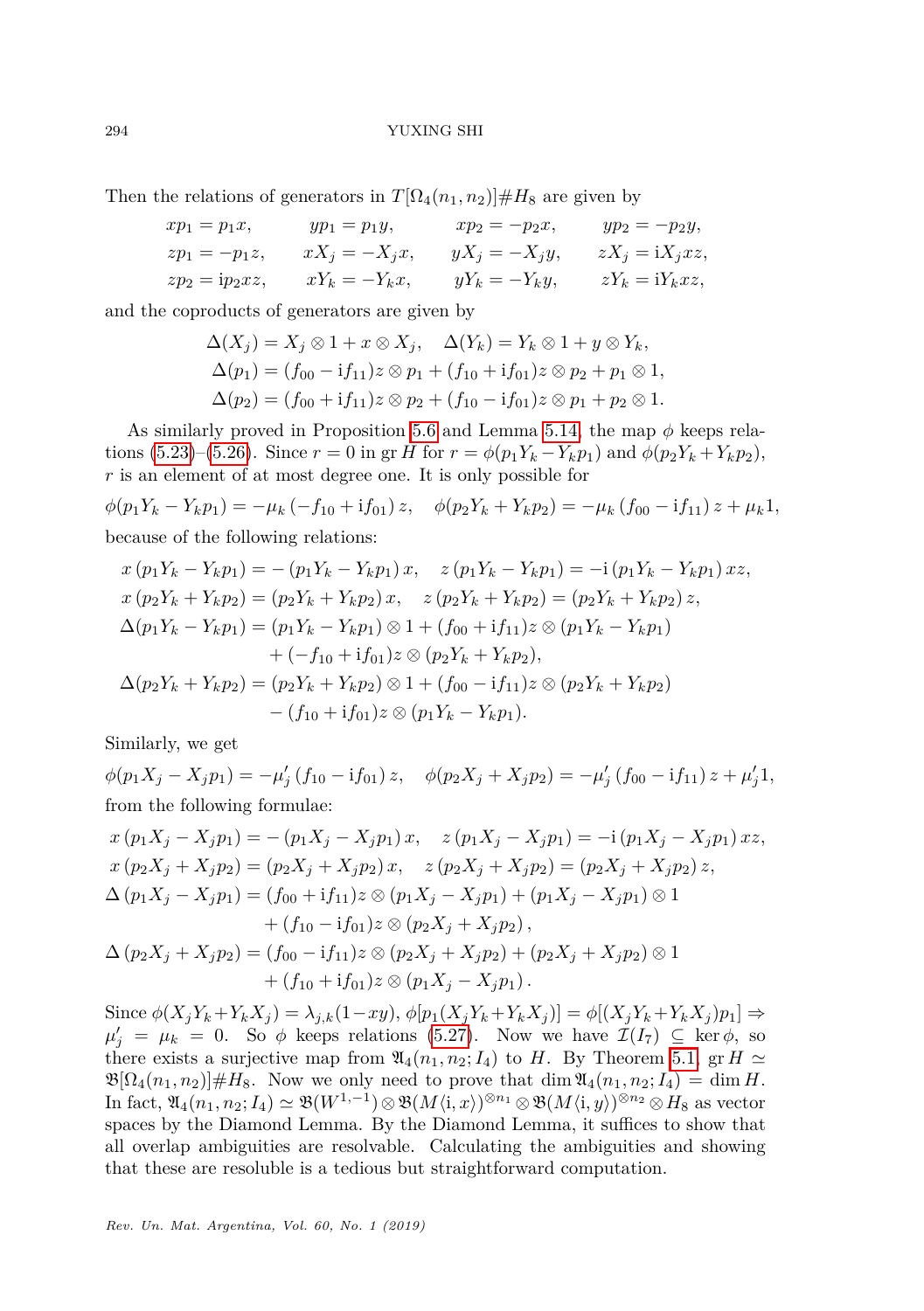(2) Suppose  $\Phi : \mathfrak{A}_4(n_1, n_2; I_4) \to \mathfrak{A}_4(n_1, n_2; I'_4)$  is an isomorphism of Hopf alge-bras. Similarly to the proof of Proposition [5.17,](#page-0-1) it is easy to see that  $\Phi|_{H_8} \in \{\mathrm{id}, \tau_2\}$ and  $\Phi(p_1) = ap'_1$ ,  $\Phi(p_2) = bp'_2$ . Since  $X_j$  is  $(x, 1)$ -skew primitive and  $xX_j = -X_jx$ ,  $\Phi(X_j) \in \bigoplus_{s=1}^{n_1} \mathbb{K} X_s'.$  Similarly, we have  $\Phi(Y_k) \in \bigoplus_{t=1}^{n_2} \mathbb{K} Y_t'.$  Let  $\Phi(X_j) = \sum_{s=1}^{n_1} \alpha_{js} X_s'.$  $\Phi(Y_k) = \sum_{t=1}^{n_2} \beta_{kt} Y'_t$ , where the matrices  $(\alpha_{js})_{n_1 \times n_1}$  and  $(\beta_{kt})_{n_2 \times n_2}$  are invertible. Then  $\Phi$  is an isomorphism of Hopf algebras if and only if the relations [\(5.28\)](#page-28-4) hold.

**Proof of Theorem [B.](#page-2-2)** Let *H* be a finite-dimensional Hopf algebra over  $H_8$  such that its infinitesimal braiding  $M \in H_8^B$  $\mathcal{YD}$ ; then *M* is in the list of Theorem [A.](#page-2-1) We need to give a construction for any finite-dimensional Hopf algebra  $H$  over  $H_8$ up to isomorphism such that its infinitesimal braiding is isomorphic to *M*. By Theorem [5.1,](#page-18-0) gr  $H \simeq \mathfrak{B}(M) \# H_8$ . According to Corollary [5.3,](#page-0-1) up to isomorphism,  $\text{gr } H \simeq \mathfrak{B}(M) \# H_8 \text{ for } M = \Omega_1(n_1, n_2, n_3, n_4), \Omega_2(n_1, n_2), \Omega_4(n_1, n_2), \Omega_6, \Omega_7.$ Propositions [5.6,](#page-0-1) [5.10,](#page-22-0) [5.20, 5.13](#page-0-1) and [5.17](#page-0-1) finish the proof.

## **ACKNOWLEDGEMENTS**

The author thanks Prof. Naihong Hu for his encouragement and constructive suggestions which push him to consider the classification of finite-dimensional Hopf algebras. The author would like to thank Prof. Wenxue Huang, Yunnan Li, and Rongchuan Xiong for useful discussions, and also, thank the referees for careful reading and helpful comments on the writing of this paper. Special thanks to Prof. Nicolás Andruskiewitsch for recommending the Revista de la Unión Matemática Argentina to the author and pointing out references [\[11\]](#page-31-12) and [\[45\]](#page-32-1).

#### **REFERENCES**

- <span id="page-30-2"></span>[1] N. Andruskiewitsch, F. Fantino, M. Graña, and L. Vendramin. Pointed Hopf algebras over some sporadic simple groups. *C. R. Math. Acad. Sci. Paris*, 348(11-12):605–608, 2010. [MR 2652482.](http://www.ams.org/mathscinet-getitem?mr=2652482)
- <span id="page-30-1"></span>[2] N. Andruskiewitsch, F. Fantino, M. Graña, and L. Vendramin. Finite-dimensional pointed Hopf algebras with alternating groups are trivial. *Ann. Mat. Pura Appl. (4)*, 190(2):225–245, 2011. [MR 2786171.](http://www.ams.org/mathscinet-getitem?mr=2786171)
- <span id="page-30-0"></span>[3] N. Andruskiewitsch and H.-J. Schneider. Lifting of quantum linear spaces and pointed Hopf algebras of order *p* 3 . *J. Algebra*, 209(2):658–691, 1998. [MR 1659895.](http://www.ams.org/mathscinet-getitem?mr=1659895)
- <span id="page-30-3"></span>[4] N. Andruskiewitsch. About finite dimensional Hopf algebras. In *Quantum symmetries in theoretical physics and mathematics (Bariloche, 2000)*, volume 294 of *Contemp. Math.*, pp. 1– 57. Amer. Math. Soc., Providence, RI, 2002. [MR 1907185.](http://www.ams.org/mathscinet-getitem?mr=1907185)
- <span id="page-30-4"></span>[5] N. Andruskiewitsch, I. Angiono, and A. García Iglesias. Liftings of Nichols algebras of diagonal type I. Cartan type *A*. *Int. Math. Res. Not. IMRN*, (9):2793–2884, 2017. [MR 3658215.](http://www.ams.org/mathscinet-getitem?mr=3658215)
- <span id="page-30-6"></span>[6] N. Andruskiewitsch, I. Angiono, and I. Heckenberger. On finite GK-dimensional Nichols algebras over abelian groups. Preprint, 2016. [arXiv:1606.02521](https://arxiv.org/abs/1606.02521) [math.QA].
- <span id="page-30-5"></span>[7] N. Andruskiewitsch, I. Angiono, A. García Iglesias, A. Masuoka, and C. Vay. Lifting via cocycle deformation. *J. Pure Appl. Algebra*, 218(4):684–703, 2014. [MR 3133699.](http://www.ams.org/mathscinet-getitem?mr=3133699)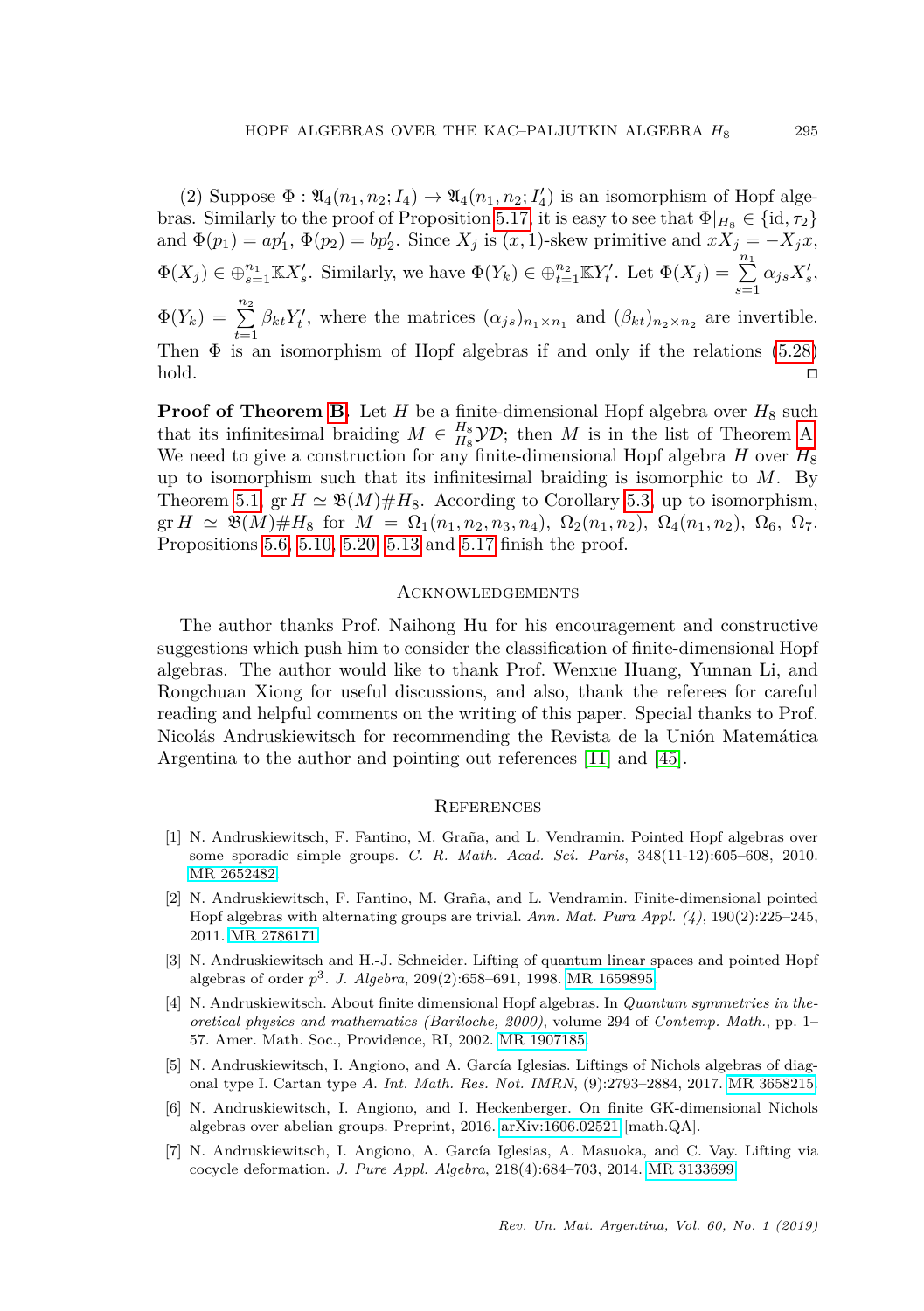- <span id="page-31-7"></span>[8] N. Andruskiewitsch, G. Carnovale, and G. A. García. Finite-dimensional pointed Hopf algebras over finite simple groups of Lie type I. Non-semisimple classes in **PSL***n*(*q*). *J. Algebra*, 442:36–65, 2015. [MR 3395052.](http://www.ams.org/mathscinet-getitem?mr=3395052)
- <span id="page-31-6"></span>[9] N. Andruskiewitsch, G. Carnovale, and G. A. García. Finite-dimensional pointed Hopf algebras over finite simple groups of Lie type II: unipotent classes in symplectic groups. *Commun. Contemp. Math.*, 18(4):1550053, 35 pp., 2016. [MR 3493214.](http://www.ams.org/mathscinet-getitem?mr=3493214)
- <span id="page-31-17"></span>[10] N. Andruskiewitsch and S. Dăscălescu. On finite quantum groups at −1. *Algebr. Represent. Theory*, 8(1):11–34, 2005. [MR 2136919.](http://www.ams.org/mathscinet-getitem?mr=2136919)
- <span id="page-31-12"></span>[11] N. Andruskiewitsch, C. Galindo, and M. Müller. Examples of finite-dimensional Hopf algebras with the dual Chevalley property. *Publ. Mat.*, 61(2):445–474, 2017. [MR 3677868.](http://www.ams.org/mathscinet-getitem?mr=3677868)
- <span id="page-31-3"></span>[12] N. Andruskiewitsch, I. Heckenberger, and H.-J. Schneider. The Nichols algebra of a semisimple Yetter-Drinfeld module. *Amer. J. Math.*, 132(6):1493–1547, 2010. [MR 2766176.](http://www.ams.org/mathscinet-getitem?mr=2766176)
- <span id="page-31-18"></span>[13] N. Andruskiewitsch and H.-J. Schneider. Finite quantum groups and Cartan matrices. *Adv. Math.*, 154(1):1–45, 2000. [MR 1780094.](http://www.ams.org/mathscinet-getitem?mr=1780094)
- <span id="page-31-0"></span>[14] N. Andruskiewitsch and H.-J. Schneider. Pointed Hopf algebras. In *New directions in Hopf algebras*, volume 43 of *Math. Sci. Res. Inst. Publ.*, pp. 1–68. Cambridge Univ. Press, Cambridge, 2002. [MR 1913436.](http://www.ams.org/mathscinet-getitem?mr=1913436)
- <span id="page-31-2"></span>[15] N. Andruskiewitsch and H.-J. Schneider. On the classification of finite-dimensional pointed Hopf algebras. *Ann. of Math. (2)*, 171(1):375–417, 2010. [MR 2630042.](http://www.ams.org/mathscinet-getitem?mr=2630042)
- <span id="page-31-1"></span>[16] N. Andruskiewitsch and C. Vay. Finite dimensional Hopf algebras over the dual group algebra of the symmetric group in three letters. *Comm. Algebra*, 39(12):4507–4517, 2011. [MR 2863448.](http://www.ams.org/mathscinet-getitem?mr=2863448)
- <span id="page-31-20"></span>[17] G. M. Bergman. The diamond lemma for ring theory. *Adv. in Math.*, 29(2):178–218, 1978. [MR 0506890.](http://www.ams.org/mathscinet-getitem?mr=0506890)
- <span id="page-31-15"></span>[18] K. A. Brown and J. J. Zhang. Prime regular Hopf algebras of GK-dimension one. *Proc. Lond. Math. Soc. (3)*, 101(1):260–302, 2010. [MR 2661247.](http://www.ams.org/mathscinet-getitem?mr=2661247)
- <span id="page-31-10"></span>[19] C. Călinescu, S. Dăscălescu, A. Masuoka, and C. Menini. Quantum lines over noncocommutative cosemisimple Hopf algebras. *J. Algebra*, 273(2):753–779, 2004. [MR 2037722.](http://www.ams.org/mathscinet-getitem?mr=2037722)
- <span id="page-31-16"></span>[20] A. El Alaoui. The character table for a Hopf algebra arising from the Drinfel'd double. *J. Algebra*, 265(2):478–495, 2003. [MR 1987013.](http://www.ams.org/mathscinet-getitem?mr=1987013)
- <span id="page-31-19"></span>[21] Xin Fang. On defining ideals and differential algebras of Nichols algebras. *J. Algebra*, 346:299– 331, 2011. [MR 2842083.](http://www.ams.org/mathscinet-getitem?mr=2842083)
- <span id="page-31-9"></span>[22] F. Fantino, G. A. García, and M. Mastnak. On finite-dimensional copointed Hopf algebras over dihedral groups. *J. Pure Appl. Algebra*, 223(8):3611–3634, 2019. [MR 3926230.](http://www.ams.org/mathscinet-getitem?mr=3926230)
- <span id="page-31-5"></span>[23] F. Fantino and G. A. García. On pointed Hopf algebras over dihedral groups. *Pacific J. Math.*, 252(1):69–91, 2011. [MR 2862142.](http://www.ams.org/mathscinet-getitem?mr=2862142)
- <span id="page-31-13"></span>[24] S. Freyre, M. Graña, and L. Vendramin. On Nichols algebras over  $PGL(2,q)$  and  $PSL(2,q)$ . *J. Algebra Appl.*, 9(2):195–208, 2010. [MR 2646659.](http://www.ams.org/mathscinet-getitem?mr=2646659)
- <span id="page-31-4"></span>[25] G. A. García and A. García Iglesias. Finite-dimensional pointed Hopf algebras over  $\mathbb{S}_4$ . *Israel J. Math.*, 183:417–444, 2011. [MR 2811166.](http://www.ams.org/mathscinet-getitem?mr=2811166)
- <span id="page-31-11"></span>[26] G. A. García and J. M. J. Giraldi. On Hopf algebras over quantum subgroups. *J. Pure Appl. Algebra*, 223(2):738–768, 2019. [MR 3850568.](http://www.ams.org/mathscinet-getitem?mr=3850568)
- <span id="page-31-8"></span>[27] A. García Iglesias and C. Vay. Finite-dimensional pointed or copointed Hopf algebras over affine racks. *J. Algebra*, 397:379–406, 2014. [MR 3119229.](http://www.ams.org/mathscinet-getitem?mr=3119229)
- <span id="page-31-14"></span>[28] M. Graña. A freeness theorem for Nichols algebras. *J. Algebra*, 231(1):235–257, 2000. [MR 1779599.](http://www.ams.org/mathscinet-getitem?mr=1779599)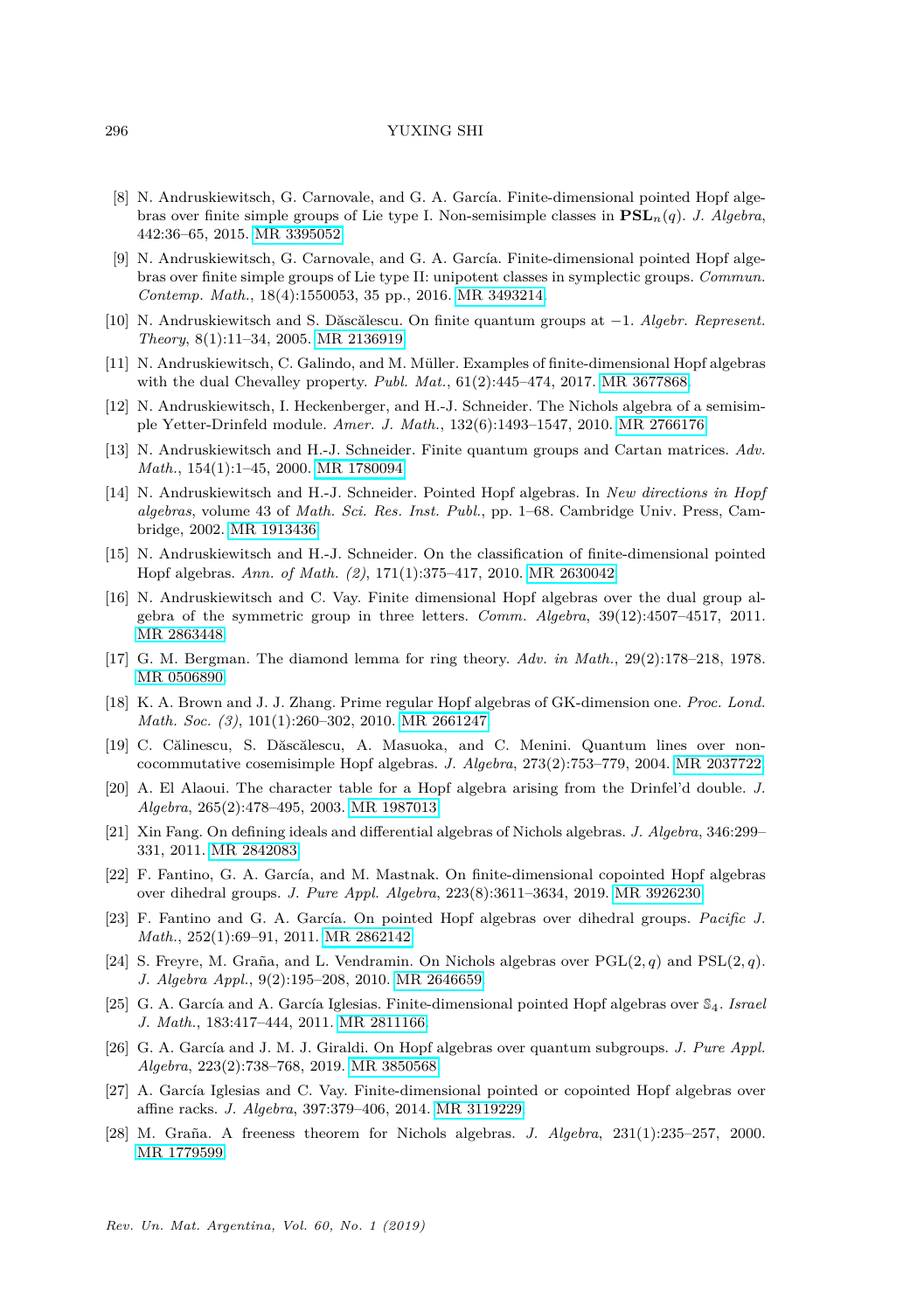- <span id="page-32-5"></span>[29] M. Graña, I. Heckenberger, and L. Vendramin. Nichols algebras of group type with many quadratic relations. *Adv. Math.*, 227(5):1956–1989, 2011. [MR 2803792.](http://www.ams.org/mathscinet-getitem?mr=2803792)
- <span id="page-32-3"></span>[30] I. Heckenberger. The Weyl groupoid of a Nichols algebra of diagonal type. *Invent. Math.*, 164(1):175–188, 2006. [MR 2207786.](http://www.ams.org/mathscinet-getitem?mr=2207786)
- <span id="page-32-4"></span>[31] I. Heckenberger. Classification of arithmetic root systems. *Adv. Math.*, 220(1):59–124, 2009. [MR 2462836.](http://www.ams.org/mathscinet-getitem?mr=2462836)
- <span id="page-32-6"></span>[32] I. Heckenberger, A. Lochmann, and L. Vendramin. Braided racks, Hurwitz actions and Nichols algebras with many cubic relations. *Transform. Groups*, 17(1):157–194, 2012. [MR 2891215.](http://www.ams.org/mathscinet-getitem?mr=2891215)
- <span id="page-32-7"></span>[33] I. Heckenberger and H.-J. Schneider. Nichols algebras over groups with finite root system of rank two I. *J. Algebra*, 324(11):3090–3114, 2010. [MR 2732989.](http://www.ams.org/mathscinet-getitem?mr=2732989)
- <span id="page-32-19"></span>[34] I. Heckenberger and H.-J. Schneider. Root systems and Weyl groupoids for Nichols algebras. *Proc. Lond. Math. Soc. (3)*, 101(3):623–654, 2010. [MR 2734956.](http://www.ams.org/mathscinet-getitem?mr=2734956)
- <span id="page-32-9"></span>[35] I. Heckenberger and L. Vendramin. Nichols algebras over groups with finite root system of rank two III. *J. Algebra*, 422:223–256, 2015. [MR 3272075.](http://www.ams.org/mathscinet-getitem?mr=3272075)
- <span id="page-32-8"></span>[36] I. Heckenberger and L. Vendramin. Nichols algebras over groups with finite root system of rank two II. *J. Group Theory*, 17(6):1009–1034, 2014. [MR 3276225.](http://www.ams.org/mathscinet-getitem?mr=3276225)
- <span id="page-32-17"></span>[37] Jun Hu and Yinhuo Zhang. The *β*-character algebra and a commuting pair in Hopf algebras. *Algebr. Represent. Theory*, 10(5):497–516, 2007. [MR 2336009.](http://www.ams.org/mathscinet-getitem?mr=2336009)
- <span id="page-32-18"></span>[38] Jun Hu and Yinhuo Zhang. Induced modules of semisimple Hopf algebras. *Algebra Colloq.*, 14(4):571–584, 2007. [MR 2352888.](http://www.ams.org/mathscinet-getitem?mr=2352888)
- [39] G. I. Kac and V. G. Paljutkin. Finite ring groups. *Trudy Moskov. Mat. Obšč.*, 15:224–261, 1966. [MR 0208401.](http://www.ams.org/mathscinet-getitem?mr=0208401)
- <span id="page-32-0"></span>[40] I. Kaplansky. *Bialgebras*. Lecture Notes in Mathematics. Department of Mathematics, University of Chicago, Chicago, Ill., 1975. [MR 0435126.](http://www.ams.org/mathscinet-getitem?mr=0435126)
- <span id="page-32-13"></span>[41] G. R. Krause and T. H. Lenagan. *Growth of algebras and Gelfand-Kirillov dimension*, volume 22 of *Graduate Studies in Mathematics*. American Mathematical Society, Providence, RI, revised edition, 2000. [MR 1721834.](http://www.ams.org/mathscinet-getitem?mr=1721834)
- <span id="page-32-14"></span>[42] A. Masuoka. Semisimple Hopf algebras of dimension 6*,* 8. *Israel J. Math.*, 92(1-3):361–373, 1995. [MR 1357764.](http://www.ams.org/mathscinet-getitem?mr=1357764)
- <span id="page-32-10"></span>[43] S. Montgomery. *Hopf algebras and their actions on rings*, volume 82 of *CBMS Regional Conference Series in Mathematics*. Published for the Conference Board of the Mathematical Sciences, Washington, DC; by the American Mathematical Society, Providence, RI, 1993. [MR 1243637.](http://www.ams.org/mathscinet-getitem?mr=1243637)
- <span id="page-32-2"></span>[44] W. D. Nichols. Bialgebras of type one. *Comm. Algebra*, 6(15):1521–1552, 1978. [MR 0506406.](http://www.ams.org/mathscinet-getitem?mr=0506406)
- <span id="page-32-1"></span>[45] D. Nikshych. *K*0-rings and twisting of finite-dimensional semisimple Hopf algebras. *Comm. Algebra*, 26(1):321–342, 1998. [MR 1600702.](http://www.ams.org/mathscinet-getitem?mr=1600702)
- <span id="page-32-12"></span>[46] D. E. Radford. The structure of Hopf algebras with a projection. *J. Algebra*, 92(2):322–347, 1985. [MR 0778452.](http://www.ams.org/mathscinet-getitem?mr=0778452)
- <span id="page-32-16"></span>[47] D. E. Radford. On oriented quantum algebras derived from representations of the quantum double of a finite-dimensional Hopf algebra. *J. Algebra*, 270(2):670–695, 2003. [MR 2019635.](http://www.ams.org/mathscinet-getitem?mr=2019635)
- <span id="page-32-15"></span>[48] D. S. Sage and M. D. Vega. Twisted Frobenius-Schur indicators for Hopf algebras. *J. Algebra*, 354:136–147, 2012. [MR 2879228.](http://www.ams.org/mathscinet-getitem?mr=2879228)
- <span id="page-32-11"></span>[49] P. Schauenburg. A characterization of the Borel-like subalgebras of quantum enveloping algebras. *Comm. Algebra*, 24(9):2811–2823, 1996. [MR 1396857.](http://www.ams.org/mathscinet-getitem?mr=1396857)